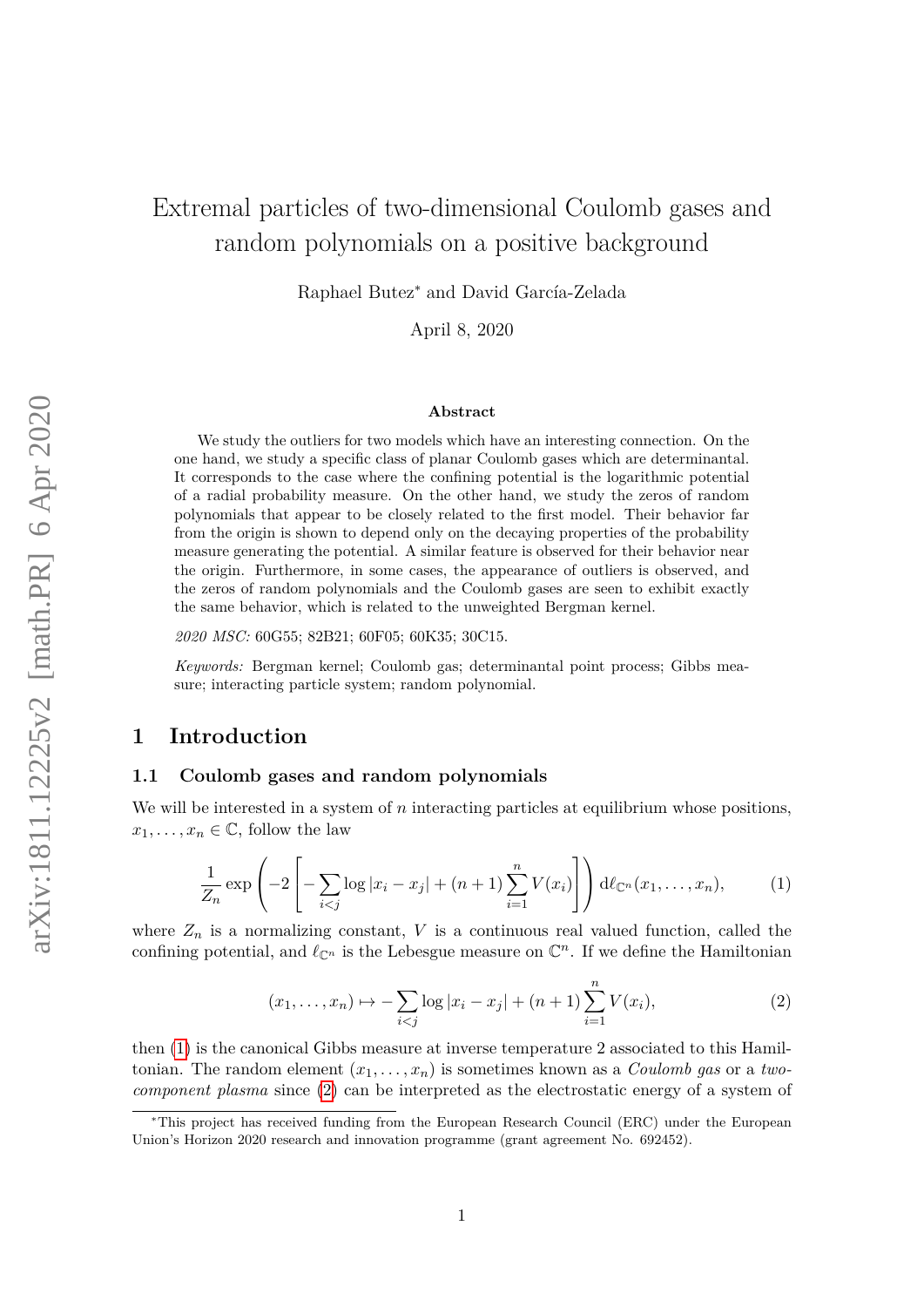confined electrically charged particles. This model is well-defined for every *n* as soon as the potential *V* satisfies

<span id="page-1-0"></span>
$$
\underline{\lim}_{|z| \to \infty} \left\{ V(z) - \log |z| \right\} > -\infty. \tag{3}
$$

<span id="page-1-4"></span>Notice that if we had written *n* instead of  $n+1$  in front of *V* in [\(1\)](#page-0-0), then [\(3\)](#page-1-0) would not be enough to assure that [\(1\)](#page-0-0) is well-defined. In this article, we will only consider potentials of the form

$$
V^{\nu}(z) = \int_{\mathbb{C}} \log |z - w| \mathrm{d}\nu(w) \tag{4}
$$

for a rotationally invariant probability measure  $\nu$  such that its potential  $V^{\nu}$  makes sense and is finite. For this kind of potentials,  $V(z) - \log|z|$  has a finite limit as  $|z| \to \infty$  so that [\(3\)](#page-1-0) is satisfied but we cannot replace  $n + 1$  by *n* in front of the potential in [\(1\)](#page-0-0). In this article, this model will be called a *jellium*, since it corresponds to the situation where  $n$  classical electrons with unit negative charge are attracted by a positively charged distribution. This denomination is not standard and was discussed in [\[CGZJ20\]](#page-33-0). In our case, the positive distribution is  $(n+1)\nu$ , which has total charge  $n+1$ . If  $(x_1, \ldots, x_n)$  is a jellium associated to *ν*, Frostman's criterion [\[ST97\]](#page-35-0) and standard large deviation principles (see [\[GZ19b\]](#page-33-1), for instance) imply the convergence of the sequence of empirical measures towards *ν*, i.e.

$$
\mu_n := \frac{1}{n} \sum_{k=1}^n \delta_{x_k} \xrightarrow[n \to \infty]{\text{a.s.}} \nu.
$$

<span id="page-1-2"></span>**Assumption 1.** *The probability measure ν is rotationally invariant and satisfies*

$$
\int_{\mathbb{C}} |\log |z| \, |\, \mathrm{d}\nu(z) < \infty.
$$

*This implies, in particular, that*  $V^{\nu}$  *is finite everywhere and that* 

$$
\mathcal{E}(\nu) := -\int_{\mathbb{C}} V^{\nu}(z) d\nu(z) = -\int_{\mathbb{C}^2} \log |z - w| d\nu(z) d\nu(w) \in \mathbb{R}.
$$

The key to our approach is the fact that Coulomb gases in the plane at inverse temperature 2 are determinantal point processes. We state a definition and some facts used in this article in Subsection [5.3](#page-31-0) in the appendix. For a nice introduction to this subject, we suggest [\[HKPV09\]](#page-34-0).

Given a radial measure *ν*, we can also consider random polynomials

<span id="page-1-1"></span>
$$
P_n(z) = \sum_{k=0}^{n} a_k R_{k,n}(z)
$$
\n(5)

where the  $a_k$ 's are i.i.d. random variables and  $(R_{k,n})_{k\in\{0,\ldots,n\}}$  is a normalized basis of monomials in  $\mathbb{C}_n[X]$  for the inner product

$$
\langle P, Q \rangle_{n,\nu} = \int_{\mathbb{C}} P(z) \overline{Q(z)} e^{-2nV^{\nu}(z)} d\nu(z), \tag{6}
$$

i.e.  $R_{k,n}(z) = z^k / \sqrt{\langle X^k, X^k \rangle_{n,\nu}}$  where  $X^k(z) = z^k$ . In this article, we will always assume that  $\mathbb{P}(P_n \neq 0) = 1$  or, equivalently, that  $\mathbb{P}(a_0 \neq 0) = 1$  so that the polynomial  $P_n$  has degree exactly *n* and we will denote its zeros, counted with multiplicity (and in any order), by  $z_1, \ldots, z_n$ .

<span id="page-1-3"></span>**Assumption 2.**  $a_0 \neq 0$  *almost surely,*  $a_0$  *is not deterministic and*  $\mathbb{E}(\log(1+|a_0|)) < +\infty$ *.*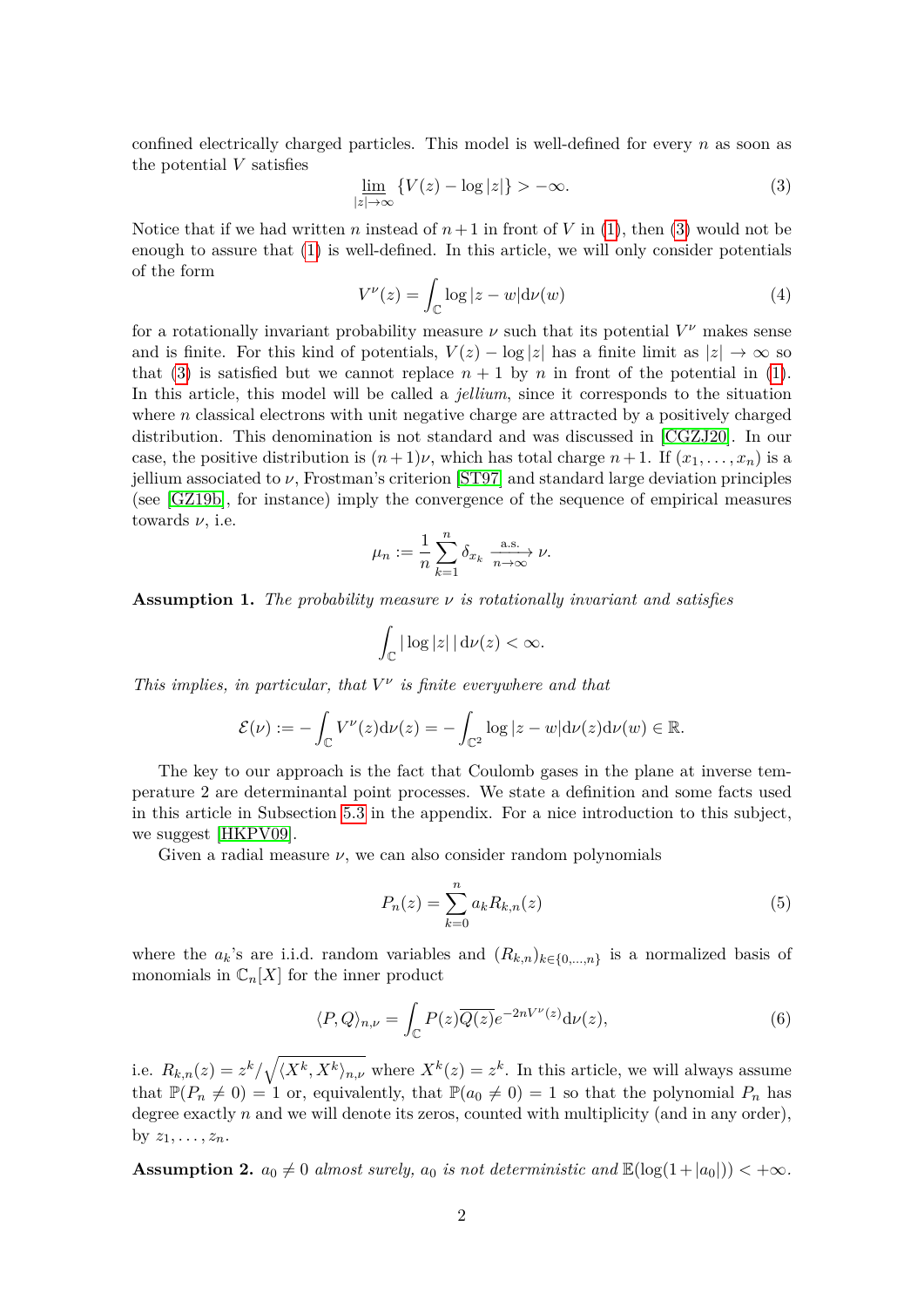This moment condition is classical for random polynomials. It ensures that the empirical measures of the zeros  $\frac{1}{n} \sum_{k=1}^{n} \delta_{z_k}$  converges towards a deterministic measure [\[IZ13\]](#page-34-1), [\[BD19\]](#page-33-2) for many models of random polynomials.

**Remark 1.1.** *Since*  $\nu$  *is invariant under rotations, the basis*  $(R_k)_{k \in \{0,\ldots,n\}}$  *is an orthonormal basis of*  $\mathbb{C}_n[X]$  *for the inner product*  $\langle \cdot, \cdot \rangle_{n,\nu}$ *. If the*  $a_k$ *'s are standard complex Gaussian random variables, i.e. if*  $a_k \sim e^{-|z|^2} d\ell_{\mathbb{C}}(z)/\pi$ , then the random polynomial  $P_n$  is just a *Gaussian random element of*  $\mathbb{C}_n[X]$  *with complex variance*  $\langle \cdot, \cdot \rangle_{n,\nu}$ *. In this case, the definition can be naturally extended to non-radial ν. Nevertheless, if the coefficients are not Gaussian, an orthonormal basis should be chosen to use the definition in* [\(5\)](#page-1-1)*.*

The Gaussian case of this model was introduced by Shiffman and Zelditch [\[SZ99\]](#page-35-1) in the context of random sections of line bundles. It covers the classical random polynomials ensembles, namely Kac polynomials<sup>[1](#page-2-0)</sup>, elliptic polynomials and (nearly) Weyl polynomials for specific choices of *ν*.

| Model               | <b>Basis</b>                                                         | Measure                                                       | Potential                                                                                                                                                                                                                |
|---------------------|----------------------------------------------------------------------|---------------------------------------------------------------|--------------------------------------------------------------------------------------------------------------------------------------------------------------------------------------------------------------------------|
| Kac                 | $X^k$                                                                | $\nu_{S^1}$ uniform on $S^1$                                  | $V^{\nu_{S^1}}(z) = \max(\log z , 0)$                                                                                                                                                                                    |
| Elliptic            | $\sqrt{\binom{n}{k}}X^k$                                             | $d\nu_{FS}(z) = \frac{d\ell_{\mathbb{C}}(z)}{\pi(1+ z ^2)^2}$ | $V^{\omega_{FS}}(z) = \frac{1}{2} \log(1+ z ^2)$                                                                                                                                                                         |
| Nearly Weyl $\big $ | $\sqrt{n^k}X^k$<br>$\sqrt{k!-\int_{-\infty}^{\infty} r^k e^{-r} dr}$ |                                                               | $\left  d\nu_{\mathbb{D}}(z) = \frac{1_{ z  < 1} d\ell_{\mathbb{C}}(z)}{\pi} \right  V^{\nu_{\mathbb{D}}}(z) = \begin{cases} \frac{1}{2}( z ^2 - 1) & \text{if }  z  < 1 \\ \log z  & \text{if }  z  \geq 1 \end{cases}$ |

The random polynomials that we called "Nearly Weyl" polynomials are not exactly the classical rescaled Weyl polynomials, which are usually defined as

$$
P_n^{\text{Rescaled Weyl}}(z) = \sum_{k=0}^{n} \frac{\sqrt{n^k}}{\sqrt{k!}} a_k z^k
$$

and which would be related to the Lebesgue measure on the plane. The actual rescaled Weyl polynomials will be treated in Theorem [1.12.](#page-8-0) Figure [1](#page-2-1) is a realization of the zeros of the three classical models of random polynomials.



<span id="page-2-1"></span>Figure 1: Roots of random polynomials A) Kac, B) Elliptic and C) Nearly Weyl, with complex Gaussian coefficients.

<span id="page-2-0"></span><sup>&</sup>lt;sup>1</sup>In the definition of Kac polynomials, and throughout the article,  $S<sup>1</sup>$  will denote the unit circle.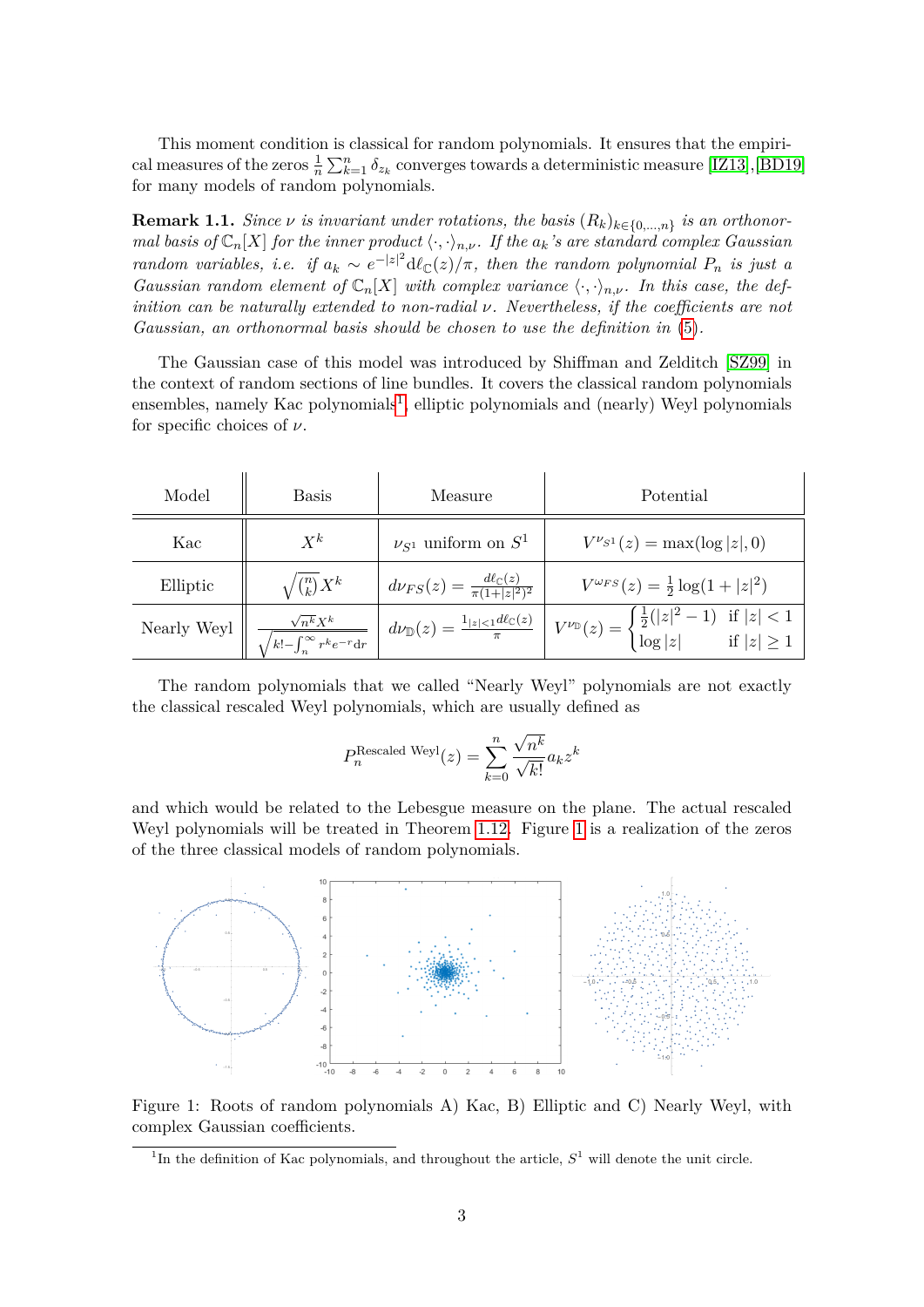The jellium and zeros of random polynomials present very similar behaviors: for these two models, the sequence of empirical measures  $(\mu_n)_{n\in\mathbb{N}^+}$  converges towards *ν*. Large deviation principles with speed *n* <sup>2</sup> but different rate functions are also valid. See [\[ZZ10,](#page-35-2) BZ17 for random polynomials and  $\left[\text{Har}12\right]$  $\left[\text{Har}12\right]$  $\left[\text{Har}12\right]$  for the jellium  $^{2}$ . At the microscopic level, zeros of random polynomials seem to differ, as it is suggested by the article of Krishnapur and Virag [\[KV14\]](#page-34-3) which does not apply fully to this case. Figure [2](#page-3-1) shows realizations of a jellium associated with the same measures  $\nu$  as used in Figure [1:](#page-2-1) A)  $\nu_{S^1}$  the uniform measure on the unit circle, B)  $\nu_{FS}$  the Fubini-Study measure, and C)  $\nu_{\mathbb{D}}$  the uniform measure on the unit disk.



<span id="page-3-1"></span>Figure 2: Jellium with background A)  $\nu_{S^1}$ , B)  $\nu_{FS}$  et C)  $\nu_{\mathbb{D}}$ .

#### **1.2 Results on the jellium**

In this section, we study the jellium. We are interested in the behavior of its extremals, i.e. either near the origin or near infinity. We prove that, near the origin, the point process formed by the jellium converges and its limit depends on the behavior of *ν* near the origin. A similar feature is observed near infinity. Outliers are seen to appear when *ν* gives zero charge to a neighborhood of the origin or to a neighborhood of infinity. These outliers will converge to a Bergman point process of a disk (neighborhood of zero) or of the complement of the disk (neighborhood of infinity) that we introduce now.

<span id="page-3-2"></span>**Definition 1.2** (Bergman point process)**.** *The Bergman point process of an open set*  $U \subset \mathbb{C}$ , written  $\mathcal{B}_U$ , is the determinantal point process on U associated to the Bergman *kernel of the set U. We will be interested in two particular cases: The case of an open disk D<sup>R</sup> of radius R where the Bergman kernel is*

$$
\forall z, w \in D_R \quad K_{D_R}(z, w) = \frac{R^2}{\pi (R^2 - z\bar{w})^2}
$$

*and the case of the complement of the closed disk of radius R where the Bergman kernel is*

$$
\forall z, w \in \mathbb{C} \setminus \bar{D}_R \quad K_{\mathbb{C} \setminus \bar{D}_R}(z, w) = \frac{R^2}{\pi (R^2 z \bar{w} - 1)^2}.
$$

For more information on the Bergman kernel, Bell [\[Bel15\]](#page-33-4) gives a nice presentation on this topic. An interesting connection to random analytic functions is given in the work of Peres and Virág [\[PV05\]](#page-34-4). More specifically, they prove that  $\mathcal{B}_{\mathbb{D}}$  can be seen as the zeros of a Gaussian analytic function. It can be shown that  $\mathcal{B}_{\mathbb{D}}$  is invariant in law under any

<span id="page-3-0"></span><sup>&</sup>lt;sup>2</sup>Strictly speaking, [\[Har12\]](#page-34-2) fails to treat the inverse temperature 2 but the proof still works for this case.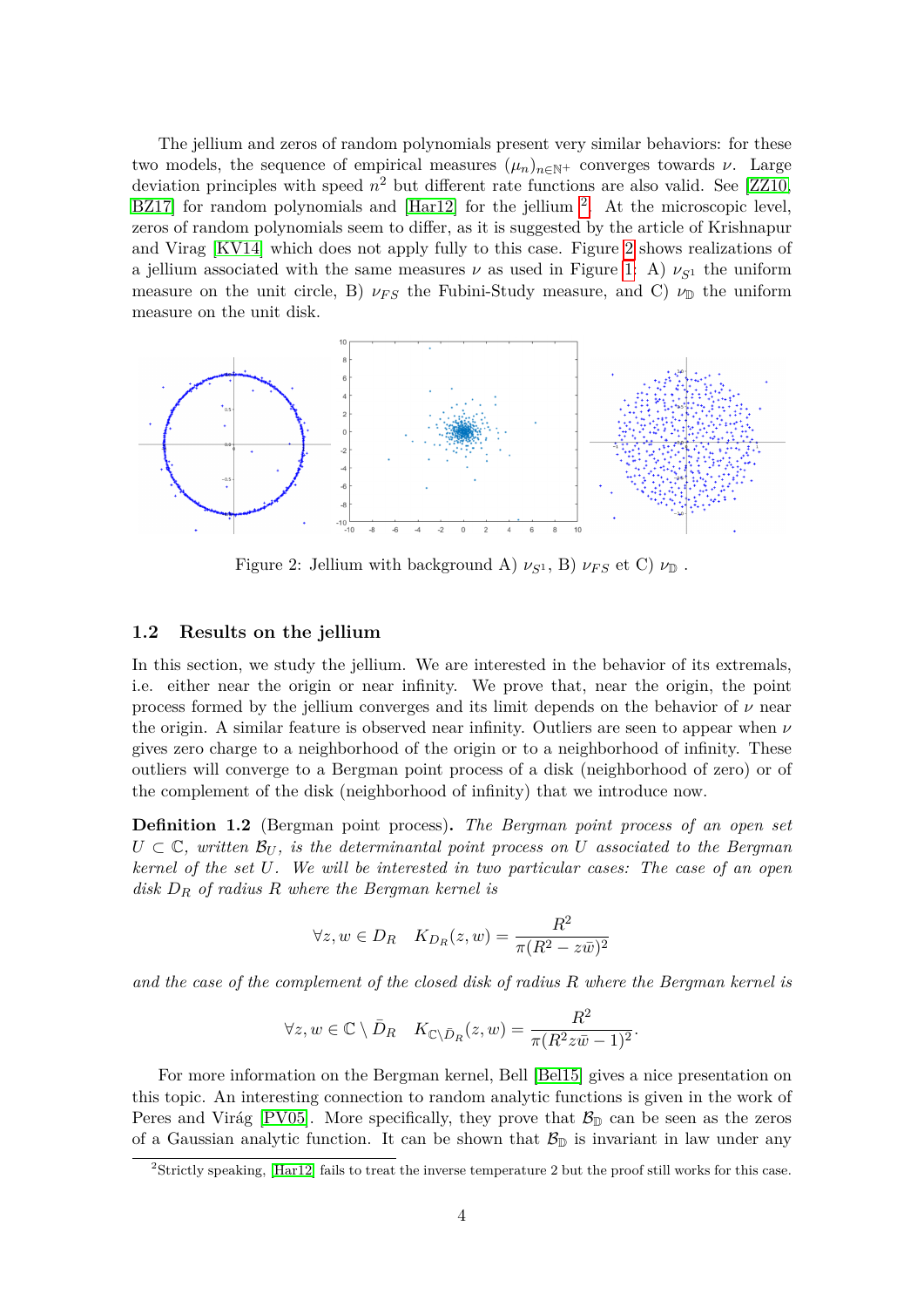conformal map of  $D$  and that, almost surely, it has an infinite number of points and every point of the unit circle is an accumulation point of  $\mathcal{B}_{\mathbb{D}}^3$  $\mathcal{B}_{\mathbb{D}}^3$ .

<span id="page-4-1"></span>**Theorem 1.3** (Outliers for the jellium)**.** *Let ν be a probability measure that satisfies* Assumption [1](#page-1-2) *and let*  $(x_1, \ldots, x_n)$  *be a jellium associated to v.* Let U *be a connected component of*  $\mathbb{C} \setminus \text{supp } \nu$  *and suppose that it is either an open disk or the complement of a closed disk. Then the sequence of point processes*  $\{x_k \text{ such that } x_k \in U\}$  *converges weakly* as *n* goes to infinity towards the Bergman point process  $\mathcal{B}_{U}$  of U.

The topology on (deterministic) point process is reminded in the appendix, Section [5,](#page-29-0) for convenience of the reader. This theorem gives the universality of the outliers of the jellium since they only depend on the domain considered. In Figure [2,](#page-3-1) the outliers outside of the unit disk for a jellium associated to  $\nu_{S^1}$  or  $\nu_{\mathbb{D}}$  have the same limiting behavior.

If *ν* has compact support, the convergence of the point process outside a disk in Theorem [1.3](#page-4-1) does not immediately imply the convergence of  $\max_{k \in \{1,...,n\}} |x_k|$  towards a universal limiting random variable. Nevertheless, it can be obtained by an analysis of the minima in the inverted model and it is stated in the next corollary.

<span id="page-4-3"></span>**Corollary 1.4** (Particle of extremal modulus)**.** *Let ν be a radial, compactly supported, probability measure satisfying* Assumption [1](#page-1-2)*. Let R be the outer radius of the support of ν. Then, we have*

$$
\max_{k \in \{1, \dots, n\}} |x_k| \xrightarrow[n \to \infty]{\text{law}} Rx_{\infty},
$$

*where*  $x_{\infty}$  *is a random variable taking values in* [1,  $\infty$ ) *with cumulative distribution function* 

$$
\mathbb{P}(x_{\infty} < t) = \prod_{k=1}^{\infty} \left( 1 - t^{-2k} \right).
$$

*The law of*  $Rx_{\infty}$  *is the same as the law of the maximum modulus of the Bergman point process of*  $\mathbb{C} \setminus \overline{D}_R$ *.* 

One can check<sup>[4](#page-4-2)</sup> that the random variable  $x_{\infty}$  has a finite expected value but infinite variance, as well as the variable  $\max_{k \in \{1,\ldots,n\}} |x_k|$  for any *n*. This tells us that  $\max_{k \in \{1,\ldots,n\}} |x_k|$  is "often" far from *R* as *n* goes to infinity. This is a very different behavior from what was known in the context of strongly confining potentials [\[CP14\]](#page-33-5), for which Gumbel fluctuations were established for the maximum of the modulus at the edge of the support.

**Remark 1.5** (Universal behavior of the outer process and screening)**.** *The limiting law of the modulus of the extremal particle and the limiting point process do not depend on the choice of background ν. Since most of the particles fill the disk according to the measure ν, the outer particles "see" two canceling effects: on the one hand they are attracted by the positive background, but they are repelled by the negative charges which have nearly the same effect as the background. The universal behavior of the outer point process is a consequence of this competition. Nevertheless, the behavior depends on the coefficient*  $(n+1)$  *at the left side of V on* [\(1\)](#page-0-0) *as can be seen in [\[GZ19a\]](#page-33-6)*.

<span id="page-4-0"></span><sup>&</sup>lt;sup>3</sup>This can be seen as a consequence of the characterization of the number of points on a set as a sum of independent Bernoulli distributed random variables [\[HKPV09,](#page-34-0) Theorem 4.5.3] together with Borel-Cantelli lemma for independent events.

<span id="page-4-2"></span><sup>&</sup>lt;sup>4</sup>In fact, we can see that  $\mathbb{P}(\max_{k \in \{1,\ldots,n\}} |x_k| > t) \sim C_n t^{-2}$  for some constant  $C_n > 0$  and that  $\mathbb{P}(x_{\infty} > t) \sim t^{-2}.$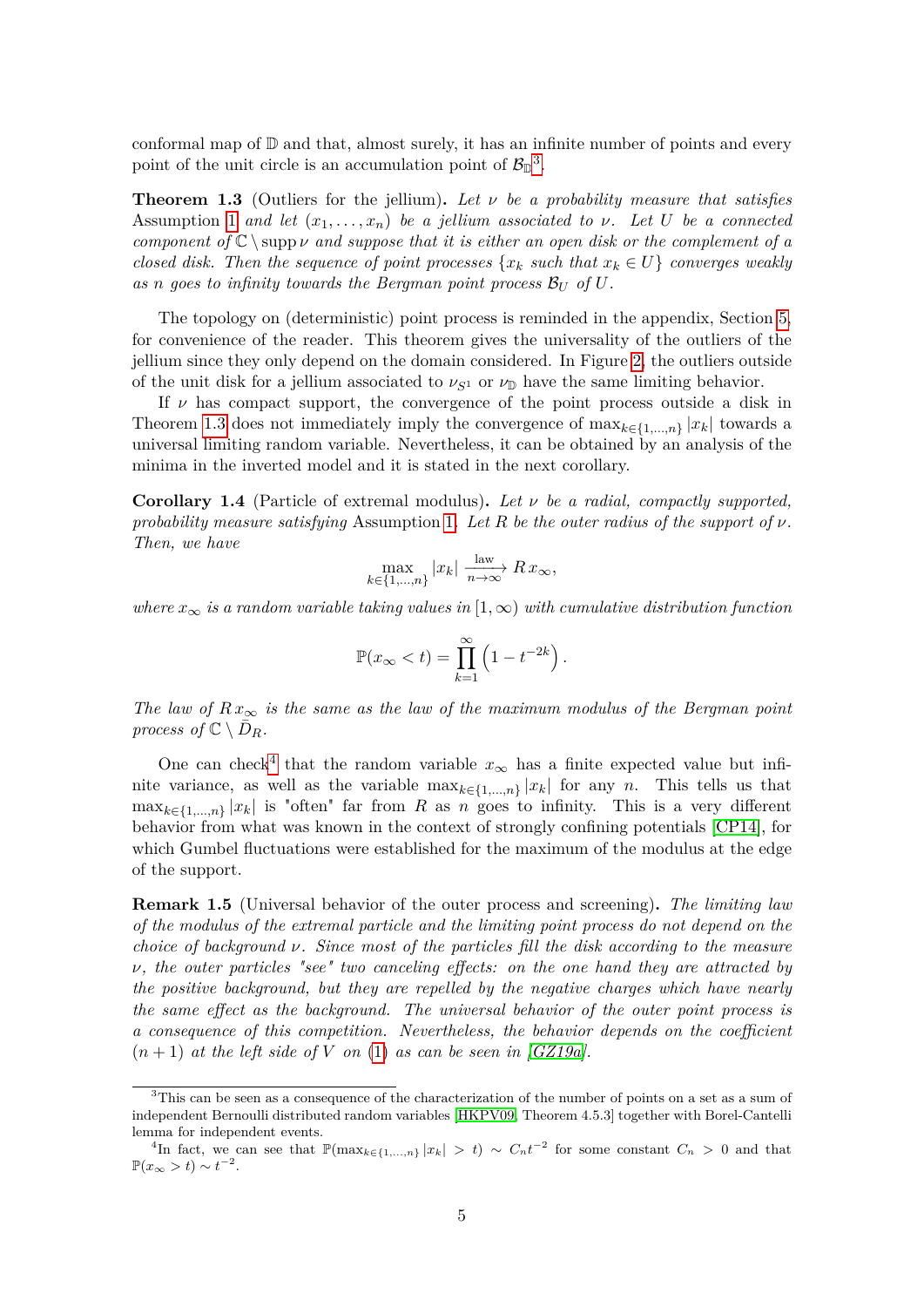

<span id="page-5-0"></span>Figure 3: In blue: Histogram for the lowest modulus in a jellium associated to  $\nu_{S^1}$  with  $n = 50$ . In red: Density of the minimum modulus of  $\mathcal{B}_{\mathbb{D}}$ .

Figure [3](#page-5-0) displays the histogram of a sample of  $(\max_{k \in \{1,\ldots,n\}} |x_k|)^{-1}$  for the jellium associated to the uniform measure on the unit circle, and the density of the minima of the Bergman point process of  $\mathbb{D}$ . Since  $\max_{k \in \{1,\ldots,n\}} |x_k|$  and its limit are heavy tailed, it was much more convenient to represent the convergence of their inverses.

Theorem [1.3](#page-4-1) described the behavior of the extremal particles if the region is uncharged. The next theorem tells us what happens when the extremal region is no longer uncharged.

<span id="page-5-2"></span>**Theorem 1.6** (Extremal particles in the support)**.** *Let ν be a measure that satisfies* Assumption [1](#page-1-2) *and let*  $(x_1, \ldots, x_n)$  *be a jellium associated to*  $\nu$ *.* 

At the origin: Suppose there exists  $\alpha > 0$  and  $\lambda > 0$  such that

$$
\lim_{r \to 0} \frac{\nu(D_r)}{r^{\alpha}} = \lambda.
$$

*Then,*  $\{n^{1/\alpha}x_1, \ldots, n^{1/\alpha}x_n\}$  *converges weakly towards the determinantal point process on* C *associated to the kernel*

$$
K(z, w) = \sum_{k=0}^{\infty} b_k z^k \bar{w}^k e^{-\gamma |z|^\alpha} e^{-\gamma |w|^\alpha}.
$$
 (7)

*where*

$$
\gamma = \frac{\lambda}{\alpha} \quad and \quad b_k^{-1} = 2\pi \int_0^\infty r^{2k+1} e^{-2\gamma r^\alpha} dr = 2\pi \Gamma \left( \frac{2k+2}{\alpha} \right).
$$

*At infinity: Suppose there exists*  $\alpha > 0$  *and*  $\lambda > 0$  *such that* 

$$
\lim_{r \to \infty} r^{\alpha} \nu(\mathbb{C} \setminus D_r) = \lambda. \tag{8}
$$

<span id="page-5-1"></span>*.*

*Then*  $\{n^{-1/\alpha}x_1, \ldots, n^{-1/\alpha}x_n\}$ *, considered as a point process on*  $\mathbb{C} \setminus \{0\}$ *, converges weakly towards the determinantal point process on* C \ {0} *associated to the kernel*

$$
K(z, w) = \sum_{k=0}^{\infty} \frac{b_k}{(z\bar{w})^{k+2}} e^{-\gamma |z|^{-\alpha}} e^{-\gamma |w|^{-\alpha}}
$$

*where*

$$
\gamma = \frac{\lambda}{\alpha}
$$
 and  $b_k^{-1} = 2\pi \int_0^{\infty} r^{2k+1} e^{-2\gamma r^{\alpha}} dr = 2\pi \Gamma \left( \frac{2k+2}{\alpha} \right)$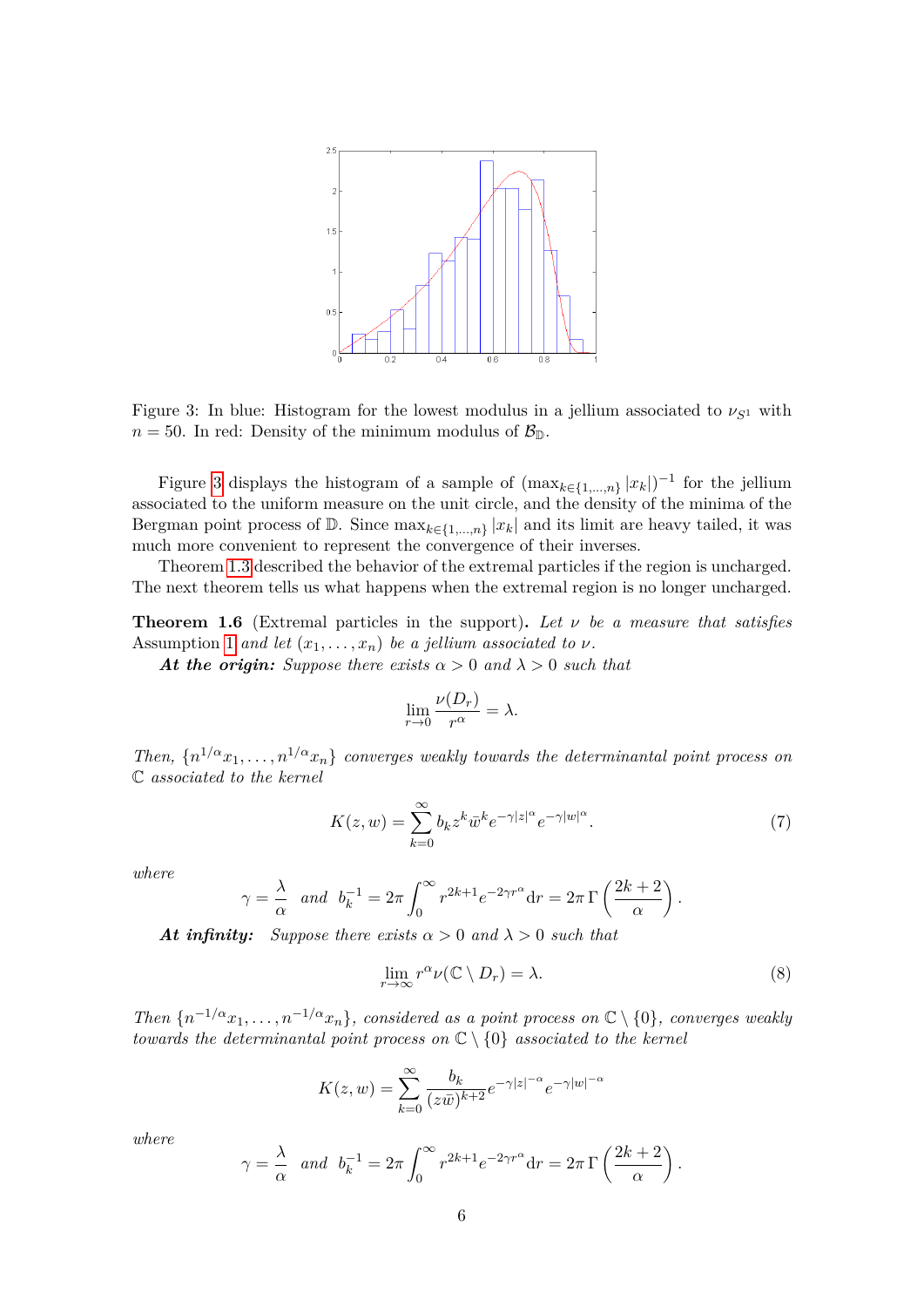*Convergence of the maximum: Under the same hypothesis* [\(8\)](#page-5-1)*, we have that*

$$
\frac{1}{n^{1/\alpha}} \max_{k \in \{1, \dots, n\}} |x_k| \xrightarrow[n \to \infty]{\text{law}} \lambda^{1/\alpha} x_{\infty},
$$

*where*  $x_{\infty}$  *is a random variable with cumulative distribution function* 

$$
\mathbb{P}(x_{\infty} \leq t) = \prod_{k=1}^{\infty} \frac{\Gamma\left(\frac{2k}{\alpha}, \frac{2}{\alpha t^{\alpha}}\right)}{\Gamma\left(\frac{2k}{\alpha}\right)}
$$

*and the* Γ *with two arguments denotes the upper incomplete gamma function.*

Theorem [1.6](#page-5-2) extends the corresponding result of Jiang and Qi [\[JQ17,](#page-34-5) Theorem 1] on the spherical ensemble. Note that if  $\nu$  has a positive density at the origin then the previous result applies with  $\alpha = 2$  and  $\lambda$  equals to  $\pi$  times the density at the origin. We recover the infinite Ginibre point process in that case. The main interest of the result is not the explicit limiting random variables but its universality and the fact that no further regularity is needed for *ν*.

#### **1.3 Results on random polynomials**

In this section, we present results on the extremal zeros of random polynomials associated to a background measure *ν* which are the counterparts of the results obtained for the jellium in the previous section. The results are very close to what was obtained before and are presented in the same order.

<span id="page-6-0"></span>**Theorem 1.7** (Outliers for random polynomials)**.** *Let ν be a probability measure satisfying* Assumption [1](#page-1-2) and let  $z_1, \ldots, z_n$  be the zeros of a random polynomial  $P_n$  (given by [\(5\)](#page-1-1)) *such that*  $a_0$  *satisfies* Assumption [2.](#page-1-3) Let U be a connected component of  $\mathbb{C} \setminus \text{supp } \nu$  *and suppose that it is either an open disk or the complement of a closed disk.*

*Disk case: If*  $U = D_R$  *for some*  $R > 0$ *, then* 

$$
\{z_k \text{ such that } z_k \in D_R\} \xrightarrow[n \to \infty]{\text{law}} R \cdot \left\{ z \in \mathbb{D} \text{ such that } \sum_{k=0}^{\infty} a_k z^k = 0 \right\}.
$$

*Complement of a disk case:* If  $U = \mathbb{C} \setminus \overline{D}_R$  for some  $R > 0$ , then

$$
\{z_k \text{ such that } z_k \in \mathbb{C} \setminus \bar{D}_R\} \xrightarrow[n \to \infty]{\text{law}} R \cdot \left\{z \in \mathbb{C} \setminus \mathbb{D} \text{ such that } \sum_{k=0}^{\infty} a_k \frac{1}{z^k} = 0\right\}.
$$

**Remark 1.8** (On the limiting random series)**.** *Arnold [\[Arn66\]](#page-33-7) showed that the random power series*

$$
\sum_{k=0}^{\infty} a_k z^k
$$

*has a radius of convergence equal to* 1 *almost surely as soon as*  $\mathbb{E}(\log(1+|a_0|)) < \infty$ . In *the specific case of complex Gaussian coefficients, Peres and Virág [\[PV05\]](#page-34-4) showed that its zeros follow the same law as the Bergman point process of the unit disk. Hence, in the case of complex Gaussian coefficients, this result is exactly the same as the one for the jellium.*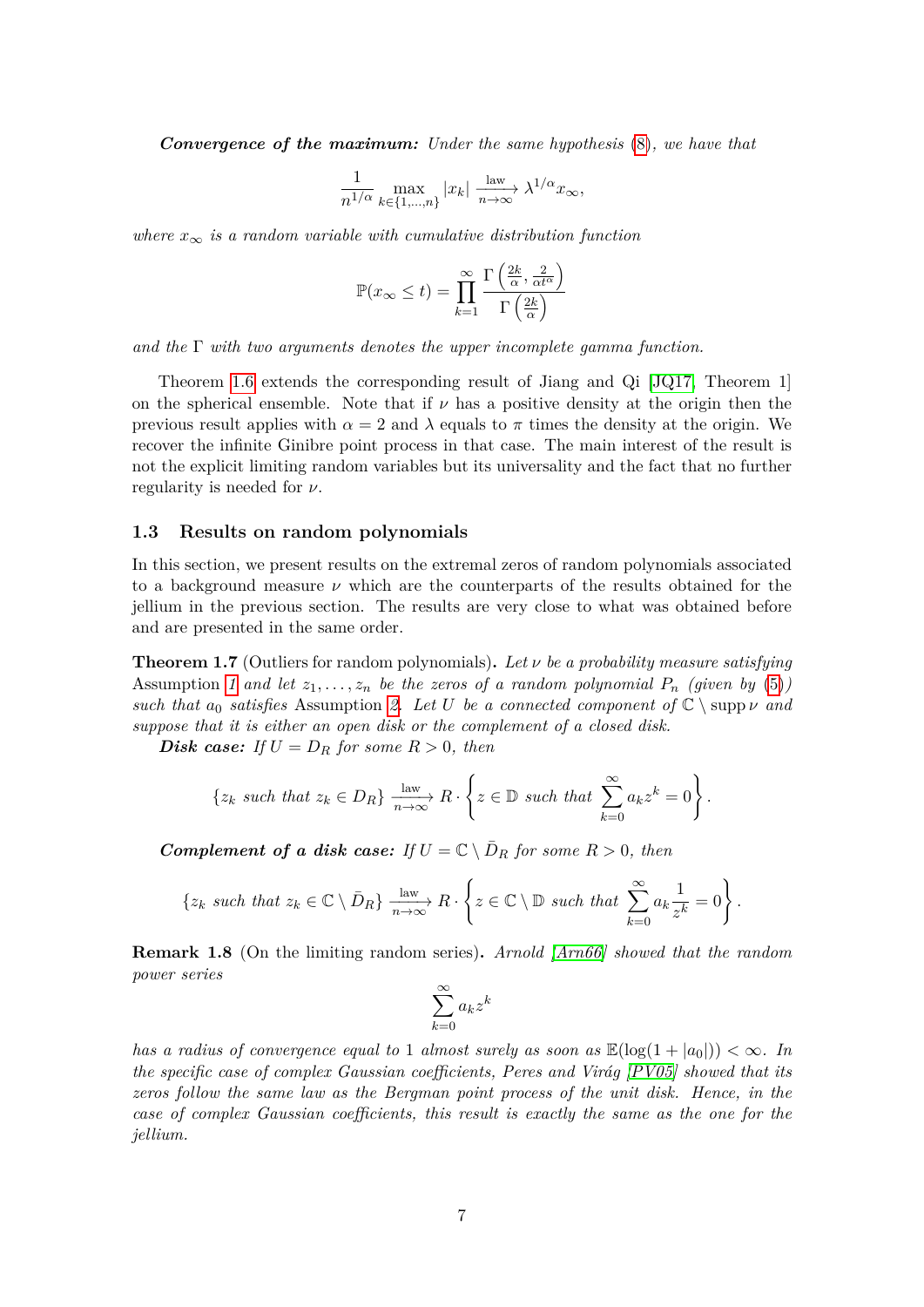<span id="page-7-1"></span>**Corollary 1.9** (Zero of extremal modulus)**.** *Let ν be a probability measure satisfying* Assumption *[1](#page-1-2)* and let  $z_1, \ldots, z_n$  be the zeros of a random polynomial  $P_n$  (given by [\(5\)](#page-1-1)) *such that*  $a_0$  *satisfies* Assumption [2.](#page-1-3) Let R be the outer radius of the support of  $\nu$ , then

$$
\max_{k \in \{1, \ldots, n\}} |z_k| \xrightarrow[n \to \infty]{\text{law}} R \max \left\{ |z| \text{ such that } z \in \mathbb{C} \setminus \mathbb{D} \text{ and } \sum_{k=0}^{\infty} a_k \frac{1}{z^k} = 0 \right\}.
$$

*In particular, if a*<sup>0</sup> *is a complex Gaussian random variable, we have*

$$
\max_{k \in \{1, \ldots, n\}} |z_k| \xrightarrow[n \to \infty]{\text{law}} R z_{\infty},
$$

*where*  $z_{\infty}$  *is a random variable taking values in* [1,  $\infty$ ) *with cumulative distribution function* 

$$
\mathbb{P}(z_{\infty} < t) = \prod_{k=1}^{\infty} \left( 1 - t^{-2k} \right).
$$

The limiting random variable that appears in the corollary is only explicitly known for complex Gaussian coefficients, where it is the maximum modulus of the Bergman point process of  $D_R$ , as in Corollary [1.4.](#page-4-3) For general coefficients, this random variable, as well as  $\max_{k \in \{1, ..., n\}} |z_k|$  are heavy tailed [\[But18\]](#page-33-8). More precisely, if

$$
\lim_{t \to 0^+} t^{-m} \mathbb{P}(|a_0| < t) > 0,
$$

then the *m*-th moment of  $\max_{k \in \{1,\ldots,n\}} |z_k|$  as well as the *m*-th moment of its limit are infinite. Figure [4](#page-7-0) illustrates the convergence of  $(\max_{k \in \{1,\ldots,n\}} |z_k|)^{-1}$  for Gaussian Kac polynomials (i.e. when  $\nu = \nu_{S^1}$  and  $a_0$  is a complex Gaussian random variable) towards the minimum modulus of the Bergman point process.



<span id="page-7-0"></span>Figure 4: In blue: Histogram for the inverse of the largest root in modulus of Kac polynomials with complex Gaussian coefficients for  $n = 200$ . In red: Density of the minimum modulus of the Bergman point process of D.

In the case where the support of  $\nu$  is unbounded or contains the origin, we observe a phenomenon similar to the results of Theorem [1.6](#page-5-2) but for which the limiting random variable differs from the jellium case.

<span id="page-7-2"></span>**Theorem 1.10** (Rescaled extremal roots of random polynomials)**.** *Let ν be a measure satisfying* Assumption [1](#page-1-2) *and let*  $z_1, \ldots, z_n$  *be the zeros of a random polynomial*  $P_n$  *(given*) *by* [\(5\)](#page-1-1)*) such that a*<sup>0</sup> *satisfies* Assumption *[2.](#page-1-3)*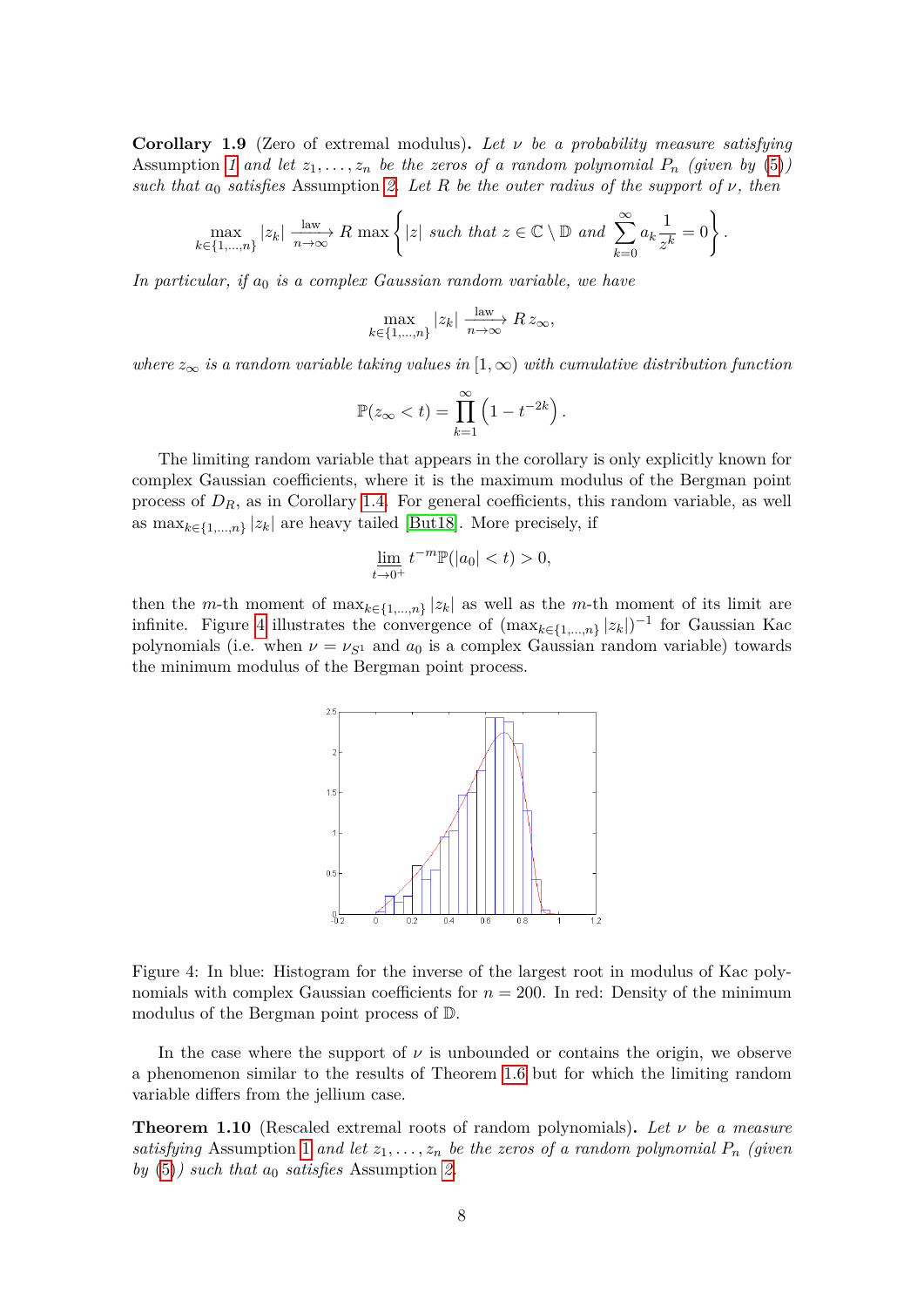**At the origin:** *If there exists*  $\alpha > 0$  *and*  $\lambda > 0$  *such that* 

<span id="page-8-2"></span>
$$
\lim_{r \to 0} \frac{\nu(D_r)}{r^{\alpha}} = \lambda \tag{9}
$$

*then the point process*  $\{n^{1/\alpha}z_1, \ldots, n^{1/\alpha}z_n\}$  *converges almost surely towards the roots of the following random entire function*

$$
f_{\alpha,\lambda}(z) = \sum_{k=0}^{\infty} \frac{a_k}{\Gamma(1 + \frac{2k}{\alpha})^{1/2}} \left(\frac{\lambda}{\alpha}\right)^{k/\alpha} z^k,
$$

*sometimes known as the Mittag-Leffler random function.*

**At infinity:** *If there exists*  $\alpha > 0$  *and*  $\lambda > 0$  *such that* 

<span id="page-8-1"></span>
$$
\lim_{r \to \infty} r^{\alpha} \nu \left( \mathbb{C} \setminus D_r \right) = \lambda \tag{10}
$$

*then the point process*  $\{n^{-1/\alpha}z_1, \ldots, n^{-1/\alpha}z_n\}$ *, seen as a point process on*  $\mathbb{C}\setminus\{0\}$ *, converges in law towards the inverse of the point process of the zeros of*  $f_{\alpha,\lambda}$ *.* 

*Convergence of the maximum: Under the same hypothesis* [\(10\)](#page-8-1)*, we also have*

$$
\frac{1}{n^{1/\alpha}}\max_{k\in\{1,\ldots,n\}}|z_k|\xrightarrow[n\to\infty]{\text{law}}\max\{|z|\text{ such that }z\in\mathbb{C}\setminus\{0\}\text{ and }f_{\alpha,\lambda}(1/z)=0\}.
$$

When  $\alpha = 2$  and  $\lambda = 2$ , which occurs for elliptic polynomials, we have

$$
f_{2,2}(z) = \sum_{k=0}^{\infty} a_k \frac{1}{\sqrt{k!}} z^k.
$$

and, if *a*<sup>0</sup> is a complex standard Gaussian random variable, this random function is known as the planar Gaussian Analytic function. For different  $\alpha$  and  $\lambda$  but still complex Gaussian coefficients, the random Mittag-Leffler functions are studied for the rigidity of their zero set [\[KN19\]](#page-34-6).

**Remark 1.11.** In the special case  $\nu = \nu_{S^1}$ , the uniform measure on the unit circle, The*orem [1.7](#page-6-0) and Corollary [1.9](#page-7-1) are just a direct consequence of the result of Arnold [\[Arn66\]](#page-33-7), while the identification of the limiting point process for complex Gaussian coefficients is exactly the result of Peres and Virág [\[PV05\]](#page-34-4). For all the other models of random polynomials, our result is new. There is no hope to observe the Bergman point process for non-Gaussian coefficients, as it was already noticed in [\[TV15,](#page-35-3) Section 5]. See [\[But18\]](#page-33-8) for a discussion of this non-universality in the case of the Kac polynomials.*

It is possible to extend Theorem [1.7](#page-6-0) to the case where  $\nu(\mathbb{C}) > 1$ . Indeed, the same methods that will be used to prove Theorem [1.7](#page-6-0) would allow us to prove the straightforward generalization. Since it escapes the main models of interest in this article, we will only state the case of Weyl polynomials which have an easier and shorter proof.

<span id="page-8-0"></span>**Theorem 1.12** (Extremal particles for the Weyl polynomials). Let  $(a_k)_{k \in \mathbb{N}}$  be a sequence *of i.i.d. random variables satisfying* Assumption *[2.](#page-1-3) Let*

$$
P_n(z) = \sum_{k=0}^n \frac{\sqrt{n^k}}{\sqrt{k!}} a_k z^k.
$$

*If*  $z_1, \ldots, z_n$  *are the zeros of*  $P_n$  *then* 

$$
\{z_k \text{ such that } |z_k| > 1\} \xrightarrow[n \to \infty]{\text{law}} \left\{ z \in \mathbb{C} \setminus \overline{\mathbb{D}} \text{ such that } \sum_{k=0}^{\infty} a_k \frac{1}{z^k} = 0 \right\}.
$$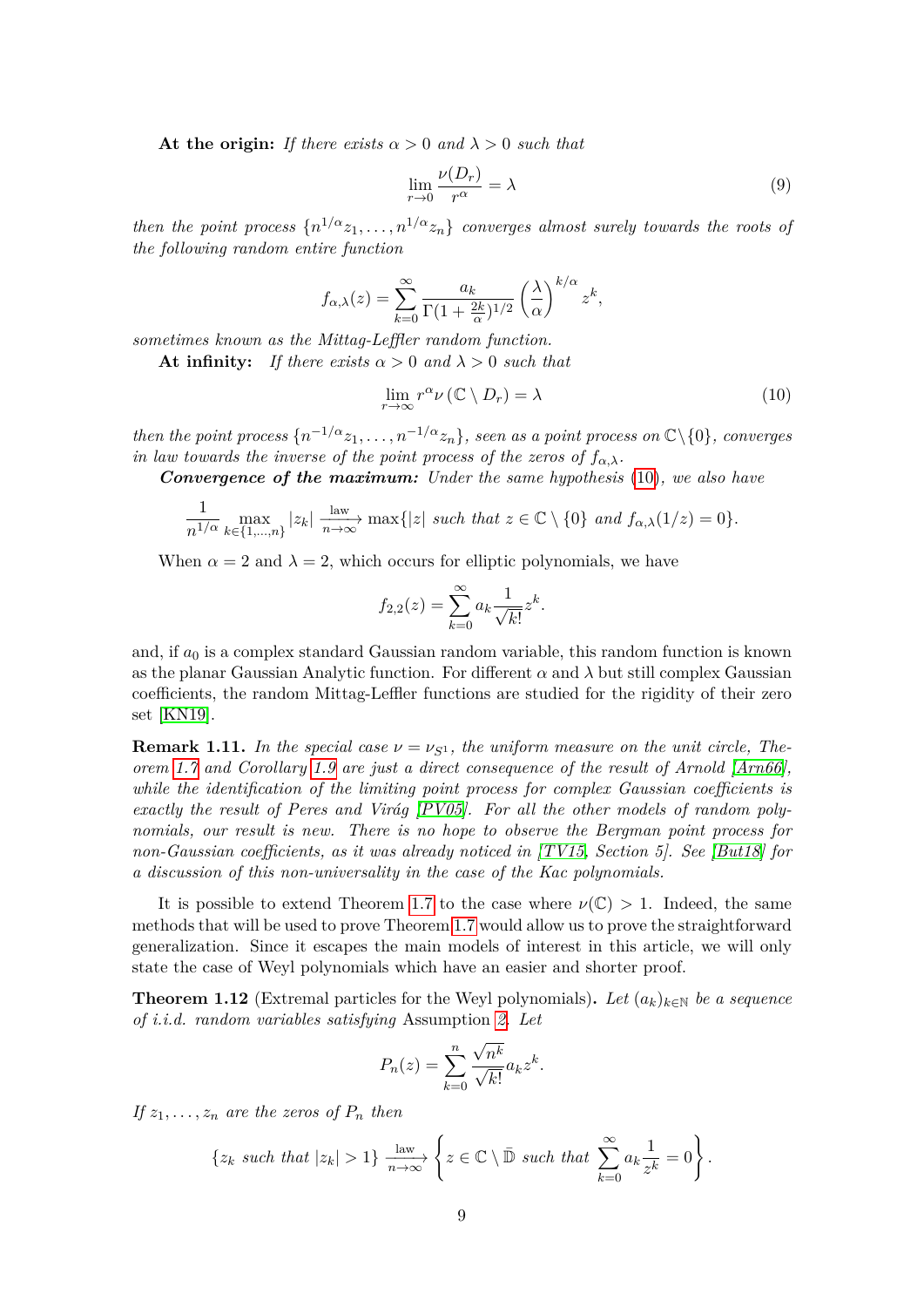*Furthermore, we have the convergence of the maxima. In particular, when*  $a_0$  *is a complex Gaussian random variable, for every*  $t \in [1, \infty)$  *we have* 

$$
\lim_{n \to \infty} \mathbb{P}(\max\{|z| : P_n(z) = 0\} \le t) = \prod_{k=1}^{\infty} \left(1 - t^{-2k}\right).
$$

#### **1.4 Symmetries of the models**

The jellium and the zeros of random polynomials have a lot of symmetries, which make those models particularly interesting to study. The jellium, as well as the roots of random polynomials, are stable under the inversion map  $i : \mathbb{C} \setminus \{0\} \to \mathbb{C} \setminus \{0\}$ , given by

$$
i(z) = \frac{1}{z},
$$

and also by scaling. This means that under these transformations, a jellium associated to *ν* has the same law as a jellium associated to another measure  $\nu'$ . The same is true for zeros of random polynomials.

<span id="page-9-0"></span>**Theorem 1.13** (Equivariance of the jellium)**.** *Let ν be a probability measure satisfying* Assumption *[1](#page-1-2)* and let  $(x_1, \ldots, x_n)$  be a jellium associated to  $\nu$ . Then, for any  $\lambda > 0$ ,  $(\lambda x_1, \ldots, \lambda x_n)$  has the law of a jellium associated to  $\nu(\cdot/\lambda)$  and  $(i(x_1), \ldots, i(x_n))$  has the *law of a jellium associated to*  $i_*\nu$ *, the pushforward of*  $\nu$  *by i*.

The pushforward  $i_*\nu$  is well-defined since the measure  $\nu$  has no atom at 0 due to *Assumption [1](#page-1-2).* Furthermore,  $(i(x_1), \ldots, i(x_n))$  is well-defined almost surely because the event  $\{\exists k \text{ such that } x_k = 0\}$  has zero probability so that the statement of Theorem [1.13](#page-9-0) makes sense.

<span id="page-9-2"></span>**Theorem 1.14** (Equivariance of the zeros of random polynomials)**.** *Let ν be a probability measure satisfying* Assumption [1](#page-1-2) and let  $z_1, \ldots, z_n$  be the zeros of a random polynomial *(given by* [\(5\)](#page-1-1)*)* associated to some *i.i.d.* sequence  $(a_k)_{k \in \{0,\ldots,n\}}$ . Then, for every  $\lambda > 0$ , the *point process formed by*  $\lambda z_1, \ldots, \lambda z_n$  *has the same law as the one formed by the zeros of the random polynomial associated to*  $\nu(\cdot/\lambda)$  *and to the same sequence*  $(a_k)_{k \in \{0,\ldots,n\}}$ . In *addition, the point process formed by*  $i(z_1), \ldots, i(z_n)$  *has the same law as the one formed by the zeros of the random polynomial associated to*  $i_*\nu$ *, the pushforward of*  $\nu$  *by i, and to the same sequence*  $(a_k)_{k \in \{0,\ldots,n\}}$ *.* 

**Remark 1.15** (Equivariance under Möbius transformations)**.** *If we allow non-radial ν, the jellium is also equivariant under translations. This implies the equivariance of the jellium with respect to all Möbius transformations. Zeros of random polynomials with complex Gaussian coefficients are also equivariant under translations, hence under all Möbius transformations. For general coefficients and non-radial measures ν, the model of random polynomials depends on the choice of basis and this basis would have to be transformed accordingly for the equivariance to hold.*

The next result is standard and it is contained, for instance, in [\[HKPV09,](#page-34-0) Section 5.4] where a connection to Gaussian analytic functions is made. It follows from the equivariance of the Bergman kernel together with the change of variables formula in Lemma [5.3.](#page-32-0)

<span id="page-9-1"></span>**Theorem 1.16** (The Bergman point process is conformally invariant)**.** *Let U*<sup>1</sup> *and U*<sup>2</sup> *be open sets in*  $\mathbb{C}$  *and suppose that there exists a biholomorphism*  $\varphi$  *from*  $U_1$  *to*  $U_2$ *. Then,* 

$$
\varphi(\mathcal{B}_{U_1})\stackrel{\text{law}}{=}\mathcal{B}_{U_2}.
$$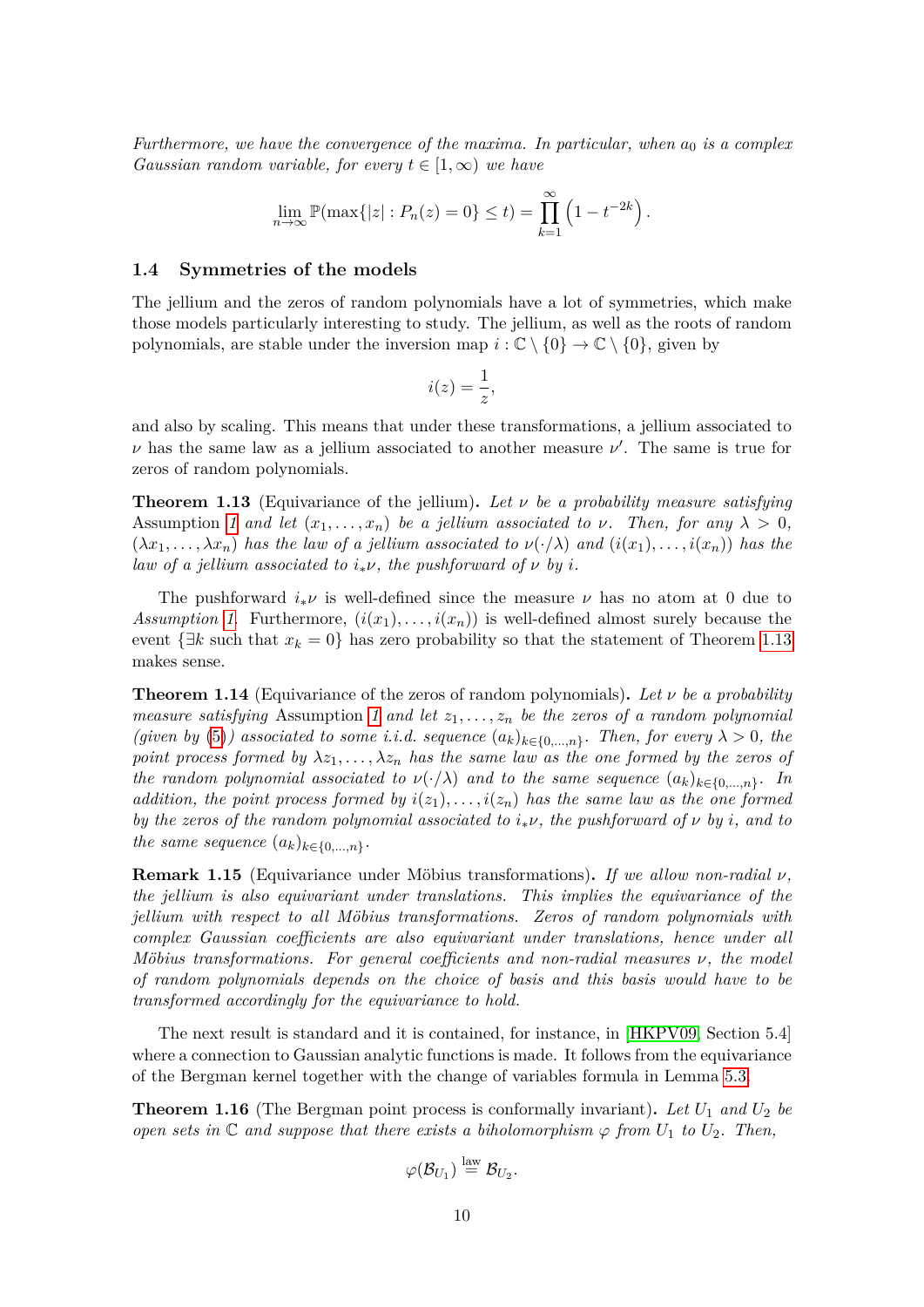These theorems combined together allow us to reduce the proofs to the study of the point processes near the origin.

<span id="page-10-0"></span>**Remark 1.17** (On the disk and the complement of a disk)**.** *Notice that the Bergman kernel of*  $D_R \setminus \{0\}$  *is the restriction of the Bergman kernel of*  $D_R$  *since a square integrable singularity is a removable singularity. This implies that the restriction of*  $B_{D_R}$  to  $D_R \setminus \{0\}$ *is*  $\mathcal{B}_{D_R \setminus \{0\}}$ *. In particular, by applying Theorem [1.16,](#page-9-1) we can say that* 

$$
i(\mathcal{B}_{D_R}) \stackrel{\text{law}}{=} \mathcal{B}_{\mathbb{C}\setminus \bar{D}_R}
$$

 $where \ i(\mathcal{B}_{D_R})$  makes sense since  $0 \notin \mathcal{B}_{D_R}$  almost surely or, strictly speaking,  $i(\mathcal{B}_{D_R})$  means *the inverse of the restriction of*  $\mathcal{B}_{D_R}$  *to*  $D_R \setminus \{0\}$ *. This can also be obtained by using the explicit formulas given in Definition [1.2.](#page-3-2)*

## **2 Comments and perspectives**

#### **2.1 Related results**

A nice introduction to the theory of Coulomb gases can be found in [\[Ser18\]](#page-35-4). Coulomb gases are usually studied for strongly confining potentials. [\[Rid03\]](#page-34-7) showed that the particles of a Ginibre ensemble converge towards the closed unit disk and that the particle farthest from zero exhibits Gumbel fluctuations. This result has been further generalized and different cases have been found in [\[CP14,](#page-33-5) [Seo15,](#page-34-8) [JQ17,](#page-34-5) [CLQ18,](#page-33-9) [GQ18,](#page-33-10) [LACTGMS18,](#page-34-9) [GZ19a,](#page-33-6) [CGZJ20\]](#page-33-0), always in the radial determinantal setting. Very recently, [\[Ame19\]](#page-32-1) showed a control of the distance between the particles and the support of the equilibrium measure for general temperatures and not necessarily radial potentials.

A universal limit point process at a point in the bulk where the equilibrium measure has a positive density has been established, for instance, in [\[Ber13\]](#page-33-11). Further behaviors in the bulk are studied in [\[AS18,](#page-33-12) [AKS18,](#page-32-2) [GZ19a\]](#page-33-6) and a nice condition has been given for a radial case in Theorem [1.6](#page-5-2) where the regularity outside the origin is not needed. Limiting point process at the edge have been found in [\[Ame18,](#page-32-3) [AKM19,](#page-32-4) [HW19,](#page-34-10) [GZ19a,](#page-33-6) [AKS19\]](#page-32-5). To our knowledge, this is the first time that the limiting behavior of the point process for weakly confining potentials has been studied outside the bulk.

#### **2.2 Open questions**

For non-radial measures *ν* at inverse temperature 2, we expect our results to generalize: for any connected component *U* of  $\mathbb{C} \setminus \text{supp } \nu$ , simply connected, the outliers should converge towards the Bergman point process  $B_U$  in the jellium case as well as in the case of the zeros of random polynomials with complex Gaussian coefficients. For general coefficients, for a good choice of basis, we expect to see the zeros of a random function of the form

$$
z\mapsto \sum_{k=0}^\infty a_k\varphi(z)^k
$$

where  $\varphi$  is a conformal map from U to the unit disk.

If we do not assume that the inverse temperature is 2, all the results presented in this article fall. We hope that similar results hold for any inverse temperature  $\beta$ . In dimension one, the Sine point process and the Airy point process have *β* counterparts which generalizes them to any temperature. See [\[VV09\]](#page-35-5) and [\[RRV11\]](#page-34-11). We can dream of a generalization to any *β* of the Bergman point process.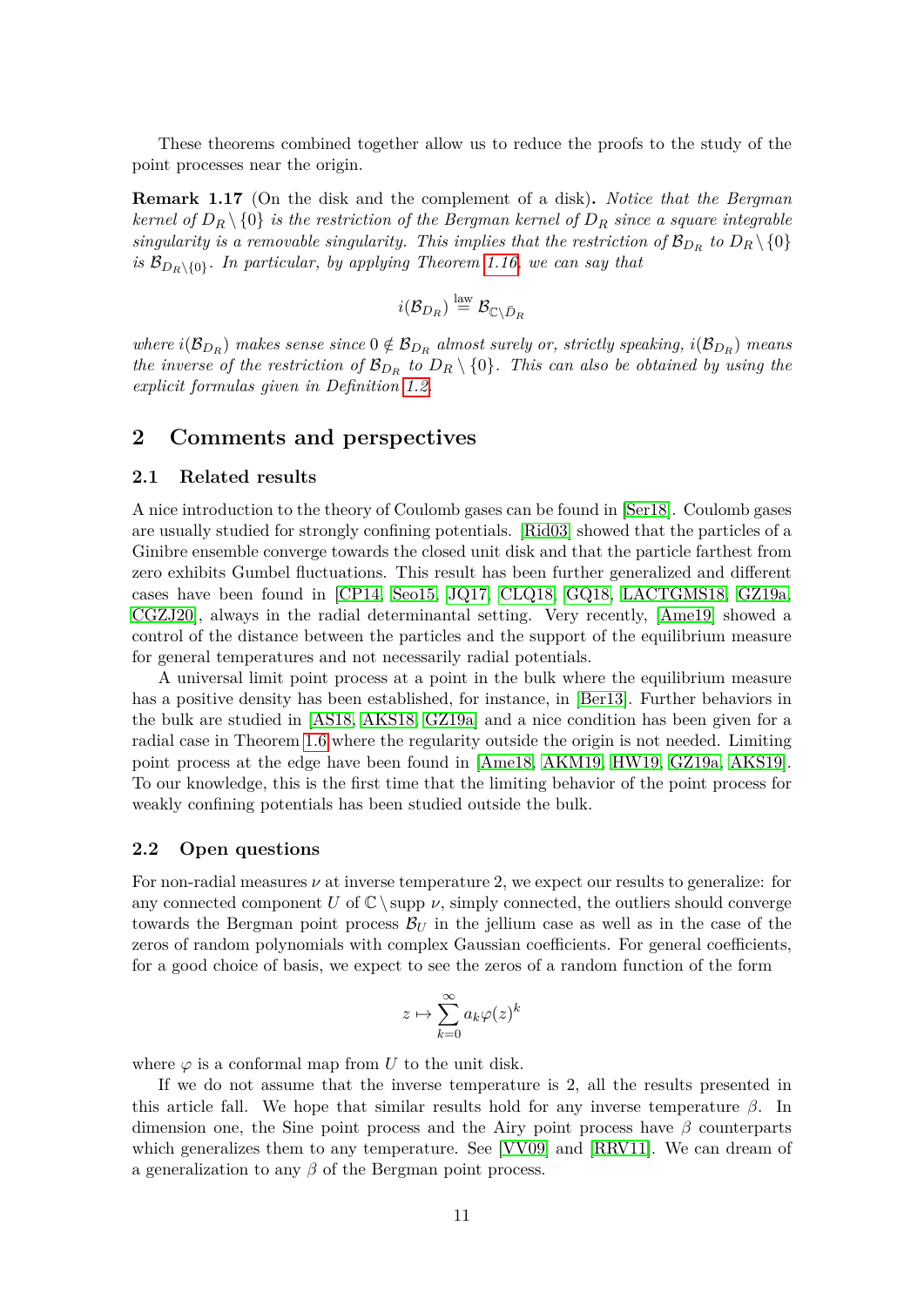For random polynomials, the study of the outliers in the case where  $\nu$  is not radial seems hard to study. One may try to understand the behavior of the orthogonal polynomials *Rk,n* associated to an inner product

$$
\langle P, Q \rangle_{n,\nu} = \int P(z) \overline{Q(z)} e^{-2nV^{\nu}(z)} d\nu(z)
$$

which is in general a difficult question. After it is understood, the study of the outliers could be carried out by studying the asymptotics of the covariance kernel of the Gaussian field  $(P_n(z))_{z \in \mathbb{C}}$ 

$$
K_n(z, w) = \sum_{k=0}^n R_{k,n}(z) \overline{R_{k,n}(w)}
$$

outside of the support of *ν*.

# **3 Proof of the equivariance results**

We start by proving the equivariance for the jellium, then for the zeros of random polynomials and finally for the Bergman point processes. We remark that these theorems and their proofs are geometric in nature and that they can be nicely explained by using the language of complex line bundles on a regular setting.

*Proof of Theorem [1.13.](#page-9-0)* The equivariance under scaling is straightforward. We only prove the equivariance with respect to the inversion. Let  $(x_1, \ldots, x_n)$  be a jellium associated to a probability measure *ν* satisfying *Assumption* [1.](#page-1-2) This means that it follows the law

$$
\frac{1}{Z_n} \exp\left(-2\left[-\sum_{i < j} \log|x_i - x_j| + (n+1)\sum_{i=1}^n V^\nu(x_i)\right]\right) d\ell_{\mathbb{C}^n}(x_1, \dots, x_n) \tag{11}
$$

where  $Z_n$  is a normalization constant. Define

$$
G^{V^{\nu}}(x, y) = -\log|x - y| + V^{\nu}(x) + V^{\nu}(y)
$$

and define the positive measure  $\pi$  by  $d\pi = e^{-4V^{\nu}} d\ell_{\mathbb{C}}$ . Using these definitions we can write

$$
\exp\left(-2\left[-\sum_{i
$$
=\exp\left(-2\sum_{i
$$
$$

We define the function  $\tilde{V}$  as

<span id="page-11-0"></span>
$$
\tilde{V}(z) = V^{\nu}\left(\frac{1}{z}\right) + \log|z|.
$$

By a straightforward calculation, we obtain that

$$
G^{V^{\nu}}(i(x), i(y)) = -\log|x - y| + \tilde{V}(x) + \tilde{V}(y) =: G^{\tilde{V}}(x, y)
$$

and that  $\tilde{\pi} := i_* \pi$  (the pushforward measure of  $\pi$  by *i*) is given by

$$
\mathrm{d}\tilde{\pi} = e^{-4\tilde{V}} \mathrm{d}\ell_{\mathbb{C}}.
$$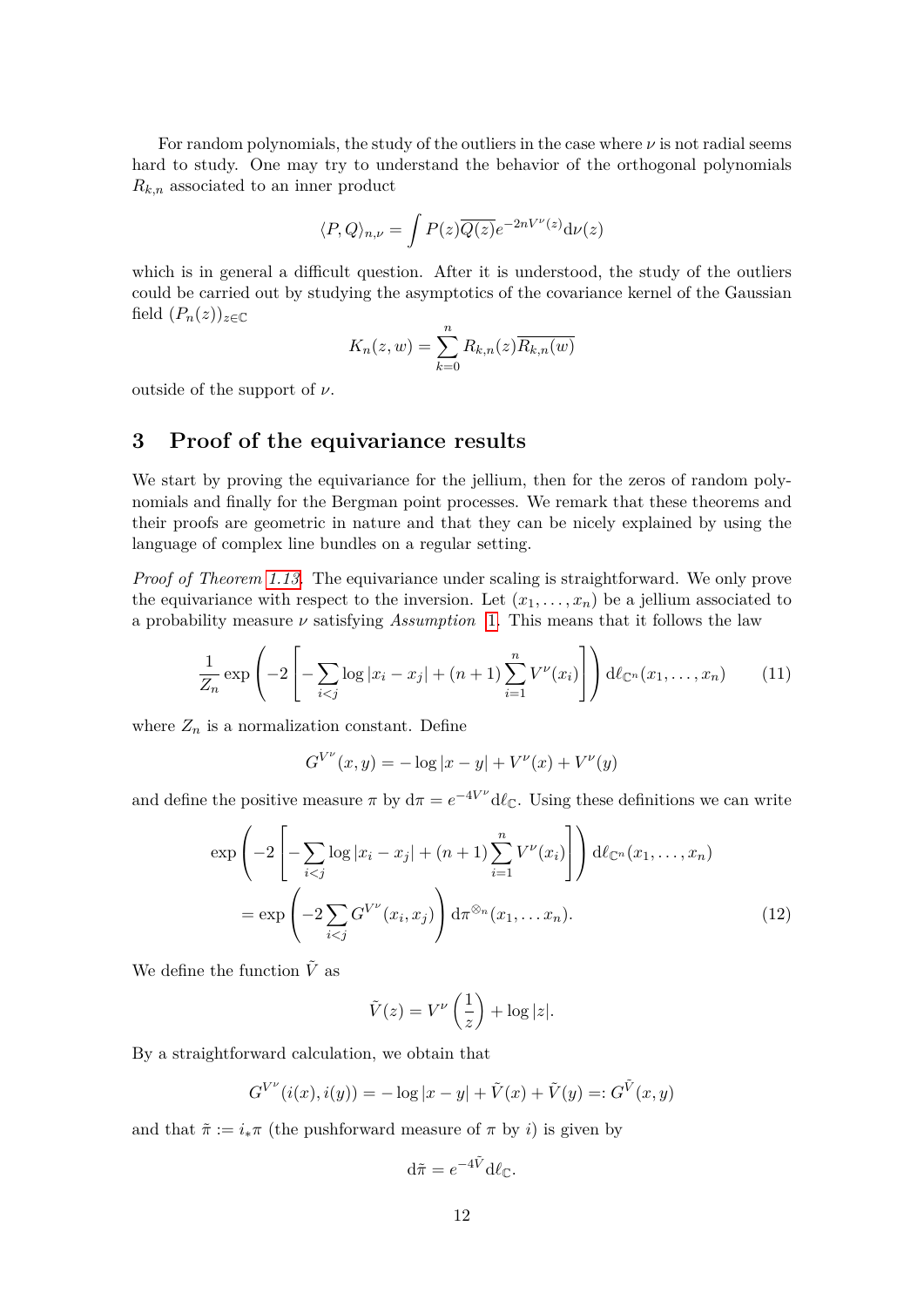In summary, the 'inverse' of  $e^{-2\sum_{i is  $e^{-2\sum_{i and the 'inverse' of  $\pi$$$ is  $\tilde{\pi}$  so that the inverse of [\(12\)](#page-11-0) is

$$
\exp\left(-2\sum_{i  
= 
$$
\exp\left(-2\left[-\sum_{i
$$
$$

We finish the proof of the theorem by noticing that

$$
\forall z \in \mathbb{C} \setminus \{0\}, \quad V^{i_{\ast}\nu}(z) = V^{\nu}\left(\frac{1}{z}\right) + \log|z| - V^{\nu}(0).
$$

Hence,  $\tilde{V}$  differs from  $V^{i_{*}\nu}$  by a constant. One can remove the constant  $V^{\nu}(0)$  from the definition of the potential as it may enter into the normalizing constant associated to this model.  $\Box$ 

*Proof of Theorem [1.14.](#page-9-2)* The equivariance under scaling is a straightforward calculation. For the inversion, let  $P_n$  be given by [\(5\)](#page-1-1) associated to  $\nu$  and to an i.i.d. sequence  $(a_k)_{k \in \{1,\ldots,n\}}$ . We show that the random polynomial *Q<sup>n</sup>* defined by

$$
Q_n(z) = z^n P_n\left(\frac{1}{z}\right)
$$

has the same law as the one given by  $(5)$  associated to the measure  $i_*\nu$  and to the same sequence  $(a_k)_{k \in \{1,\ldots,n\}}$ .

By a change of variables formula, it can be seen that the application  ${}^*:\mathbb{C}_n[X] \to \mathbb{C}_n[X]$ that to each polynomial  $P \in \mathbb{C}_n[X]$  associates the polynomial  $P^* \in \mathbb{C}_n[X]$  given by

$$
P^*(z) = z^n P(1/z)
$$

is an isometry between  $\mathbb{C}_n[X]$  with the inner product defined by

$$
\langle P, Q \rangle_{n,\nu} = \int_{\mathbb{C}} P \overline{Q} e^{-2nV^{\nu}} d\nu
$$

and  $\mathbb{C}_n[X]$  with the inner product defined by

$$
\langle P,Q\rangle_{n,i_{\ast}\nu}=\int_{\mathbb{C}}P\overline{Q}e^{-2nV^{i_{\ast}\nu}}di_{\ast}\nu.
$$

By also noticing that ∗ preserves the monomials, needed only in the general non-Gaussian case, the proof is completed.  $\Box$ 

*Proof of Theorem [1.16.](#page-9-1)* We start by recalling an important relation satisfied by Bergman kernels on different open sets. Let  $U_1$  and  $U_2$  be two open sets and  $\varphi$  be a biholomorphism from  $U_1$  to  $U_2$ . Then, if  $K_{U_1}$  is the Bergman kernel of  $U_1$  and  $K_{U_2}$  is the Bergman kernel of  $U_2$ , we have, by [\[Bel15,](#page-33-4) Theorem 16.5],

$$
\forall z, w \in U_1 \quad K_{U_1}(z, w) = \varphi'(z) K_{U_2}(\varphi(z), \varphi(w)) \overline{\varphi'(w)}.
$$

We conclude by an application of the change of variables formula for determinantal point processes given in Lemma [5.3.](#page-32-0)

 $\Box$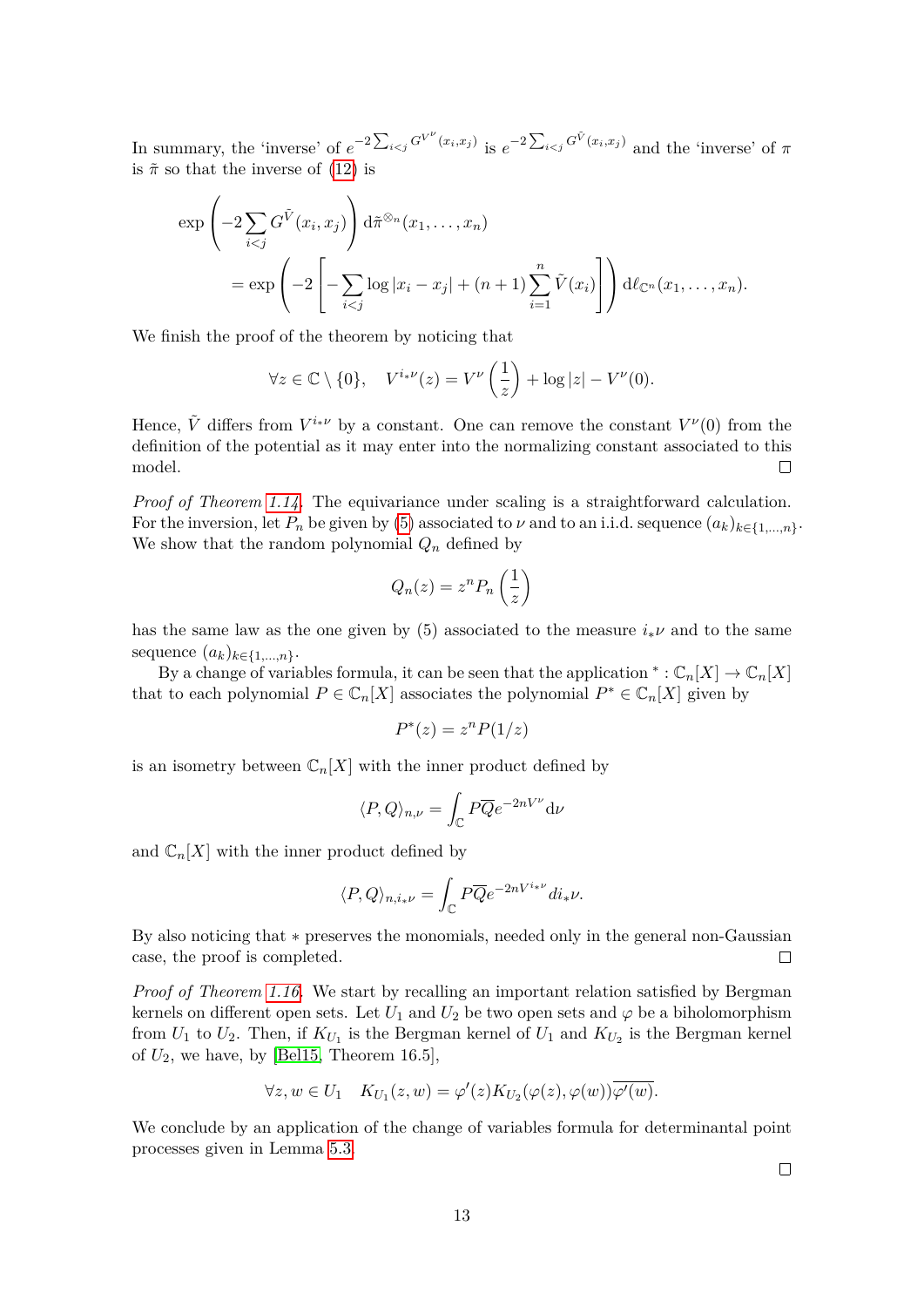# **4 Proof of the main results**

We start by proving a key lemma which will be essential in several of the proofs. It gives a very tractable formula for the potential of radial measures.

<span id="page-13-0"></span>**Lemma 4.1** (Useful formula for the potential). Let  $\nu \in \mathcal{P}(\mathbb{C})$  be a rotationally invariant *probability measure such that*  $\int_{\mathbb{C}\setminus\mathbb{D}} \log |x| d\nu(x) < \infty$ . Then

$$
V^{\nu}(z) = \int_1^{|z|} \frac{\nu(D_r)}{r} dr + \int_{\mathbb{C}\setminus\mathbb{D}} \log |x| d\nu(x)
$$

where  $D_r$  denotes the open disk of radius  $r$ .

This formula is standard and can be seen to be related to Poisson-Jensen formula [\[ST97,](#page-35-0) Theorem II.4.10].

<span id="page-13-2"></span>**Remark 4.2** (The potential is defined up to a constant.)**.** *We recall that one can choose to add a constant to the potential*  $V^{\nu}$  *without changing the law* [\(1\)](#page-0-0). Adding a constant will *only change the normalizing constant*  $Z_N$ . The potential  $V^{\nu}$  can be modified so that it is *equal to zero at the unit circle and then*

$$
\forall z \in \mathbb{C} \quad V^{\nu}(z) = \int_{1}^{|z|} \frac{\nu(D_r)}{r} dr.
$$

*In fact, V <sup>ν</sup> defined in this way satisfies Poisson's equation with source* 2*πν even if the actual logarithmic potential* [\(4\)](#page-1-4) *does not make sense. Nevertheless, it is only when the condition of Lemma [4.1](#page-13-0) is satisfied that V ν satisfies condition* [\(3\)](#page-1-0)*. We emphasize again that this representation of the potential will be very helpful in the rest of the article.*

*Proof of Lemma [4.1.](#page-13-0)* Since  $\nu$  is radial, the disintegration theorem<sup>[5](#page-13-1)</sup> [\[AGS08,](#page-32-6) Theorem 5.3.1] allows us to write

$$
\nu = \int_0^\infty l_r \mathrm{d}\mu(r)
$$

where  $l_r \in \mathcal{P}(\mathbb{C})$  is the uniform probability measure on  $C_r$ , the circle centered at 0 of radius *r*, and  $\mu$  is a probability measure on  $[0, \infty)$  characterized by

$$
\forall a, b > 0 \quad \mu((a, b)) = \nu(\{a < |z| < b\}).
$$

This decomposition of the measure means that for any *f* positive measurable function or integrable with respect to  $\nu$  we have

$$
\int_{\mathbb{C}} f(z) d\nu(z) = \int_0^{\infty} \left( \int_{C_r} f(w) dl_r(w) \right) d\mu(r).
$$

Using this relation to compute the potential of the measure  $\nu$  we have that for every  $z \in \mathbb{C}$ 

$$
V^{\nu}(z) = \int_{\mathbb{C}} \log |z - w| d\nu(w) = \int_{0}^{\infty} \left( \int_{C_r} \log |z - w| dl_r(w) \right) d\mu(r)
$$

$$
= \int_{0}^{\infty} V^{l_r}(z) d\mu(r).
$$

where  $V^{l_r}$  is the potential of the uniform measure on  $C_r$ . In fact, since the integrability of  $\log |z - \cdot|$  is not yet known we may proceed by a limiting argument by first integrating

<span id="page-13-1"></span><sup>5</sup>Conditional expectation in probabilist language.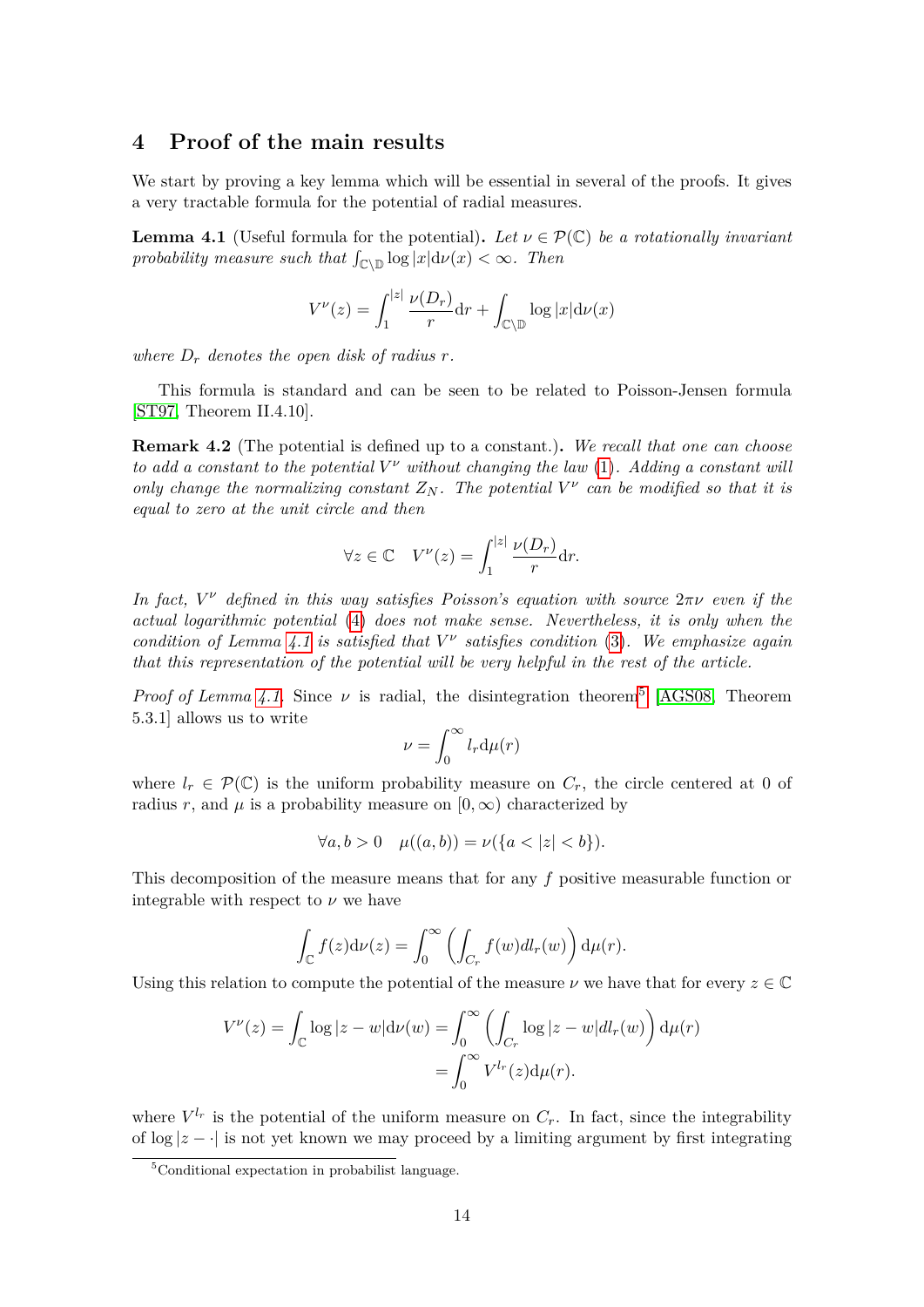over the complement of an open annulus that contains  $z$ . But, since  $V^{l_r}$  can be computed explicitly and is equal to [\[Ran95,](#page-34-12) p.29]

<span id="page-14-0"></span>
$$
V^{l_r}(z) = \begin{cases} \log r & \text{if } |z| \le r \\ \log |z| & \text{if } |z| > r \end{cases}
$$

we are able to complete the limiting argument. Hence we obtain

$$
V^{\nu}(z) = \int_{[|z|,\infty)} \log r \, d\mu(r) + \int_{[0,|z|)} \log |z| d\mu(r)
$$
  
= 
$$
\int_{[|z|,\infty)} \log r \, d\mu(r) + \log |z| \nu(D_{|z|})
$$
 (13)

where the last term is not there if  $z = 0$ . Notice that, by [\(13\)](#page-14-0), the lemma is already proven for  $|z|=1$ . Suppose that  $z\neq 0$ . Let us notice that Fubini's theorem implies

$$
\int_{|z|}^{\infty} \frac{1}{r} \nu(\mathbb{C} \setminus D_r) dr = \int_{\mathbb{R}^+} 1_{r \ge |z|} \frac{1}{r} \left( \int_{\mathbb{R}^+} 1_{s \ge r} d\mu(s) \right) dr
$$
  

$$
= \int_{\mathbb{R}^+} 1_{s \ge |z|} \left( \int_{|z|}^s \frac{1}{r} dr \right) d\mu(s)
$$
  

$$
= \int_{[|z|,\infty)} \log s d\mu(s) - \log |z| \nu(\mathbb{C} \setminus D_{|z|}).
$$

Then, by replacing this equality in [\(13\)](#page-14-0), we obtain

$$
V^{\nu}(z) = \log |z| \left[ \nu(D_{|z|}) + \nu(\mathbb{C} \setminus D_{|z|}) \right] + \int_{|z|}^{\infty} \frac{\nu(\mathbb{C} \setminus D_r)}{r} dr
$$
  
\n
$$
= \log |z| + \int_{|z|}^{1} \frac{\nu(\mathbb{C} \setminus D_r)}{r} dr + \int_{1}^{\infty} \frac{\nu(\mathbb{C} \setminus D_r)}{r} dr
$$
  
\n
$$
= \log |z| + \int_{|z|}^{1} \frac{1 - \nu(D_r)}{r} dr + \int_{1}^{\infty} \frac{\nu(\mathbb{C} \setminus D_r)}{r} dr
$$
  
\n
$$
= \int_{1}^{|z|} \frac{\nu(D_r)}{r} dr + \int_{1}^{\infty} \frac{\nu(\mathbb{C} \setminus D_r)}{r} dr
$$
  
\n
$$
= \int_{1}^{|z|} \frac{\nu(D_r)}{r} dr + \int_{[1,\infty)} \log r d\mu(r)
$$

where the last equality is obtained by taking  $|z| = 1$ . The case  $z = 0$  follows the same argument.

 $\Box$ 

#### **4.1 Results for the jellium**

## **4.1.1 Proof of Theorem [1.3](#page-4-1)**

*Proof of Theorem [1.3.](#page-4-1)* Due to the equivariance of the jellium, stated in Theorem [1.13,](#page-9-0) and the equivariance of the Bergman point process from Theorem [\(1.16\)](#page-9-1) together with Remark [1.17,](#page-10-0) it suffices to assume that *U*, the connected component of  $\mathbb{C} \setminus \text{supp } \nu$ , is the open unit disk, which can be written as

$$
S^1 \subset \mathrm{supp}\,\nu \subset \mathbb{C} \setminus \mathbb{D}.
$$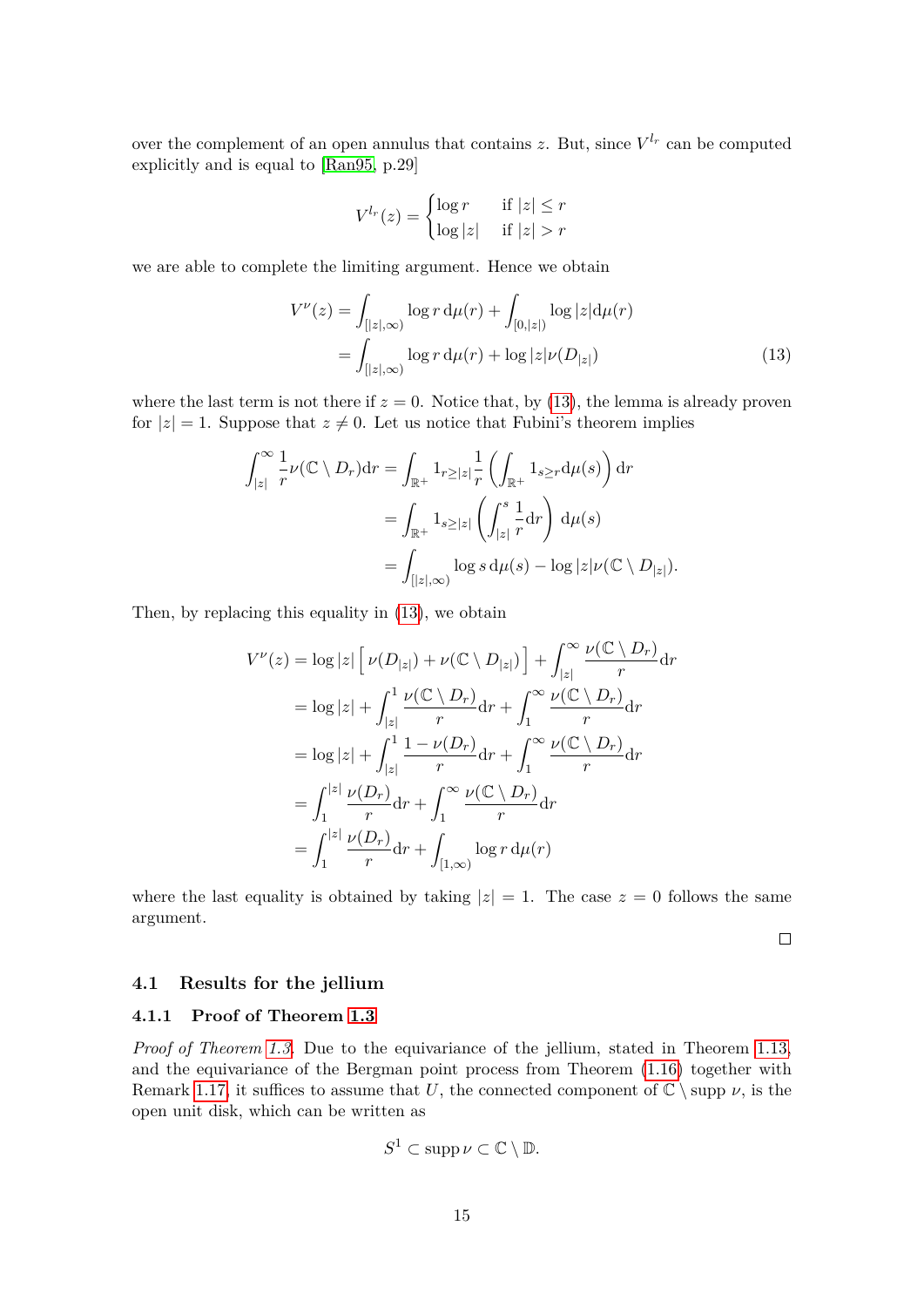#### **Step 1: Kernel of the Coulomb gas**

Let *ν* be a measure satisfying *Assumption* [1](#page-1-2) such that  $S^1 \subset \text{supp }\nu \subset \mathbb{C}\backslash \mathbb{D}$ . Let  $(x_1, \ldots, x_n)$ be a jellium associated to  $\nu$ . Notice that, due to Lemma [4.1,](#page-13-0)  $V^{\nu}$  is constant in the unit disk, which we set to be equal to 0 (see Remark [4.2\)](#page-13-2). The point process  $\{x_1, \ldots, x_n\}$  is determinantal, because it is a Coulomb gas in the plane with inverse temperature 2. It is associated to the kernel  $K_n : \mathbb{C} \times \mathbb{C} \to \mathbb{C}$  defined by

$$
K_n(z, w) = \sum_{k=0}^{n-1} b_{k,n} z^k \overline{w}^k e^{-(n+1)V^{\nu}(z)} e^{-(n+1)V^{\nu}(w)}
$$

where

$$
(b_{k,n})^{-1} = \int_{\mathbb{C}} |z|^{2k} e^{-2(n+1)V^{\nu}(z)} d\ell_{\mathbb{C}}(z).
$$

The point process  $\mathcal{I}_n = \{x_k : |x_k| < 1\}$  is the restriction to the open unit disk of the point process  $\{x_1, \ldots, x_n\}$ , and is also a determinantal point process, with kernel given by the restriction of  $K_n$  to  $\mathbb{D} \times \mathbb{D}$ . We will also denote this kernel by  $K_n$ . By [\[ST03,](#page-35-6) Proposition 3.10], stated in Proposition [5.4](#page-32-7) for convenience, in order to prove the convergence of the sequence of point processes  $(\mathcal{I}_n)_{n\in\mathbb{N}^+}$  towards the Bergman point process of  $\mathbb{D}$ , it is enough to prove that the sequence of kernels  $(K_n)_{n\in\mathbb{N}^+}$  converges uniformly on compact subsets of  $\mathbb{D} \times \mathbb{D}$  towards

$$
K(z, w) = \frac{1}{\pi} \frac{1}{(1 - z\bar{w})^2} = \sum_{k=0}^{\infty} \frac{k+1}{\pi} z^k \bar{w}^k.
$$

In fact, the proof will work, and thus the theorem is true, as soon as the radial potential *V* satisfying [\(3\)](#page-1-0) *is zero inside of the closed unit disk and positive outside of it*.

**Step 2: Convergence of the coefficients** First, let us notice that

$$
(b_{k,n})^{-1} = \int_{\mathbb{C}} |z|^{2k} e^{-2(n+1)V^{\nu}(z)} d\ell_{\mathbb{C}}(z) = 2\pi \int_{0}^{\infty} r^{2k+1} e^{-2(n+1)V^{\nu}(r)} dr
$$
  
=  $2\pi \int_{0}^{1} r^{2k+1} e^{-2(n+1)V^{\nu}(r)} dr + 2\pi \int_{1}^{\infty} r^{2k+1} e^{-2(n+1)V^{\nu}(r)} dr,$ 

where we use  $V^{\nu}(r)$  to denote  $V^{\nu}$  evaluated at any point of norm *r*. Since the potential  $V^{\nu}$  is equal to 0 inside the unit disk, one can compute the first term

$$
2\pi \int_0^1 r^{2k+1} e^{-2(n+1)V(r)} dr = 2\pi \int_0^1 r^{2k+1} dr = \frac{\pi}{k+1}.
$$

For the second term, let us prove that

$$
\lim_{n \to \infty} \int_1^{\infty} r^{2k+1} e^{-2(n+1)V^{\nu}(r)} dr = 0.
$$

But this is a consequence of Lebesgue's dominated convergence theorem where we use the bound

$$
r^{2k+1}e^{-2(n+1)V^{\nu}(r)}\leq r^{2k+1}e^{-2(k+2)V^{\nu}(r)}
$$

for  $k \leq n-1$ . The fact that  $r^{2k+1}e^{-2(n+1)V^{\nu}(r)}$  goes to zero when  $r > 1$  can be seen from the fact that  $V^{\nu}(r) > 0$  which in turn can be seen from the formula in Lemma [4.1](#page-13-0) as follows. Let  $r > 1$  and write

$$
V^{\nu}(r) = \int_1^r \frac{\nu(D_s)}{s} \mathrm{d}s.
$$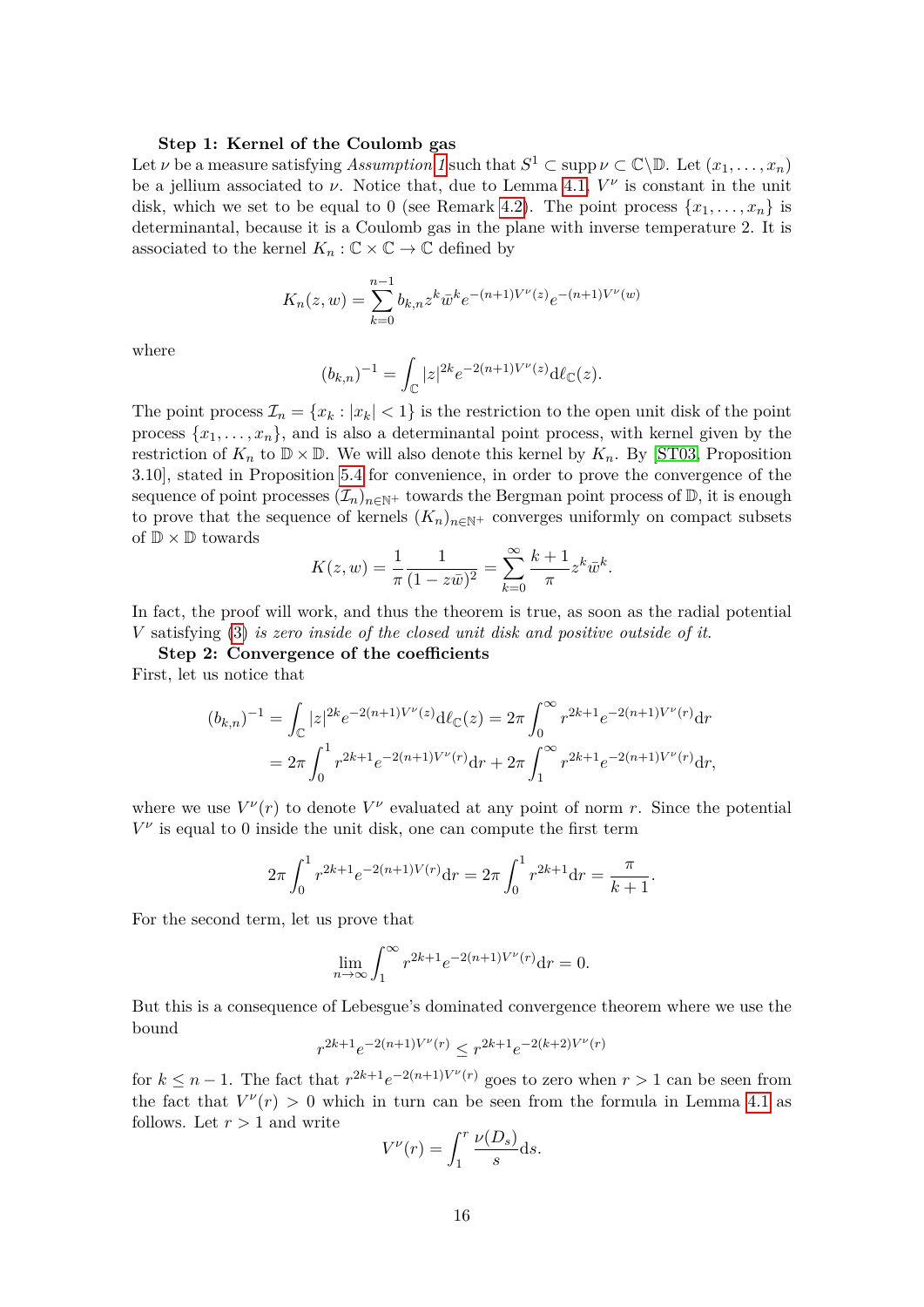If  $V^{\nu}(r)$  were zero the integrand  $\nu(D_s)$  would be zero for almost every  $s \in [1, r]$  which is impossible because  $\nu(D_s) > 0$  for  $s > 1$ . In summary, we obtain  $\lim_{n\to\infty} b_{k,n} = \frac{k+1}{\pi}$  $\frac{+1}{\pi}$ .

**Step 3: Convergence of the kernels**

Let us fix  $\rho \in (0,1)$  then for any *z*, *w* inside the disk of radius  $\rho$  we have

$$
|K_n(z, w) - K(z, w)| \le \sum_{k=0}^{\infty} \left| b_{k,n} - \frac{k+1}{\pi} \right| |z|^k |w|^k \le \sum_{k=0}^{\infty} \left| b_{k,n} - \frac{k+1}{\pi} \right| \rho^{2k}.
$$

The right-hand term converges to zero as *n* goes to infinity by an application of Lebesgue's dominated convergence theorem, noticing that

$$
\forall k,n \quad 0 \le b_{k,n} \le \frac{k+1}{\pi}.
$$

which implies

$$
\left|b_{k,n}-\frac{k+1}{\pi}\right|\rho^{2k}\leq 2\left(\frac{k+1}{\pi}\right)\rho^{2k}.
$$

By [\[ST03,](#page-35-6) Proposition 3.10] the point process  $\mathcal{I}_n$  converges towards the Bergman point process  $\mathcal{B}_{\mathbb{D}}$ .  $\Box$ 

*Proof of Corollary [1.4.](#page-4-3)* In the case where *U* is the open unit disk, the point process of the outliers  $\mathcal{I}_n$  converges towards  $\mathcal{B}_{\mathbb{D}}$ . By the continuity of the minimum (Lemma [5.1](#page-29-1) in the appendix) we obtain that the minimum of the norms of  $\mathcal{I}_n$  converges to the minimum of the norms of  $B_{\mathbb{D}}$ . But the limit of the minimum of the norms of  $\mathcal{I}_n$  coincides with the limit of the minimum of  $\{|x_1|, \ldots, |x_n|\}$  since the latter limit is bounded by 1.

Thanks to [\[HKPV09,](#page-34-0) Theorem 4.7.1], the set of norms of the Bergman point process of  $\mathbb{D}$  has the same law as  $\{U_k^{1/2k}\}$  $\{u_k^{(1/2k)}, k \in \mathbb{N} \setminus \{0\}\},\$  with the  $U_k$ 's being independent uniform random variables on [0*,* 1). This immediately implies that

$$
\mathbb{P}(\inf\{|z| : z \in \mathcal{B}_{\mathbb{D}}\} \le t) = 1 - \prod_{k=0}^{\infty} (1 - t^{2k}).
$$

We conclude the proof by applying the inversion and a scaling.

**4.1.2 Proof of Theorem [1.6](#page-5-2)**

*Proof.* We prove the first part of the theorem, and we deduce the rest thanks to the equivariance under inversion of the jellium.

**Proof at the origin.**

#### **Step 1: Kernel of the rescaled Coulomb gas**

Let  $(x_1, \ldots, x_n)$  be a jellium associated to *ν*. Then the point process  $\left\{\frac{x_1}{n^{1/\alpha}}, \ldots, \frac{x_n}{n^{1/\alpha}}\right\}$  is a determinantal point process associated to the kernel

$$
\tilde{K}_n(z, w) = \frac{1}{n^{2/\alpha}} K_n \left( \frac{z}{n^{1/\alpha}}, \frac{w}{n^{1/\alpha}} \right)
$$
  
= 
$$
\sum_{k=0}^n b_{k,n} z^k \bar{w}^k e^{-(n+1)V^{\nu} \left( \frac{z}{n^{1/\alpha}} \right)} e^{-(n+1)V^{\nu} \left( \frac{w}{n^{1/\alpha}} \right)}
$$

where

$$
b_{k,n}^{-1} = 2\pi \int_0^\infty r^{2k+1} e^{-2(n+1)V^{\nu}\left(\frac{r}{n^{1/\alpha}}\right)} dr.
$$

 $\Box$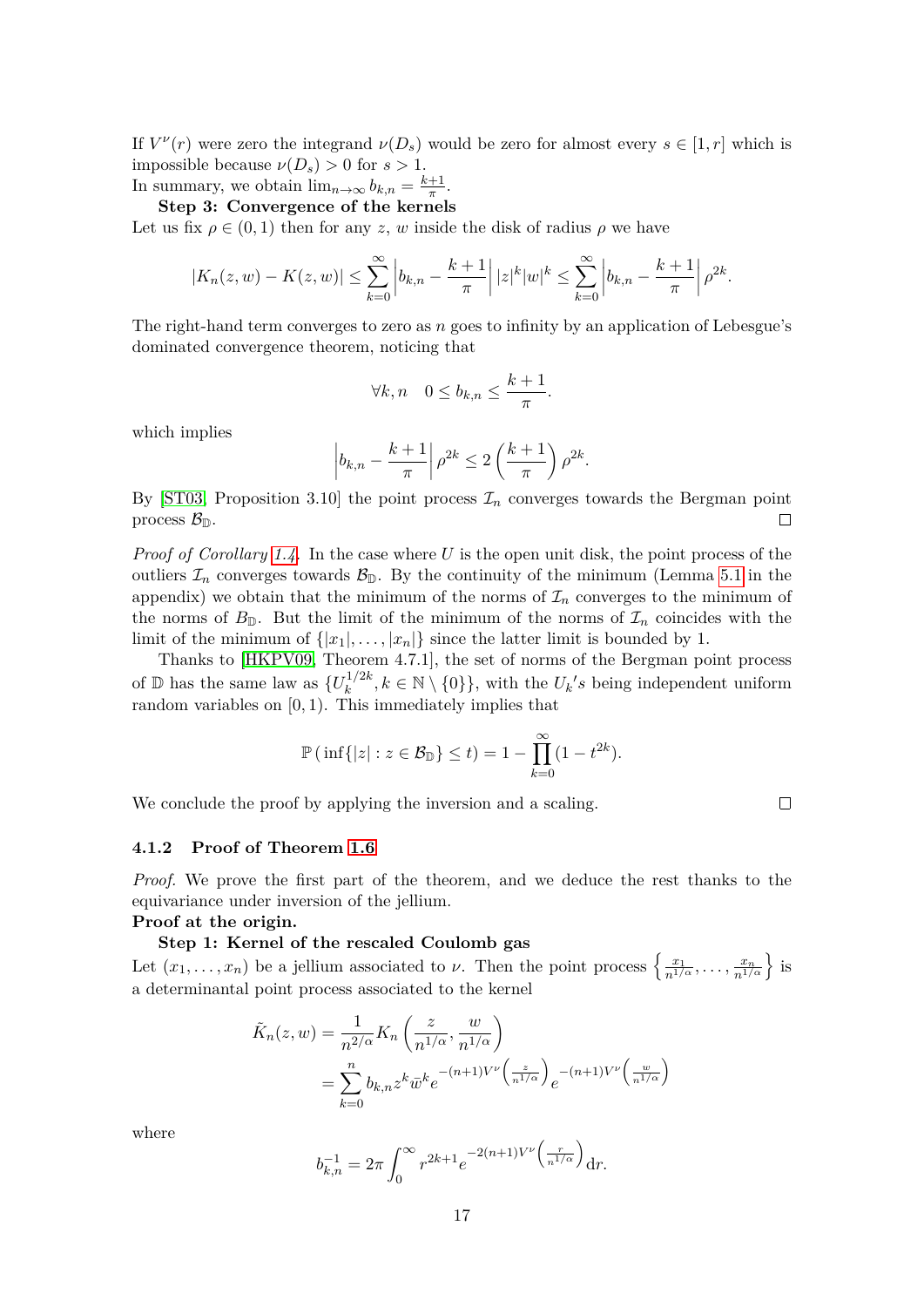This may be seen, for instance, by the change of variables formula in Lemma 5*.*[3.](#page-32-0) We will prove that the sequence of kernels  $(\tilde{K}_n)_{n\in\mathbb{N}}$  converges uniformly on compact subsets of  $\mathbb{C}\times\mathbb{C}$  towards the kernel

<span id="page-17-1"></span>
$$
K(z, w) = \sum_{k=0}^{\infty} b_k z^k \bar{w}^k e^{-\gamma |z|^\alpha} e^{-\gamma |w|^\alpha}
$$
 (14)

where

$$
\gamma = \frac{\lambda}{\alpha}
$$
 and  $b_k^{-1} = 2\pi \int_0^\infty r^{2k+1} e^{-2\gamma r^\alpha} dr$ .

To prove this convergence, we will first prove that  $\lim_{n\to\infty} b_{k,n} = b_k$ , then we will find a sequence  $(B_k)_{k\in\mathbb{N}}$  such that  $\sum_{k=0}^{\infty} B_k r^k$  has an infinite radius of convergence and  $b_{k,n} \leq B_k$ for every *n*. This will imply the uniform convergence of the kernels.

#### **Step 2: Properties satisfied by the potential**

Let  $\nu$  be a rotationally invariant probability measure such that there exists  $\alpha > 0$  and  $\lambda > 0$  with

$$
\lim_{r \to 0} \frac{\nu(D_r)}{r^{\alpha}} = \lambda.
$$

Since the potential of  $\nu$  can be written as

$$
V^{\nu}(z) = \int_1^{|z|} \frac{\nu(D_r)}{r} \mathrm{d}r,
$$

we obtain that

$$
\frac{V^{\nu}(r) - V^{\nu}(0)}{r^{\alpha}} \xrightarrow[r \to 0]{} \frac{\lambda}{\alpha}.
$$

and that  $V^{\nu}(r) > V^{\nu}(0)$  for every  $r > 0$ . From now on, we will assume that  $V^{\nu}(0) = 0$ , since adding a constant to the potential  $V^{\nu}$  does not change the law [\(1\)](#page-0-0). Using this new convention, we have

<span id="page-17-0"></span>
$$
\lim_{r \to 0} \frac{V^{\nu}(r)}{r^{\alpha}} = \frac{\lambda}{\alpha} =: \gamma \tag{15}
$$

and

$$
V^{\nu}(r) > 0 \text{ for every } r > 0. \tag{16}
$$

In fact, those two properties of the potential are the only properties needed, apart from [\(3\)](#page-1-0), for the theorem to be true.

## **Step 3: Convergence of the coefficients**

We prove that  $b_{k,n}$  converges to  $b_k$  as *n* goes to infinity or, equivalently,

$$
\lim_{n \to \infty} \int_0^\infty r^{2k+1} e^{-2(n+1)V^{\nu}\left(\frac{r}{n^{1/\alpha}}\right)} dr = \int_0^\infty r^{2k+1} e^{-2\gamma r^{\alpha}} dr
$$

We divide the integral in three parts.

$$
\int_0^\infty r^{2k+1} e^{-2(n+1)V^\nu \left(\frac{r}{n^{1/\alpha}}\right)} dr
$$
  
= 
$$
\int_0^{n^{1/\alpha} \varepsilon} r^{2k+1} e^{-2(n+1)V^\nu \left(\frac{r}{n^{1/\alpha}}\right)} dr
$$
  
+ 
$$
\int_{n^{1/\alpha} \varepsilon}^{n^{1/\alpha} M} r^{2k+1} e^{-2(n+1)V^\nu \left(\frac{r}{n^{1/\alpha}}\right)} dr
$$
  
+ 
$$
\int_{n^{1/\alpha} M}^\infty r^{2k+1} e^{-2(n+1)V^\nu \left(\frac{r}{n^{1/\alpha}}\right)} dr
$$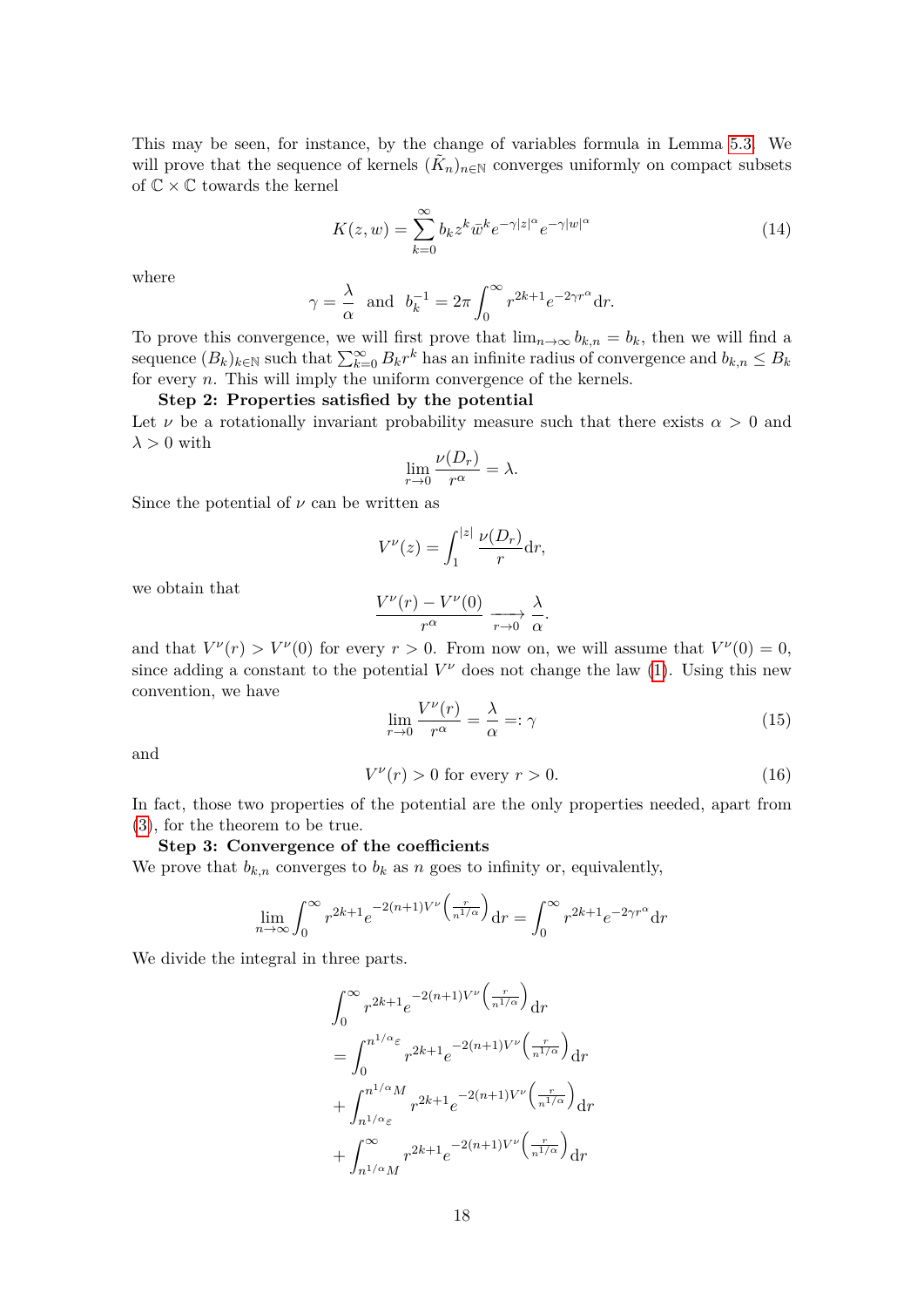where we have chosen  $\varepsilon > 0$  such that  $\frac{\gamma}{2}r^{\alpha} \leq V^{\nu}(r)$  for  $|r| \leq \varepsilon$  and  $M > \varepsilon$  such that 1  $\frac{1}{2}$  log  $|r| \leq V^{\nu}(r)$  for  $|r| \geq M$ .

We also know, by the continuity and the positivity outside 0 of  $V^{\nu}$  that there exists a constant  $C > 0$  such that  $C \leq V^{\nu}(r)$  for  $r \in [\varepsilon, M]$ .

Since

$$
e^{-2(n+1)V^{\nu}\left(\frac{r}{n^{1/\alpha}}\right)}1_{[0,n^{1/\alpha}\varepsilon]}(r) \leq e^{-\frac{(n+1)}{n}\gamma r^{\alpha}} \leq e^{-\gamma r^{\alpha}},
$$

we can use Lebesgue's dominated convergence theorem for the first term. The second term is bounded by

$$
\int_{n^{1/\alpha}\varepsilon}^{n^{1/\alpha}M} r^{2k+1} e^{-2(n+1)C} dr
$$

which goes exponentially fast to zero when  $n \to \infty$ .

The last integral is bounded by

$$
\int_{n^{1/\alpha}M}^{\infty} r^{2k+1} e^{-2(n+1)\log\left(\frac{r}{n^{1/\alpha}}\right)} dr = n^{(2k+2)/\alpha} \int_{M}^{\infty} \rho^{2k+1} e^{-2(n+1)\log\rho} d\rho
$$

$$
= n^{(2k+2)/\alpha} \int_{M}^{\infty} \rho^{2k-2n-1} d\rho \xrightarrow[n \to \infty]{} 0.
$$

#### **Step 4: Convergence of the kernels**

Notice that, uniformly on compact sets,

$$
(n+1)V^{\nu}\left(\frac{|z|}{n^{1/\alpha}}\right)\xrightarrow[n\to\infty]{}\gamma|z|^{\alpha}
$$

due to [\(15\)](#page-17-0). Then, it is left to prove that

$$
\lim_{n \to \infty} \sum_{k=0}^{n} b_{k,n} z^k \bar{w}^k = \sum_{k=0}^{\infty} b_k z^k \bar{w}^k
$$

uniformly on compact sets of  $\mathbb{C} \times \mathbb{C}$ .

Take  $\varepsilon > 0$  such that  $2\lambda r^{\alpha} \ge V(r)$  for  $|r| \le \varepsilon$ . Then, for every positive integers  $k, n$ such that  $k \leq n-1$ ,

$$
\int_0^\infty r^{2k+1} e^{-2(n+1)V^\nu \left(\frac{r}{n^{1/\alpha}}\right)} dr \ge \int_0^{n^{1/\alpha} \varepsilon} r^{2k+1} e^{-4\frac{n+1}{n}\gamma r^\alpha} dr
$$

$$
\ge \int_0^{n^{1/\alpha} \varepsilon} r^{2k+1} e^{-8\gamma r^\alpha} dr
$$

$$
\ge \int_0^{k^{1/\alpha} \varepsilon} r^{2k+1} e^{-8\gamma r^\alpha} dr.
$$

This suggests us to define *B<sup>k</sup>* by

$$
(B_k)^{-1} = \int_0^{k^{1/\alpha}\varepsilon} r^{2k+1} e^{-8\gamma r^{\alpha}} dr = k^{(2k+2)/\alpha} \int_0^{\varepsilon} \rho^{2k+1} e^{-8\gamma k \rho^{\alpha}} d\rho = k^{(2k+2)/\alpha} \int_0^{\varepsilon} e^{k(2\log \rho - 8\gamma \rho^{\alpha})} \rho d\rho.
$$

By the root test, for  $\sum_{k=0}^{\infty} B_k x^k$  to converge for every  $x > 0$ , we need that

$$
\lim_{k \to \infty} \frac{1}{k} \log \left[ (B_k)^{-1} \right] = \infty.
$$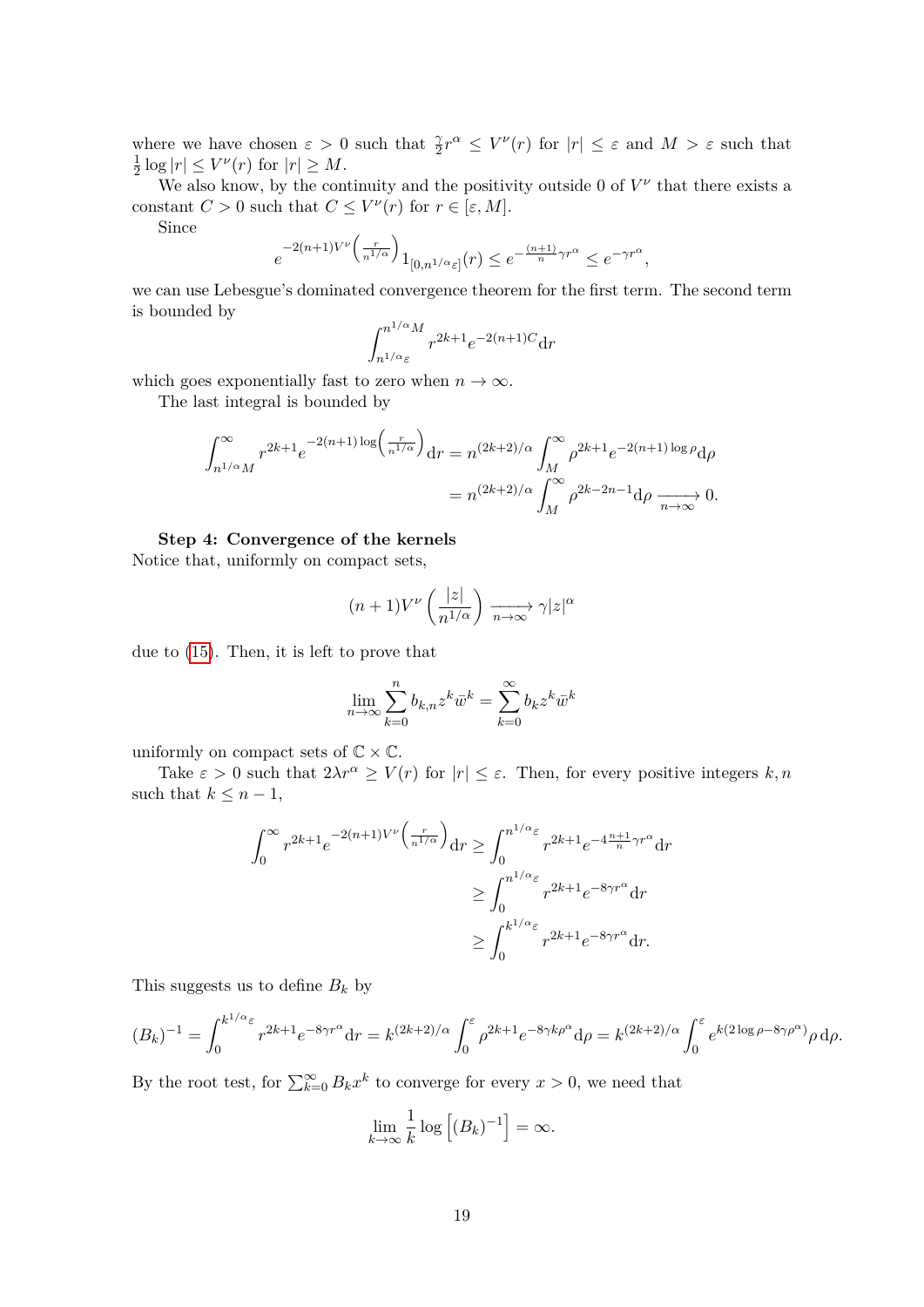We know that  $\lim_{k\to\infty}\frac{1}{k}$  $\frac{1}{k} \log \left[ k^{(2k+2)/\alpha} \right] = \infty$  so that it would be enough to prove that 1  $\frac{1}{k}$  log  $\int_0^{\varepsilon} e^{k(2\log\rho - 8\gamma\rho^{\alpha})} \rho d\rho$  is bounded from below. In fact, by the Laplace's method we know that

$$
\lim_{k \to \infty} \frac{1}{k} \log \int_0^{\varepsilon} e^{k(2 \log \rho - 8\gamma \rho^{\alpha})} \rho d\rho = \sup_{\rho \in [0,\varepsilon]} \{2 \log \rho - 8\gamma \rho^{\alpha}\} > -\infty.
$$

Take  $R > 0$  and suppose  $|z|, |w| \leq R$ . We have

$$
\left|\sum_{k=0}^{n-1} b_{k,n} z^k \bar{w}^k - \sum_{k=0}^{\infty} b_k z^k \bar{w}^k\right| \leq \sum_{k=0}^{\infty} |b_{k,n} - b_k| |z|^k |\bar{w}|^k \leq \sum_{k=0}^{\infty} |b_{k,n} - b_k| R^{2k},
$$

where we have defined  $b_{k,n} = 0$  for  $k \geq n$ . Since  $|b_{k,n} - b_k| R^{2k}$  is bounded by  $2B_k R^{2k}$  we can use Lebesgue's dominated convergence theorem to conclude.

**Step 5: Convergence of the point process and the minima**

By [\[ST03,](#page-35-6) Proposition 3.10], stated in Proposition [5.4,](#page-32-7) the point process  $\left\{\frac{x_1}{n^{1/\alpha}}, \ldots, \frac{x_n}{n^{1/\alpha}}\right\}$ converges to a determinantal point process  $P$  associated to the kernel  $K$  defined in [\(14\)](#page-17-1). By the continuity of the minimum (Lemma [5.1\)](#page-29-1) we obtain that  $\left\{\frac{|x_1|}{n^{1/\alpha}}, \ldots, \frac{|x_n|}{n^{1/\alpha}}\right\}$  converges in law to the minimum of the norms of *P*.

## **Step 6: Analysis of the limit of the minima**

Let  ${Y_k}_{k>0}$  be a sequence of positive independent random variables such that  $Y_k$  follows the law

$$
\frac{r^{2k+1}e^{-2\gamma r^\alpha}{\rm d}r}{\int_0^\infty s^{2k+1}e^{-2\gamma s^\alpha}{\rm d}s}.
$$

If *P* is the determinantal point process associated to the kernel *K* then, by [\[HKPV09,](#page-34-0) Theorem 4.7.1], the law of  $\{|z| : z \in P\}$  is the same as the law of the point process defined by  ${Y_k}_{k>0}$ . So the infimum has cumulative distribution function

$$
\mathbb{P}(\inf\{Y_k\} \le y) = 1 - \mathbb{P}(\inf\{Y_k\} > y) = 1 - \prod_{k=0}^{\infty} \mathbb{P}(Y_k > y)
$$

But, by a change of variables we may see that

$$
\int_{y}^{\infty} r^{2k+1} e^{-2\gamma r^{\alpha}} dr = \frac{1}{\alpha(2\gamma)^{(2k+2)/\alpha}} \int_{2\gamma y^{\alpha}}^{\infty} \rho^{(2k+2)/\alpha-1} e^{-\rho} d\rho
$$

$$
= \frac{1}{\alpha(2\gamma)^{(2k+2)/\alpha}} \Gamma\left(\frac{2k+2}{\alpha}, 2\gamma y^{\alpha}\right)
$$

so that

$$
\mathbb{P}\left(Y_k > y\right) = \frac{\int_y^\infty r^{2k+1} e^{-2\gamma r^\alpha} \mathrm{d}r}{\int_0^\infty s^{2k+1} e^{-2\gamma s^\alpha} \mathrm{d}s} = \frac{\Gamma\left(\frac{2k+2}{\alpha}, 2\gamma y^\alpha\right)}{\Gamma\left(\frac{2k+2}{\alpha}\right)}
$$

from which we have that

<span id="page-19-0"></span>
$$
\mathbb{P}\left(\inf\{Y_k\} \le y\right) = 1 - \prod_{k=0}^{\infty} \frac{\Gamma\left(\frac{2k+2}{\alpha}, 2\gamma y^{\alpha}\right)}{\Gamma\left(\frac{2k+2}{\alpha}\right)}\tag{17}
$$

#### **Proof at infinity and convergence of the maxima.**

To prove the result at infinity, we use the equivariance of the jellium under inversion since, if *ν* satisfies  $\lim_{r\to\infty} r^{\alpha} \nu(\mathbb{C} \setminus D_r) = \lambda$ , then its pushforward by the inversion,  $i_*\nu$ , satisfies  $\lim_{r\to 0} i_* \nu(D_r)/r^{\alpha} = \lambda$ . To prove the result about the maxima, we use the same equivariance under inversion together with the convergence of the minima from Step 5 and the cumulative distribution function from [\(17\)](#page-19-0).  $\Box$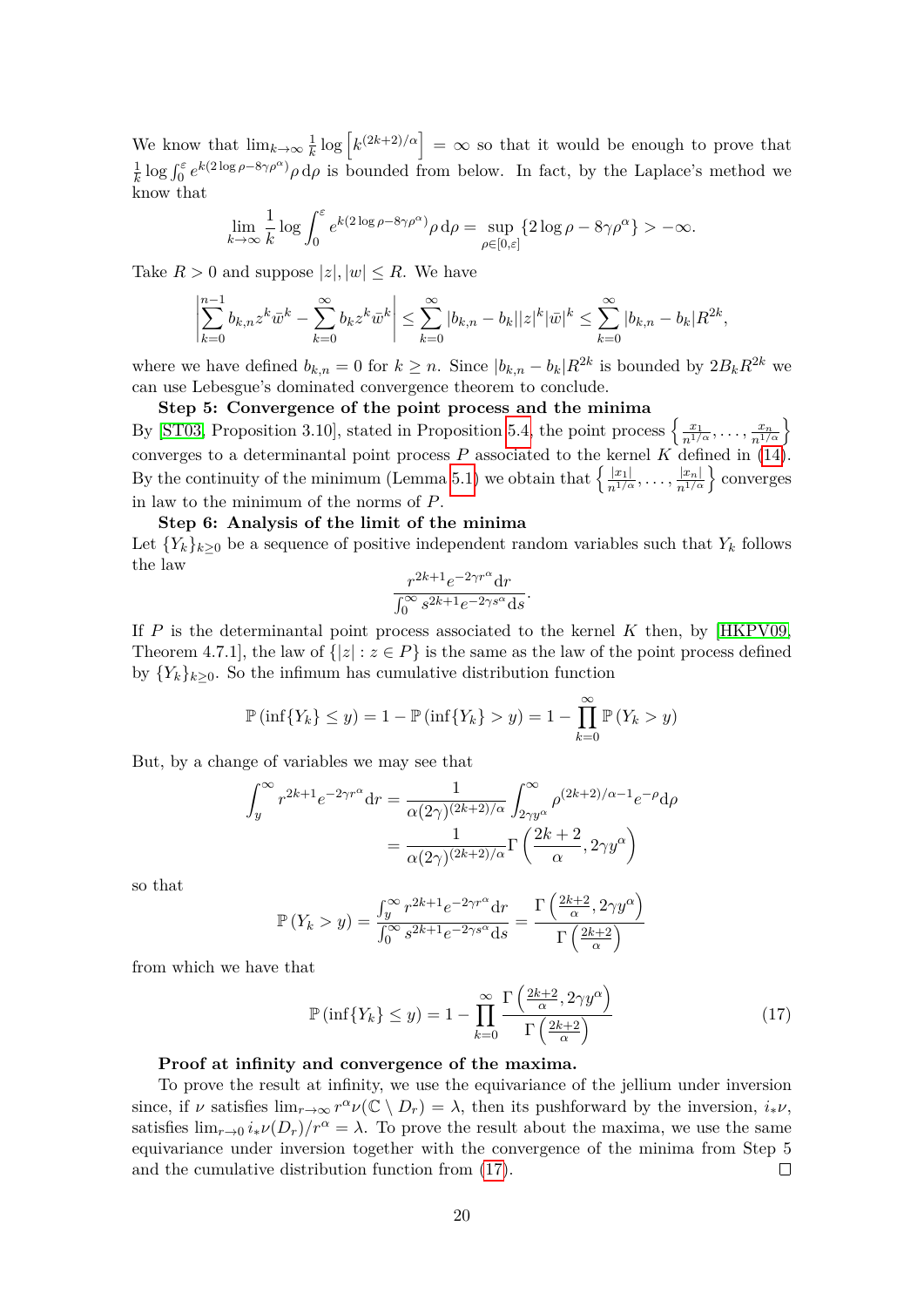#### **4.2 Results on random polynomials**

We prove the results on random polynomials in the same order as we did for the jellium: We prove Theorem [1.7](#page-6-0) and Corollary [1.9](#page-7-1) using the same strategy, and later we prove Theorem [1.10.](#page-7-2) At the end of this section we give a short proof of Theorem [1.12.](#page-8-0)

First, we recall that if  $(a_k)_{k \in \mathbb{N}}$  are i.i.d. random variables satisfying

$$
\mathbb{E}(\log(1+|a_0|)) < +\infty,
$$

then the random power series  $\sum_{k=0}^{\infty} a_k z^k$  has almost surely a radius of convergence equal to one. In fact, the following lemma immediately implies the general statement in Corollary [4.4](#page-20-0) below.

<span id="page-20-1"></span>**Lemma 4.3** (Arnold [\[Arn66\]](#page-33-7)). Let  $(a_k)_{k \in \mathbb{N}}$  be a sequence of *i.i.d.* complex random vari*ables. Fix*  $\varepsilon > 0$ *. Then* 

$$
\sup_{k \in \mathbb{N}} \frac{|a_k|}{e^{\varepsilon k}} < \infty \text{ a.s.} \Longleftrightarrow \mathbb{E}(\log(1+|a_0|)) < \infty.
$$

*Proof of the lemma.* For every non negative random variable *X* we have:

$$
\sum_{k=1}^{\infty} \mathbb{P}\left(X \ge k\right) \le \mathbb{E}(X) \le \sum_{k=0}^{\infty} \mathbb{P}(X \ge k).
$$

Those inequalities come from the relation:  $\mathbb{E}(X) = \int_{\mathbb{R}^+} \mathbb{P}(X \geq x) dx$ . Now we apply this inequality to the non-negative random variable

$$
X = \frac{1}{\varepsilon} \log(1 + |a_0|).
$$

We deduce that

$$
\sum_{k=1}^{\infty} \mathbb{P}\left(\frac{1+|a_k|}{e^{\varepsilon k}} \ge 1\right) < \infty \Longleftrightarrow \mathbb{E}\left(\log(1+|a_0|)\right) < \infty.
$$

Borel-Cantelli lemma implies that

a.s. 
$$
\frac{1+|a_k|}{e^{\varepsilon k}} \ge 1
$$
 for a finite number of  $k \Longleftrightarrow \mathbb{E}\left(\log(1+|a_0|)\right) < \infty$ .

In particular, if  $\mathbb{E}(\log(1+|a_0|)) < \infty$  then  $\overline{\lim}_{k\to\infty} \frac{|a_k|}{e^{\epsilon k}}$  $|a_k|$  $\frac{|a_k|}{e^{\varepsilon k}} \leq 1$ , which implies sup  $\frac{|a_k|}{e^{\varepsilon k}} < \infty$ . |*ak*|  $\frac{|a_k|}{e^{\varepsilon k}} < \infty$  then, for  $\theta > \varepsilon$  we have  $\lim_{k \to \infty} \frac{|a_k|}{e^{\theta k}}$ Conversely, if sup  $\frac{|a_k|}{e^{\theta k}} = 0$  almost surely so that  $k$ ∈ $\mathrm{\tilde{N}}$  $1+|a_k|$  $\frac{e^{h|a_k|}}{e^{\theta k}} \geq 1$  for a finite number of *k* which implies that  $\mathbb{E}(\log(1+|a_0|)) < \infty$ .  $\Box$ 

<span id="page-20-0"></span>**Corollary 4.4** (Radius of convergence of a random power series). Let  $(\eta_k)_{k \in \mathbb{N}}$  be a (de*terministic) sequence of complex numbers. Suppose that*  $(a_k)_{k \in \mathbb{N}}$  *is a sequence of i.i.d. complex random variables such that*

$$
\mathbb{E}(\log(1+|a_0|)) < \infty.
$$

*If*  $a_0$  *is not zero (i.e. the law of*  $a_0$  *is not the Dirac delta at* 0*) then the radius of convergence of the random power series*  $\sum_{k=0}^{\infty} \eta_k a_k z^k$  *is almost surely equal to the radius of convergence of the deterministic power series*  $\sum_{k=0}^{\infty} \eta_k z^k$ .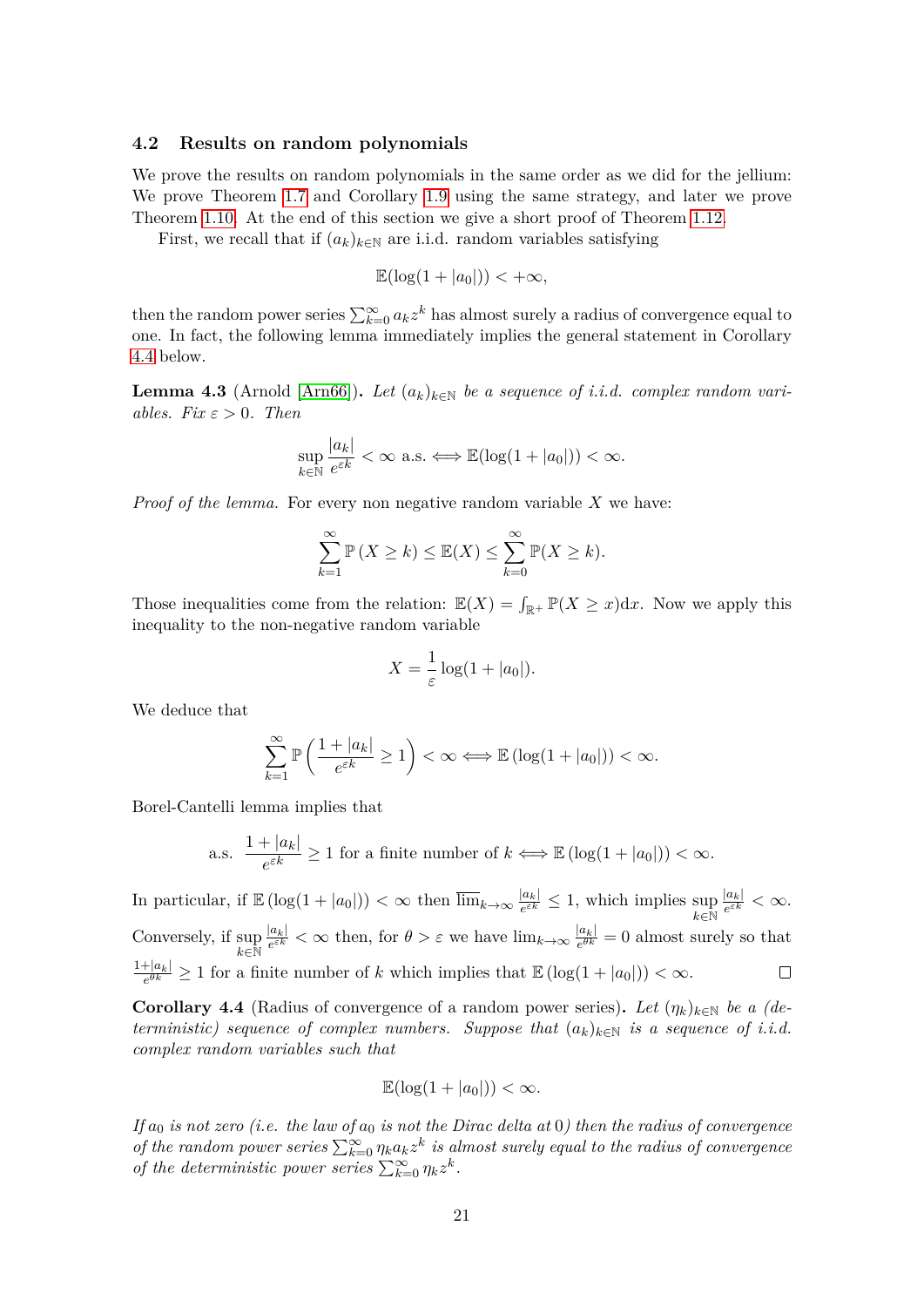*Proof.* Lemma [4.3](#page-20-1) implies that

$$
\overline{\lim}_{k \to \infty} |a_k|^{1/k} \le 1 \text{ a.s.} \Longleftrightarrow \mathbb{E}(\log(1+|a_0|)) < \infty.
$$

Since

$$
\overline{\lim}_{k \to \infty} |\eta_k|^{1/k} \overline{\lim}_{k \to \infty} |a_k|^{1/k} \ge \overline{\lim}_{k \to \infty} |\eta_k a_k|^{1/k}
$$

we obtain that the radius of convergence of  $\sum_{k=0}^{\infty} \eta_k a_k z^k$  is greater or equal than the radius of convergence of  $\sum_{k=0}^{\infty} \eta_k z^k$ . On the other hand, if  $\eta_k z^k$  is not bounded, then  $\eta_k a_k z^k$  is not bounded. This is a consequence of the second Borel-Cantelli lemma since we can find  $\varepsilon > 0$  such that

$$
\mathbb{P}(|a_0| > \varepsilon) > 0
$$

which implies that, almost surely,

$$
|a_k| > \varepsilon
$$
 for infinitely many k.

This concludes the proof.

**4.2.1 Proof of Theorem [1.7](#page-6-0)**

*Proof of Theorem [1.7.](#page-6-0)* **Premilinaries.** Thanks to the equivariance of the roots of random polynomials given in Theorem [1.14,](#page-9-2) we can assume that *U*, the connected component of  $\mathbb{C} \setminus \text{supp } \nu$ , is the open unit disk. This condition can be written as  $S^1 \subset \text{supp } \nu \subset \mathbb{C} \setminus \mathbb{D}$ .

**Proof of [1](#page-1-2).** Suppose that  $\nu$  is a probability measure satisfying Assumption 1 and

$$
S^1 \subset \text{supp } \nu \subset \mathbb{C} \setminus \mathbb{D}.
$$

Recall that the random polynomials *P<sup>n</sup>* are

$$
P_n(z) = \sum_{k=0}^n \frac{a_k}{\sqrt{\langle X^k, X^k \rangle_{n,\nu}}} z^k,
$$

where

$$
\langle X^k, X^k \rangle_{n,\nu} = \int_{\mathbb{C}} |z|^{2k} e^{-2nV^{\nu}(z)} d\nu(z).
$$

We define

$$
c_n = \int_{\mathbb{C}} e^{-2nV^{\nu}(z)} d\nu(z),
$$

and we would like to prove that, almost surely,  $(\sqrt{c_n}P_n)_{n\in\mathbb{N}}$  converges uniformly on compact sets of  $\mathbb D$  towards  $z \mapsto \sum a_k z^k$ . Afterwards, we conclude by Lemma [5.2.](#page-30-0) Let  $\nu_n$  be the probability measure defined by

$$
\mathrm{d}\nu_n = \frac{1}{c_n} e^{-2nV^{\nu}} \mathrm{d}\nu.
$$

We begin by proving that

$$
\nu_n\xrightarrow[n\to\infty]{\rm weakly}\nu_{S^1}
$$

where  $\nu_{S^1}$  denotes the uniform measure on the unit circle. This will be a consequence of Laplace's method, some simple tightness property, and the invariance under rotations of the measures  $\nu_n$ . Then, we expect that  $\langle X^k, X^k \rangle_{n,\nu}/c_n = \int_{\mathbb{C}} |z|^{2k} d\nu_n(z)$  converges to

 $\Box$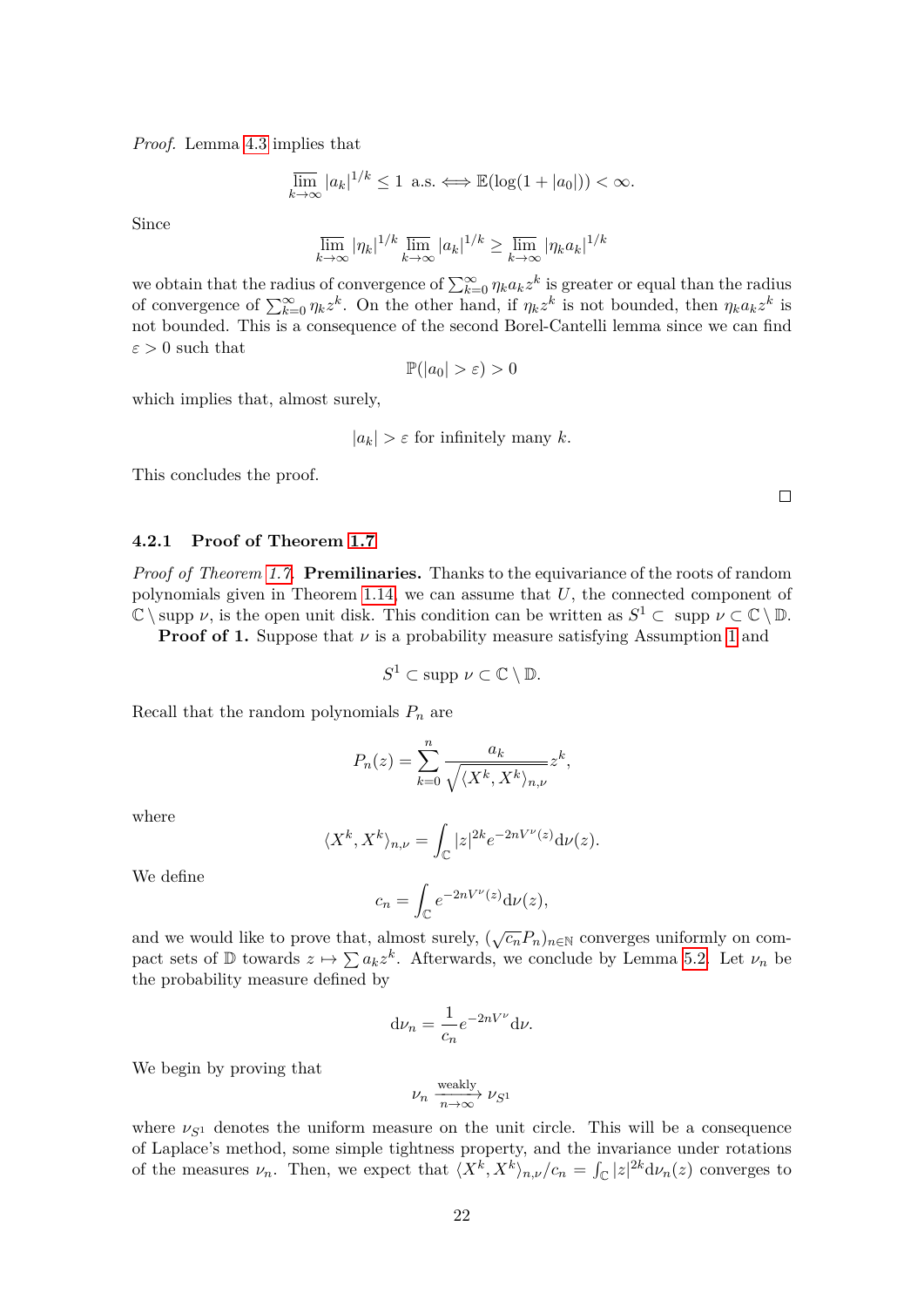$\int_{\mathbb{C}} |z|^{2k} d\nu_{S^1}(z)$ . This may be a consequence of the weak convergence if  $|z|^{2k}$  were bounded. By Laplace's method, we prove that the integral of  $|z|^{2k}$  outside a large open disk converges to zero and then we may consider  $|z|^{2k}$  as bounded.

**Step 1: Convergence of the measures**

In this step we prove that

$$
\nu_n\xrightarrow[n\to\infty]{\rm weakly}\nu_{S^1}.
$$

First, let us show that

$$
\lim_{n \to \infty} \frac{1}{n} \log c_n = 0.
$$

This may be seen as an application of Laplace's method but we write the proof for the reader's convenience. Since  $V^{\nu}$  is non-negative,  $c_n \leq 1$ , which implies

$$
\overline{\lim_{n \to \infty}} \frac{1}{n} \log c_n \le 0.
$$

Let  $\varepsilon > 0$  fixed. Then, since  $V^{\nu}$  is continuous and equals 0 on the unit circle, there exists  $\delta > 0$  such that  $V^{\nu}(z) \leq \varepsilon$  for all  $z \in D_{1+\delta}$ . This implies that

$$
c_n = \int_{\mathbb{C}} e^{-2nV^{\nu}(z)} d\nu(z) \ge \int_{D_{1+\delta}} e^{-2nV^{\nu}(z)} d\nu(z) \ge e^{-2n\varepsilon} \nu(D_{1+\delta}).
$$

Taking the logarithm and the lower limit we get, since  $\nu(D_{1+\delta}) > 0$ ,

$$
\lim_{n \to \infty} \frac{1}{n} \log c_n \ge -2\varepsilon.
$$

Since this can be done for every  $\varepsilon > 0$ , we obtain

$$
\lim_{n \to \infty} \frac{1}{n} \log c_n = 0.
$$

This behavior along with the fact that for any closed  $A \subset \mathbb{C} \setminus \mathbb{D}$ 

<span id="page-22-0"></span>
$$
\frac{1}{n}\log\int_A e^{-2nV^\nu(z)}\mathrm{d}\nu(z)\leq -2\inf_{z\in A}V^\nu(z)<0
$$

imply that for any  $r > 1$ 

$$
\nu_n(\mathbb{C}\setminus D_r) \xrightarrow[n \to \infty]{} 0. \tag{18}
$$

This last fact also implies that the sequence is tight. Since every  $\nu_n$  is invariant under rotations, every limit point of the sequence  $(\nu_n)_{n\in\mathbb{N}}$  is also invariant under rotations. The fact that  $\nu_n(\mathbb{D}) = 0$  and [\(18\)](#page-22-0) imply that the only possible limit point is  $\nu_{S^1}$  so that

$$
\nu_n\xrightarrow[n\to\infty]{\rm weakly}\nu_{S^1}.
$$

#### **Step 2: Convergence of the integrals**

Now let us prove that for any fixed non-negative integer *k* we have

$$
\frac{\langle X^k, X^k \rangle_{n,\nu}}{c_n} = \int_{\mathbb{C}} |z|^{2k} d\nu_n(z) \xrightarrow[n \to \infty]{} \int_{\mathbb{C}} |z|^{2k} d\nu_{S^1}(z) = 1.
$$

For  $A > 1$  we write

$$
\int_{\mathbb{C}} |z|^{2k} \mathrm{d} \nu_n(z) = \int_{D_A} |z|^{2k} \mathrm{d} \nu_n(z) + \int_{\mathbb{C} \backslash D_A} |z|^{2k} \mathrm{d} \nu_n(z).
$$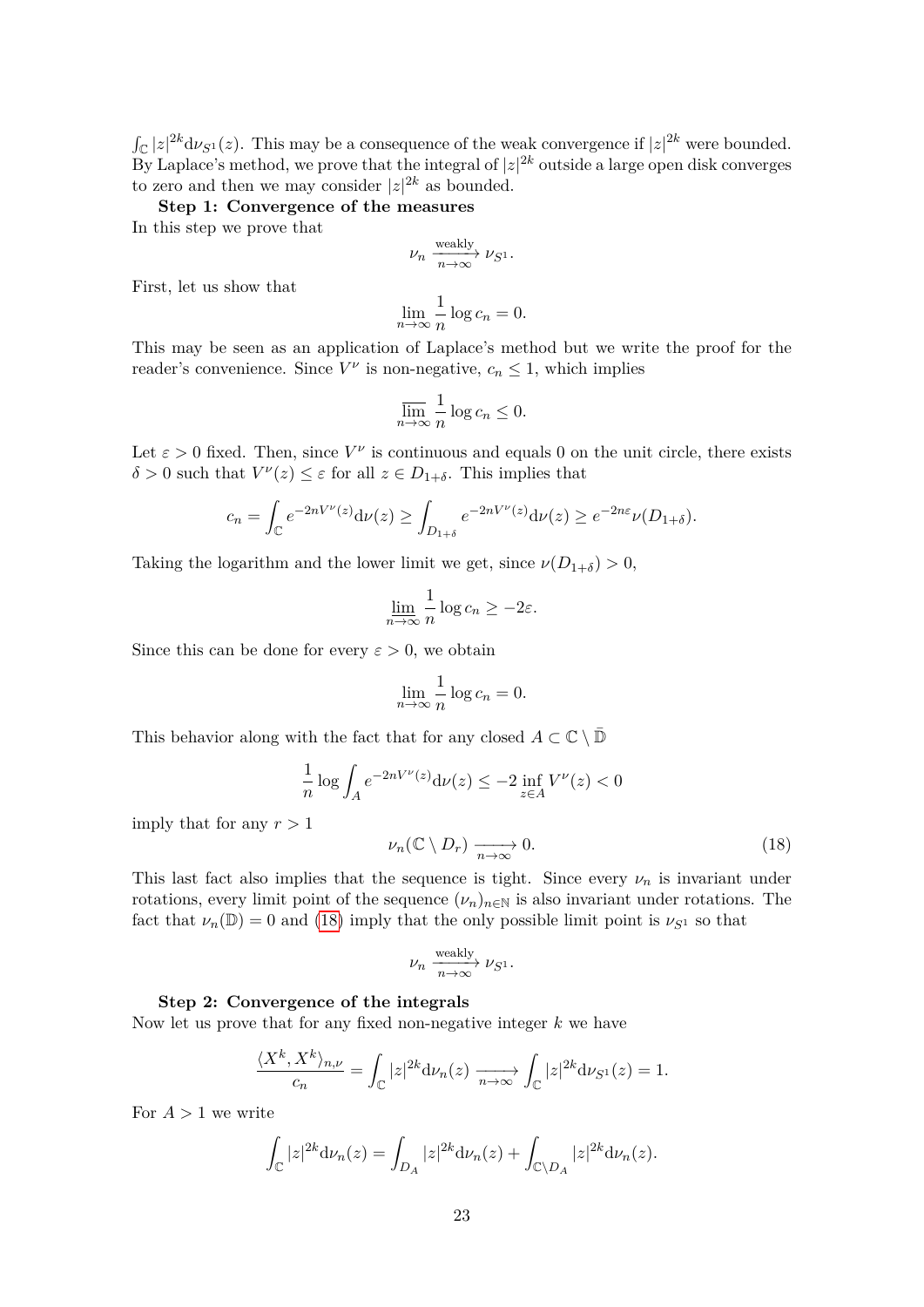First, we notice that the convergence of  $\nu_n$  towards  $\nu_{S^1}$  implies that

$$
\int_{D_A} |z|^{2k} \mathrm{d}\nu_n(z) \xrightarrow[n \to \infty]{} \int_{D_A} |z|^{2k} \mathrm{d}\nu_{S^1}(z) = 1.
$$

That the integral on  $\mathbb{C} \setminus D_A$  is negligible follows from

$$
\lim_{n \to \infty} \frac{1}{n} \log \int_{\mathbb{C} \backslash D_A} |z|^{2k} e^{-2nV^{\nu}(z)} d\nu(z) = - \inf_{z \in \mathbb{C} \backslash D_A} V^{\nu}(z)
$$

which is an application of Laplace's method. For convenience of the reader we will proceed in a somewhat more explicit way. Since  $V^{\nu}(z) \sim_{|z| \to \infty} \log |z|$ , we may have chosen  $A > 1$ such that for  $|z| > A$  we have  $V(z) \geq 1/2 \log |z|$ . We obtain

$$
\int_{\mathbb{C}\backslash D_A} |z|^{2k} e^{-2nV^{\nu}(z)} \mathrm{d}\nu(z) \le \int_{\mathbb{C}\backslash D_A} |z|^{2k} e^{-n \log|z|} \mathrm{d}\nu(z)
$$

$$
= \int_{\mathbb{C}\backslash D_A} |z|^{2k-n} \mathrm{d}\nu(z)
$$

$$
\le A^{2k-n}
$$

if  $n \geq 2k$ . This entails that

$$
\overline{\lim_{n}} \frac{1}{n} \log \int_{\mathbb{C} \backslash D_A} |z|^{2k} e^{-2nV^{\nu}(z)} d\nu(z) \le -A
$$

which, using the behavior of  $c_n$ , implies that

$$
\frac{1}{c_n} \int_{\mathbb{C}\backslash D_A} |z|^{2k} e^{-2nV^{\nu}(z)} \mathrm{d}\nu(z) \xrightarrow[n \to \infty]{} 0.
$$

Hence, we obtained that for any fixed *k*,

$$
\frac{\langle X^k, X^k \rangle_{n,\nu}}{c_n} \xrightarrow[n \to \infty]{} 1.
$$

**Step 3: Uniform convergence of the polynomials** Let  $\rho \in (0,1)$ , then for any  $z \in D_\rho$  we have

$$
\left|\sqrt{c_n}P_n(z)-\sum_{k=0}^n a_k z^k\right|\leq \sum_{k=0}^n \left|\sqrt{\frac{c_n}{\langle X^k, X^k\rangle_{n,\nu}}}-1\right| |a_k|\rho^k.
$$

This implies that, almost surely,  $(\sqrt{c_n}P_n)_{n\in\mathbb{N}}$  converges uniformly on  $D_\rho$  towards  $z \mapsto \sum_{k=0}^{\infty} a_k z^k$  if we notice that

$$
\frac{c_n}{\langle X^k, X^k \rangle_n} \leq 1
$$

which allows us to use Lebesgue's dominated convergence theorem. Since this happens for every  $ρ ∈ (0, 1)$  we have obtained that, almost surely,  $( \sqrt{c_n} P_n)_{n \in \mathbb{N}}$  converges uniformly on compact sets of  $\mathbb{D}$  towards  $z \mapsto \sum_{k=0}^{\infty} a_k z^k$ .

## **Step 4: Convergence of the point process**

To complete the proof, we use Hurwitz's Theorem, detailed in Lemma [5.2,](#page-30-0) which gives the almost sure convergence of the point process.  $\Box$ 

*Proof of the Corollary [1.9.](#page-7-1)* The proof is the same as the one of Corollary [1.4.](#page-4-3) We use the inversion equivariance and the continuity of the minimum to obtain the convergence in law of min<sub>*k*∈{1,...,*n*}</sub> 1/|*z*<sub>*k*</sub>| and we deduce the corollary by inverting again and scaling. □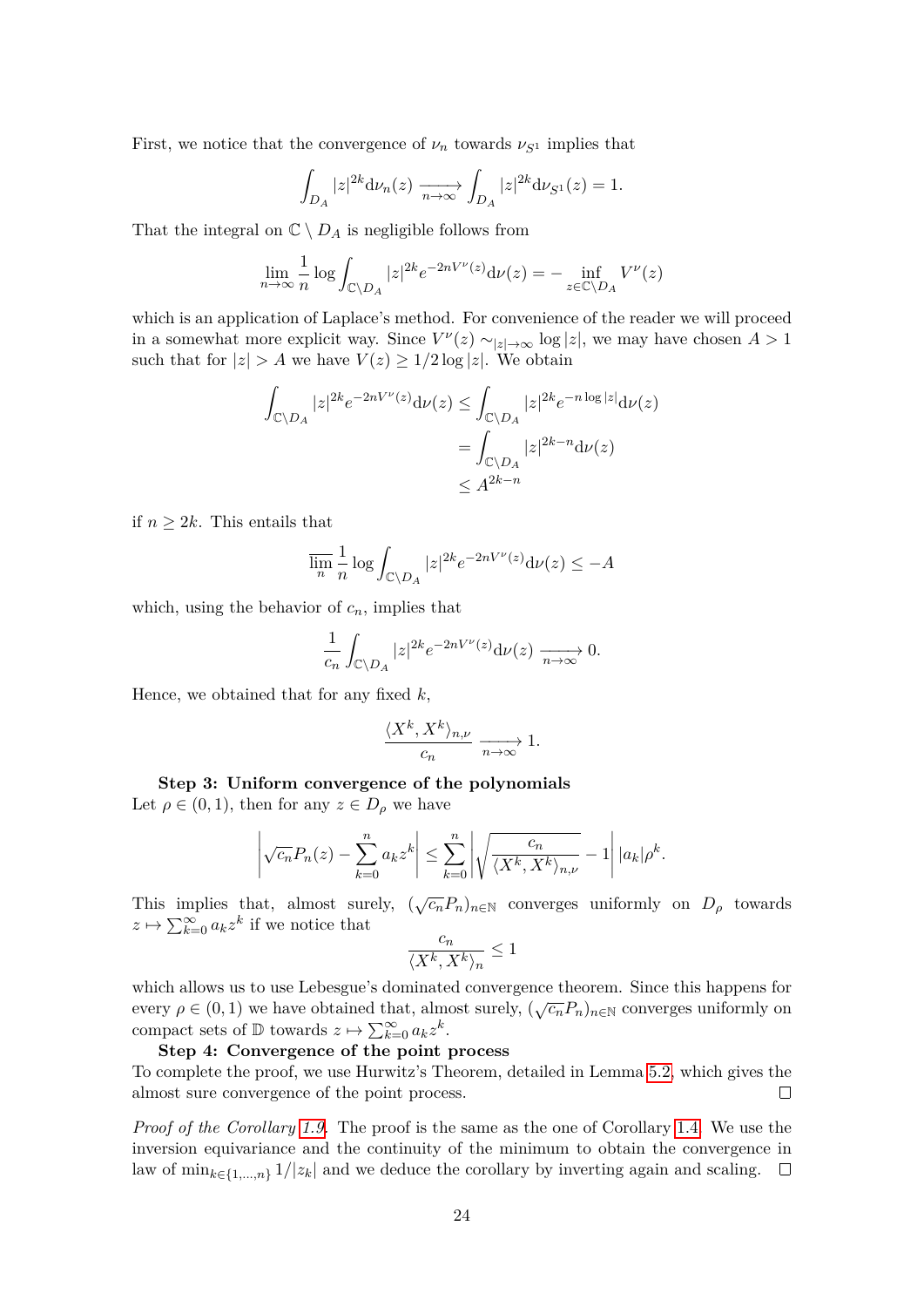#### **4.2.2 Proof of Theorem [1.10](#page-7-2)**

*Proof.* **Proof at the origin.** Let us define the positive measure  $\mu_{\alpha}$  by

$$
d\mu_{\alpha}(z) = \frac{\alpha}{2\pi}|z|^{\alpha - 2}d\ell_{\mathbb{C}}(z)
$$

which is the only measure  $\mu$  satisfying that for every  $r > 0$ ,  $\mu(D_r) = r^{\alpha}$ . A change of variables shows that

<span id="page-24-1"></span>
$$
\int_{\mathbb{C}} |z|^{2k} e^{-\frac{\lambda}{\alpha}|z|^{\alpha}} \lambda d\mu_{\alpha}(z) = \alpha \left(\frac{\alpha}{\lambda}\right)^{2k/\alpha} \Gamma\left(1 + \frac{2k}{\alpha}\right). \tag{19}
$$

Using Lemma [5.2](#page-30-0) and Lemma [5.1,](#page-29-1) it is enough to prove that, almost surely,

$$
\frac{1}{\sqrt{n}}P_n\left(\frac{z}{n^{1/\alpha}}\right) = \sum_{k=0}^n a_k \frac{1}{\sqrt{n}} \frac{1}{n^{k/\alpha} \sqrt{\langle X^k, X^k \rangle_{n,\nu}}} z^k
$$

converges uniformly on compact sets of C towards

$$
f_{\alpha,\lambda}(z) = \sum_{k=0}^{\infty} \frac{a_k}{\left(\int_{\mathbb{C}} |z|^{2k} e^{-\frac{\lambda}{\alpha}|z|^{\alpha}} \lambda d\mu_{\alpha}(z)\right)^{1/2}} z^k.
$$

We start by recalling some properties of the potential  $V^{\nu}$ . Indeed, for the convergence to hold, we assume  $V^{\nu}(0) = 0$  which can be done by adding a constant. Then we will prove that, for any *k*,

<span id="page-24-0"></span>
$$
n^{1+2k/\alpha}\langle X^k, X^k\rangle_{n,\nu} = n^{2k/\alpha} \int_{\mathbb{C}} |z|^{2k} e^{-2nV^{\nu}(z)} n \,d\nu(z) \xrightarrow[n \to \infty]{} \int_{\mathbb{C}} |z|^{2k} e^{-\frac{\lambda}{\alpha}|z|^{\alpha}} \lambda d\mu_{\alpha}(z). \tag{20}
$$

The idea is quite simple. If  $T_n(z) = n^{1/\alpha} z$  then

$$
n^{2k/\alpha} \int_{\mathbb{C}} |z|^{2k} e^{-2nV^{\nu}(z)} n \, \mathrm{d}\nu(z) = \int_{\mathbb{C}} |z|^{2k} e^{-2nV^{\nu}\left(\frac{z}{n^{1/\alpha}}\right)} n \, \mathrm{d}T_n(\nu)(z)
$$

where  $T_n(\nu)$  denotes the pushforward measure of  $\nu$  by  $T_n$ . By the hypothesis [\(9\)](#page-8-2), we should have that  $nT_n(\nu)$  converges towards  $\lambda \mu_\alpha$  and  $nV^{\nu}\left(\frac{z}{n^{1/\alpha}}\right)$  converges towards  $(\lambda/\alpha)|z|^{\alpha}$  in some sense what would imply [\(20\)](#page-24-0). Finally, we find a sequence  $B_k$  such that for any  $n \in \mathbb{N}$ ,

$$
\frac{1}{n^{\frac{1}{2} + \frac{k}{\alpha}} \sqrt{\langle X^k, X^k \rangle_{n,\nu}}} \leq B_k
$$

with  $\sum_{k=0}^{\infty} a_k B_k z^k$  having, almost surely, an infinite radius of convergence which, by Corol-lary [4.4,](#page-20-0) happens if and only if  $\sum_{k=0}^{\infty} B_k z^k$  has an infinite radius of convergence.

**Step 1: Properties of the potential**

Let  $\nu$  be a rotationally invariant probability measure and suppose that there exists  $\alpha > 0$ and  $\lambda > 0$  such that

$$
\lim_{r \to 0} \frac{\nu(D_r)}{r^{\alpha}} = \lambda.
$$

We will assume that  $V^{\nu}(0) = 0$ , since adding a constant to the potential  $V^{\nu}$  only changes the polynomials  $R_{k,n}$  by a multiplicative constant (depending only on *n*) which has no impact on the zeros of  $P_n$ . So, using Lemma [4.1,](#page-13-0) we can write

$$
V^{\nu}(z) = \int_0^{|z|} \frac{\nu(D_r)}{r} dr.
$$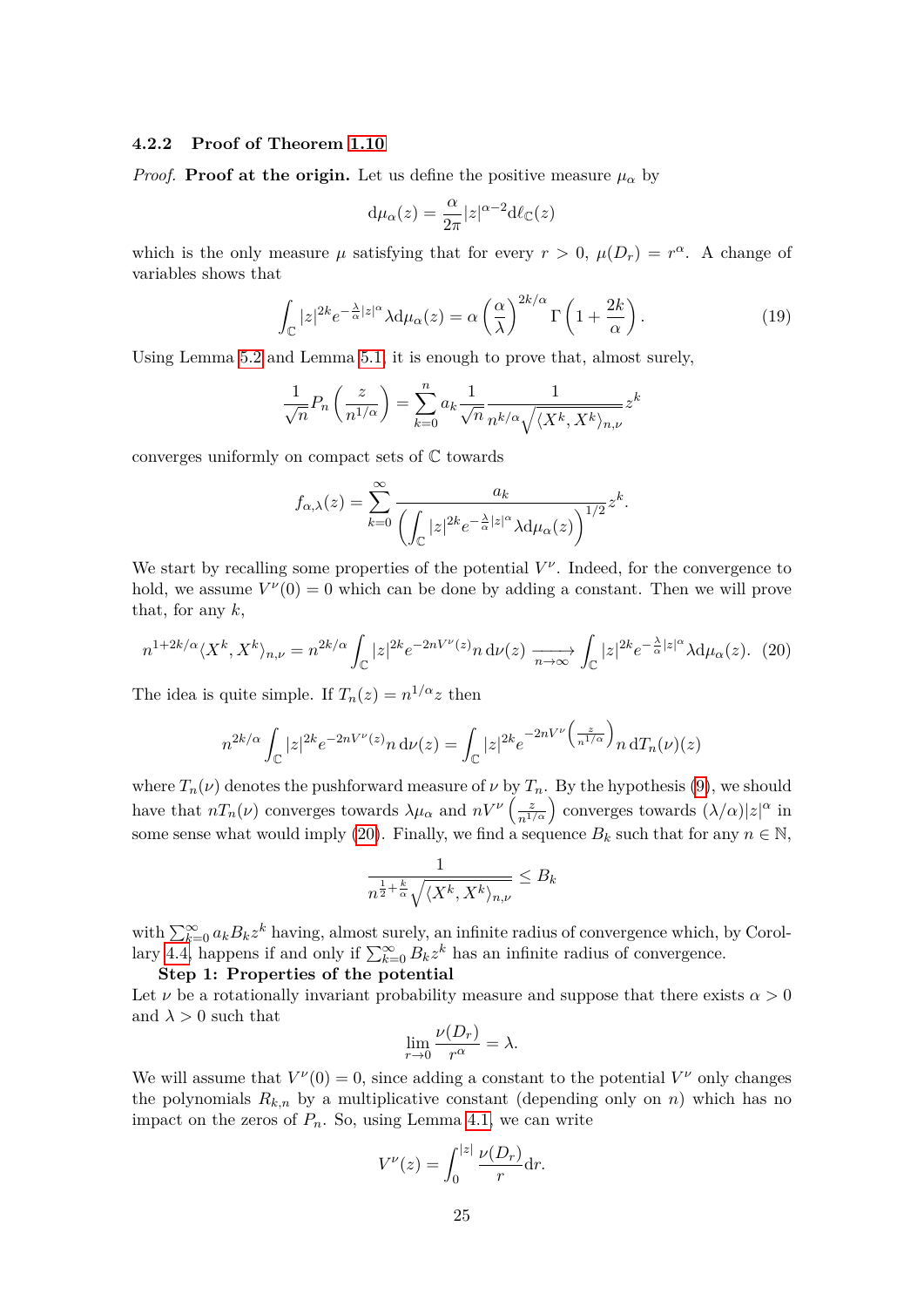We obtain that

<span id="page-25-0"></span>
$$
\frac{V^{\nu}(r)}{r^{\alpha}} \xrightarrow[r \to 0]{} \frac{\lambda}{\alpha} =: \gamma
$$

and that  $V^{\nu}(r) > 0$  for every  $r > 0$ . We may also obtain a useful lower bound for  $V^{\nu}$ . If  $\delta \in (0, 1)$  and if  $|z| \geq \delta$  we can write

$$
V^{\nu}(z) = \int_0^{\delta} \frac{\nu(D_r)}{r} dr + \int_{\delta}^{|z|} \frac{\nu(D_r)}{r} dr
$$
  
\n
$$
\geq \nu(D_{\delta}) \log |z| - \nu(D_{\delta}) \log \delta
$$
  
\n
$$
\geq \nu(D_{\delta}) \log |z|
$$
 (21)

where we have used that  $\log \delta < 0$ .

## **Step 2: Convergence of the coefficients**

Let us define  $T_n: z \mapsto n^{1/\alpha}z$ . Then for any  $r > 0$  we have

$$
nT_n(\nu)(D_r) = n\nu(D_{r/n^{1/\alpha}}) \xrightarrow[n \to \infty]{} \lambda r^{\alpha} = \lambda \mu_{\alpha}(D_r).
$$

In particular,  $nT_n(\nu)(D_K)$  converges towards  $\lambda\mu_\alpha(D_K)$  and the cumulative distribution function of  $nT_n(\nu)/nT_n(\nu)(D_K)$ , which is a probability measure on  $D_K$ , converges pointwise towards the cumulative distribution function of  $\lambda \mu_\alpha / \lambda \mu_\alpha (D_K)$ . This implies that, for any  $K > 0$  and any bounded continuous function *g* on  $D_K$  we have

$$
\int_{D_K} g \, n \mathrm{d} T_n(\nu) \xrightarrow[n \to \infty]{} \lambda \int_{D_K} g \mathrm{d} \mu_\alpha.
$$

Let  $\varepsilon \in (0,1)$ . There exists  $\delta \in (0,1)$  such that for any  $z \in D_{\delta}$  we have

<span id="page-25-2"></span>
$$
(1 - \varepsilon)\gamma |z|^\alpha \le V(z) \le (1 + \varepsilon)\gamma |z|^\alpha
$$

and for any  $r \in (0, 2\delta)$  we have

$$
\nu(D_r) \le 2\lambda r^{\alpha}.\tag{22}
$$

Let us decompose the integral that interests us, the left-hand side of [\(20\)](#page-24-0), as the sum

$$
\int_{\mathbb{C}} n^{2k/\alpha} |z|^{2k} e^{-2nV^{\nu}(z)} n \mathrm{d}\nu(z) = \int_{D_{\delta}} n^{2k/\alpha} |z|^{2k} e^{-2nV^{\nu}(z)} n \mathrm{d}\nu(z) \n+ \int_{\mathbb{C}\backslash D_{\delta}} n^{2k/\alpha} |z|^{2k} e^{-2nV^{\nu}(z)} n \mathrm{d}\nu(z).
$$

From the lower bound [\(21\)](#page-25-0) found in Step 1, we know that if we denote  $\kappa = \nu(D_\delta)$  then  $V^{\nu}(z) \geq \kappa \log |z|$  for  $|z| \geq \delta$ . This implies that

$$
0 \le \int_{\mathbb{C}\backslash D_\delta} n^{2k/\alpha} |z|^{2k} e^{-2nV^{\nu}(z)} n \mathrm{d} \nu(z) \le n^{2k/\alpha+1} \delta^{2k-2\kappa n}
$$

when  $n \geq k/\kappa$ , since in that case  $|z|^{2k-2\kappa n} \leq \delta^{2k-2\kappa n}$  for  $|z| \leq \delta$ , and then

<span id="page-25-1"></span>
$$
\int_{\mathbb{C}\setminus D_\delta} n^{2k/\alpha} |z|^{2k} e^{-2nV^\nu(z)} n \mathrm{d} \nu(z) \xrightarrow[n \to \infty]{} 0.
$$

To study the first term, the integral over  $D_{\delta}$ , we start by noticing that

$$
\int_{D_{\delta}} n^{2k/\alpha} |z|^{2k} e^{-2n\gamma(1+\varepsilon)|z|^{\alpha}} n \mathrm{d}\nu(z) \le \int_{D_{\delta}} n^{2k/\alpha} |z|^{2k} e^{-2nV^{\nu}(z)} n \mathrm{d}\nu(z) \tag{23}
$$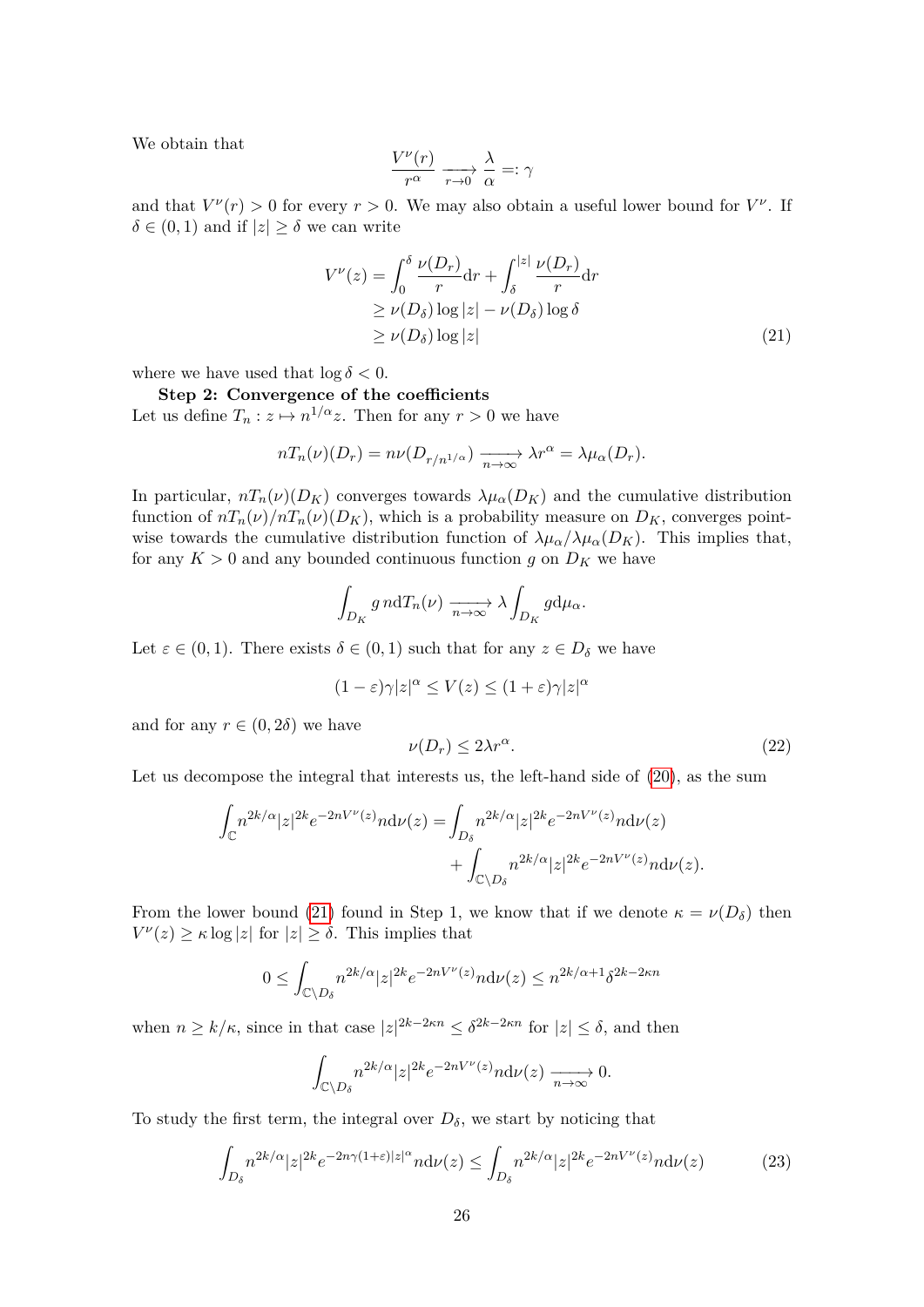<span id="page-26-0"></span>and

$$
\int_{D_{\delta}} n^{2k/\alpha} |z|^{2k} e^{-2nV^{\nu}(z)} n \mathrm{d}\nu(z) \le \int_{D_{\delta}} n^{2k/\alpha} |z|^{2k} e^{-2n\gamma(1-\varepsilon)|z|^{\alpha}} n \mathrm{d}\nu(z). \tag{24}
$$

If we prove that for any  $\gamma' > 0$ , we have

<span id="page-26-1"></span>
$$
\int_{D_{\delta}} n^{2k/\alpha} |z|^{2k} e^{-2n\gamma' |z|^{\alpha}} n \mathrm{d}\nu(z) \xrightarrow[n \to \infty]{} \int_{\mathbb{C}} |z|^{2k} e^{-\gamma' |z|^{\alpha}} \lambda \mathrm{d}\mu_{\alpha}(z) \tag{25}
$$

then, using also [\(23\)](#page-25-1) and [\(24\)](#page-26-0), we will obtain that for any  $\varepsilon > 0$ 

$$
\overline{\lim}_{n} \int_{D_{\delta}} n^{2k/\alpha} |z|^{2k} e^{-2nV^{\nu}(z)} n \mathrm{d}\nu(z) \le \int_{\mathbb{C}} |z|^{2k} e^{-\gamma(1-\varepsilon)|z|^{\alpha}} \lambda \mathrm{d}\mu_{\alpha}(z)
$$

and

$$
\varliminf_n \int_{D_\delta} n^{2k/\alpha} |z|^{2k} e^{-2nV^{\nu}(z)} n \mathrm{d}\nu(z) \ge \int_{\mathbb{C}} |z|^{2k} e^{-\gamma(1+\varepsilon)|z|^{\alpha}} \lambda \mathrm{d}\mu_{\alpha}(z).
$$

Taking the limit as  $\varepsilon$  goes to zero will complete the proof.

To prove [\(25\)](#page-26-1) let us write

$$
\int_{D_{\delta}} n^{2k/\alpha} |z|^{2k} e^{-2n\gamma'|z|^{\alpha}} n \mathrm{d}\nu(z) = \int_{D_{\delta n^{1/\alpha}}} |x|^{2k} e^{-2n\gamma'|x/n^{1/\alpha}|^{\alpha}} n \mathrm{d}T_n(\nu)(x)
$$

$$
= \int_{D_{\delta n^{1/\alpha}}} |x|^{2k} e^{-2\gamma'|x|^{\alpha}} n \mathrm{d}T_n(\nu)(x).
$$

For any fixed integer  $K > 0$ , the weak convergence of the measures  $(nT_n(\nu))_{n \in \mathbb{N}}$ + towards  $λμ<sub>α</sub>$  implies that

$$
\int_{D_K} |x|^{2k} e^{-2\gamma' |x|^{\alpha}} n \mathrm{d} T_n(\nu)(x) \xrightarrow[n \to \infty]{} \int_{D_K} |x|^{2k} e^{-2\gamma' |x|^{\alpha}} \lambda \mathrm{d} \mu_{\alpha}(\nu)(x). \tag{26}
$$

If we are able to find a function  $h(K)$  going to zero as  $K$  goes to infinity for which

$$
0 \le \int_{D_{\delta n^{1/\alpha}} \backslash D_K} |x|^{2k} e^{-2\gamma' |x|^{\alpha}} n \mathrm{d} T_n(\nu)(x) \le h(K)
$$

for *n* large enough then [\(25\)](#page-26-1) would be established. To this aim, we write

$$
\int_{D_{\delta n^{1/\alpha}}\setminus D_K} |x|^{2k} e^{-2\gamma' |x|^{\alpha}} n \mathrm{d}T_n(\nu)(x) \le \sum_{j=K}^{\lfloor \delta n^{1/\alpha} \rfloor} \int_{D_{j+1}\setminus D_j} |x|^{2k} e^{-2\gamma' |x|^{\alpha}} n \mathrm{d}T_n(\nu)(x)
$$
\n
$$
\le \sum_{j=K}^{\lfloor \delta n^{1/\alpha} \rfloor} (j+1)^{2k} e^{-2\gamma' j^{\alpha}} n T_n(\nu)(D_{j+1})
$$
\n
$$
\le \sum_{j=K}^{\lfloor \delta n^{1/\alpha} \rfloor} (j+1)^{2k} e^{-2\gamma' j^{\alpha}} n \nu(D_{(j+1)/n^{1/\alpha}})
$$
\n
$$
\le \sum_{j=K}^{\lfloor \delta n^{1/\alpha} \rfloor} (j+1)^{2k} e^{-2\gamma' j^{\alpha}} \lambda 2(j+1)^{\alpha}
$$
\n
$$
\le \sum_{j=K}^{\infty} (j+1)^{2k} e^{-2\gamma' j^{\alpha}} \lambda 2(j+1)^{\alpha} = h(K)
$$

where we have used that  $\lfloor \delta n^{1/\alpha} \rfloor + 1 \leq 2\delta n^{1/\alpha}$  for *n* large enough to apply [\(22\)](#page-25-2). This ends the proof of this step.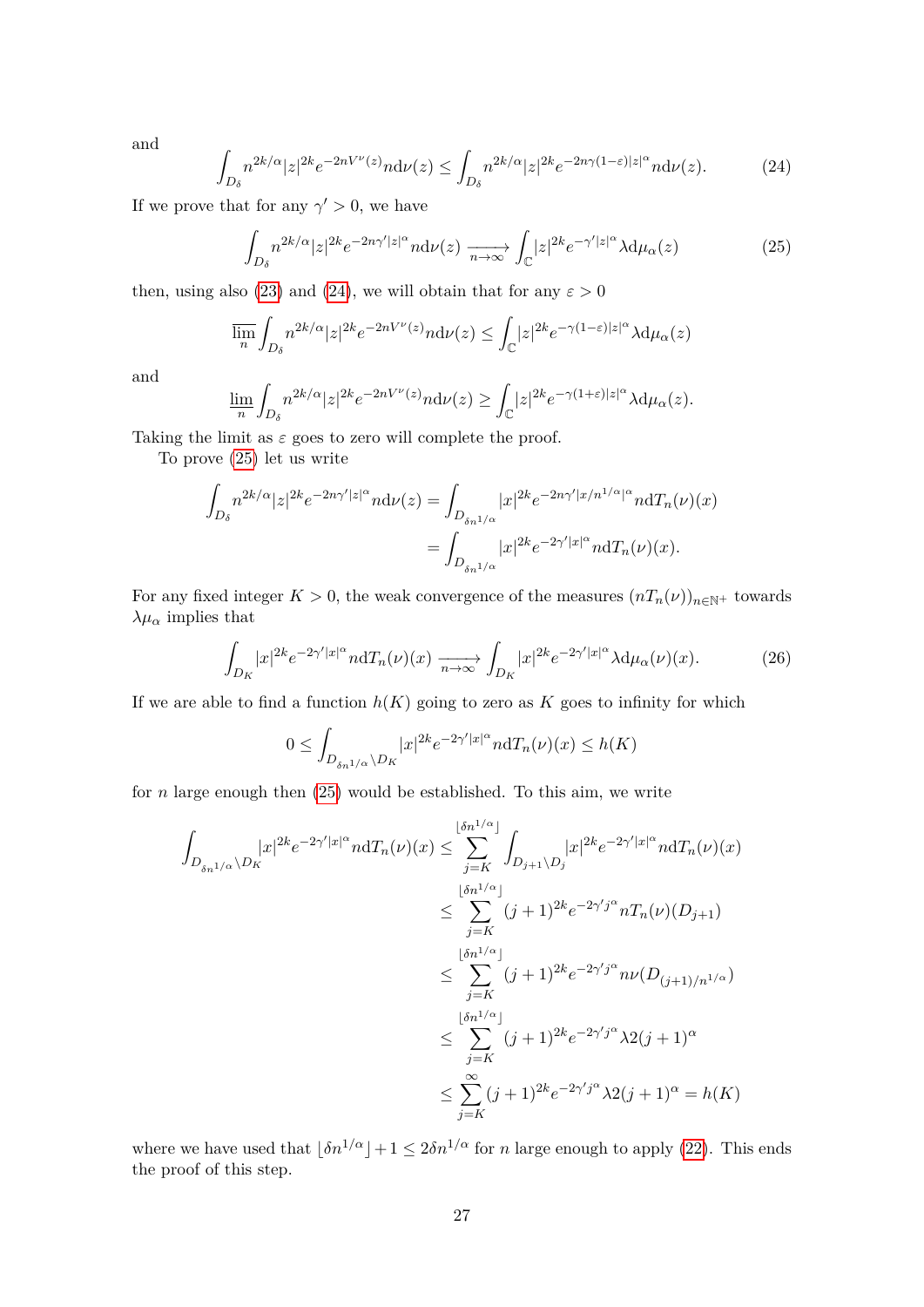#### **Step 3: Dominated convergence**

To obtain the uniform convergence of  $P_n(\Lambda/n^{1/\alpha})/\sqrt{n}$  towards  $f_{\alpha,\lambda}$ , it suffices to find a sequence  $(B_k)_{k\in\mathbb{N}}$ , independent of *n*, such that for any *k* and *n* with  $k \leq n$ ,

<span id="page-27-1"></span>
$$
B_k^{-2} \le n^{1 + \frac{k}{\alpha}} \langle X^k, X^k \rangle_{n, \nu} \tag{27}
$$

and such that the power series  $\sum_{k=0}^{\infty} B_k z^k$  have an infinite radius of convergence.

Let  $\varepsilon > 0$  such that for any  $r \in [0, \varepsilon]$ 

<span id="page-27-0"></span>
$$
\frac{3\lambda}{4}r^{\alpha} \le \nu(D_r) \le \frac{5\lambda}{4}r^{\alpha} \tag{28}
$$

and for any  $z \in D_{\varepsilon}$ 

$$
\frac{\gamma}{2}|z|^{\alpha} \le V^{\nu}(z) \le \frac{3\gamma}{2}|z|^{\alpha}.
$$

Such an  $\varepsilon$  exists since  $\lim_{r\to 0} \nu(D_r)/\mu_\alpha(D_r) = \lambda$  and  $\lim_{r\to 0} r^{-\alpha}V^{\nu}(r) = \gamma$ . If  $k \leq n$ , we have

$$
\int_{\mathbb{C}} n^{2k/\alpha} |z|^{2k} e^{-2nV^{\nu}(z)} n \mathrm{d}\nu(z) = \int_{\mathbb{C}} |x|^{2k} e^{-2nV^{\nu}\left(\frac{x}{n^{1/\alpha}}\right)} n \, \mathrm{d}T_{n}(\nu)(x)
$$
\n
$$
\geq \int_{D_{\varepsilon n^{1/\alpha}}} |x|^{2k} e^{-3\gamma |x|^{\alpha}} n \, \mathrm{d}T_{n}(\nu)(x)
$$
\n
$$
\geq \int_{D_{\varepsilon k^{1/\alpha}} \setminus D_{\varepsilon(k/2)^{1/\alpha}}} |x|^{2k} e^{-3\gamma |x|^{\alpha}} n \, \mathrm{d}T_{n}(\nu)(x)
$$
\n
$$
\geq \left(\frac{\varepsilon}{2} \left(\frac{k}{2}\right)^{1/\alpha}\right)^{2k} e^{-3\gamma \varepsilon^{\alpha} k} \left(nT_{n}(\nu) \left(D_{\varepsilon k^{1/\alpha}}\right) - nT_{n}(\nu) \left(D_{\varepsilon(k/2)^{1/\alpha}}\right)\right).
$$

Due to the inequality [\(28\)](#page-27-0), we deduce that, for  $k \geq n$ ,

$$
nT_n(\nu) (D_{\varepsilon k^{1/\alpha}}) - nT_n(\nu) (D_{\varepsilon (k/2)^{1/\alpha}}) = n\nu (D_{\varepsilon k^{1/\alpha}n^{-1/\alpha}}) - n\nu (D_{\varepsilon (k/2)^{1/\alpha}n^{-1/\alpha}})
$$
  
\n
$$
\geq \frac{3\lambda}{4} \varepsilon^{\alpha} k - \frac{5\lambda}{4} \varepsilon^{\alpha} \frac{k}{2}
$$
  
\n
$$
\geq k \frac{\lambda \varepsilon^{\alpha}}{8}.
$$

If we define  $B_k$  such that

$$
B_k^{-2} = \left(\frac{\varepsilon}{2}\left(\frac{k}{2}\right)^{1/\alpha}\right)^{2k} e^{-3\gamma\varepsilon^{\alpha}k} k \frac{\lambda\varepsilon^{\alpha}}{8},
$$

then we have

$$
\int_{\mathbb{C}} n^{2k/\alpha} |z|^{2k} e^{-2nV^{\nu}(z)} n \mathrm{d}\nu(z) \geq B_k^{-2}.
$$

which is [\(27\)](#page-27-1). Since

$$
\frac{1}{k}\log B_k \xrightarrow[k \to \infty]{} -\infty,
$$

we have that  $\sum_{k=0}^{\infty} B_k z^k$  has an infinite radius of convergence. Let  $\rho > 0$ . For every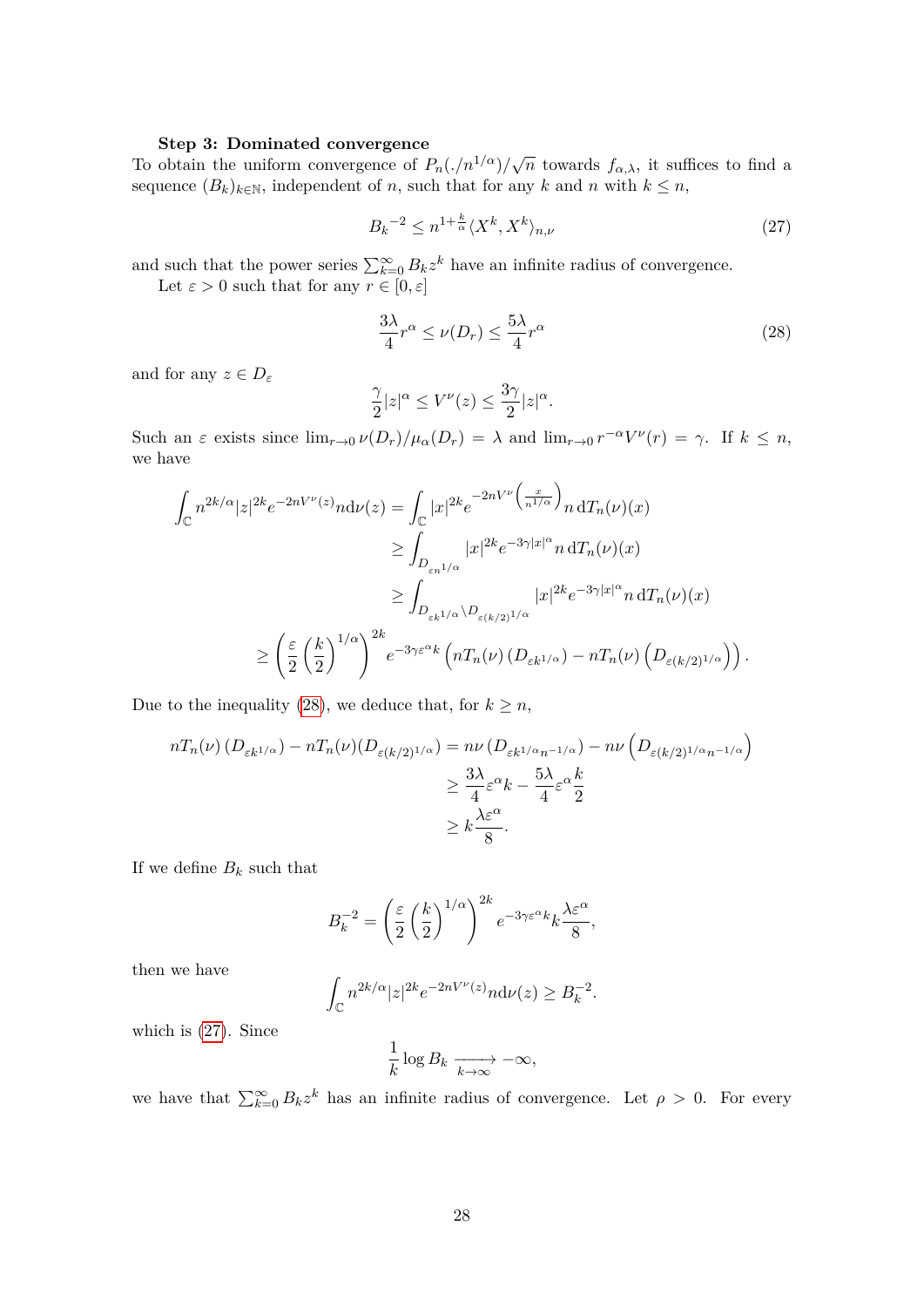$z \in D_\rho$  we have

$$
\begin{split} \sum_{k=0}^{\infty}&\left(\frac{1}{n^{\frac{1}{2}+\frac{k}{\alpha}}\sqrt{\langle X^k,X^k\rangle_{n,\nu}}}-\frac{1}{\left(\int_{\mathbb{C}}|z|^{2k}e^{-\frac{\lambda}{\alpha}|z|^\alpha}\lambda\mathrm{d}\mu_\alpha(z)\right)^{1/2}}\right)a_kz^k\\ &\leq \sum_{k=0}^{\infty}\left|\frac{1}{n^{\frac{1}{2}+\frac{k}{\alpha}}\sqrt{\langle X^k,X^k\rangle_{n,\nu}}}-\frac{1}{\left(\int_{\mathbb{C}}|z|^{2k}e^{-\frac{\lambda}{\alpha}|z|^\alpha}\lambda\mathrm{d}\mu_\alpha(z)\right)^{1/2}}\right| |a_k|\rho^k. \end{split}
$$

The *k*-th term of the right-hand side is dominated by  $2B_k|a_k|\rho^k$  so that, by using Lebesgue's dominated convergence theorem, we obtain that, almost surely,

$$
\frac{1}{\sqrt{n}}P_n\left(\frac{z}{n^{1/\alpha}}\right)\xrightarrow[n\to\infty]{}\sum_{k=0}^{\infty}\frac{a_k}{\left(\int_{\mathbb{C}}|z|^{2k}e^{-\frac{\lambda}{\alpha}|z|^\alpha}\lambda\mathrm{d}\mu_\alpha(z)\right)^{1/2}}z^k
$$

uniformly on  $D_{\rho}$ . Since this happens for every  $\rho > 0$  and by writing the explicit expression of the integral [\(19\)](#page-24-1) we obtain that, almost surely,

$$
\frac{1}{\sqrt{n}}P_n\left(\frac{z}{n^{1/\alpha}}\right)\xrightarrow[n\to\infty]{}\sum_{k=0}^{\infty}\frac{a_k}{\alpha^{1/2}\left(\frac{\alpha}{\lambda}\right)^{k/\alpha}\Gamma\left(1+\frac{2k}{\alpha}\right)^{1/2}}z^k=\frac{1}{\alpha^{1/2}}f_{\alpha,\lambda}(z)
$$

uniformly on compact sets of C.

**Proof at infinity and of the maxima.** By the equivariance under inversion, both points are an immediate consequence of the first point, using the fact that if *ν* satisfies  $\lim_{r\to\infty} r^{\alpha} \nu(\mathbb{C} \setminus D_r) = \lambda$ , then its pushforward by the inversion,  $i_*\nu$ , satisfies lim<sub>*r*→0</sub>  $i_* \nu(D_r)/r^{\alpha} = \lambda$ .

 $\Box$ 

#### **4.2.3 Proof of Theorem [1.12](#page-8-0)**

As promised, this will be a very short proof which will use the same ideas of the previous proofs. Notice that *P<sup>n</sup>* has the same law as

$$
\tilde{P}_n(z) = \sum_{k=0}^n \frac{\sqrt{n^k}}{\sqrt{k!}} a_{n-k} z^k.
$$

We invert the zeros by considering

$$
Q_n(z) = \frac{\sqrt{n!}}{\sqrt{n^n}} z^n \tilde{P}_n(1/z) = \sum_{k=0}^n \frac{\sqrt{n(n-1)\dots(n-k+1)}}{\sqrt{n^k}} a_k z^k.
$$

Notice that

$$
\frac{\sqrt{n(n-1)\dots(n-k+1)}}{\sqrt{n^k}} \le 1 \quad \text{and} \quad \lim_{n\to\infty} \frac{\sqrt{n(n-1)\dots(n-k+1)}}{\sqrt{n^k}} = 1
$$

for any *k*. By a dominated convergence argument and since the series

<span id="page-28-0"></span>
$$
\sum_{k=0}^{\infty} a_k z^k \tag{29}
$$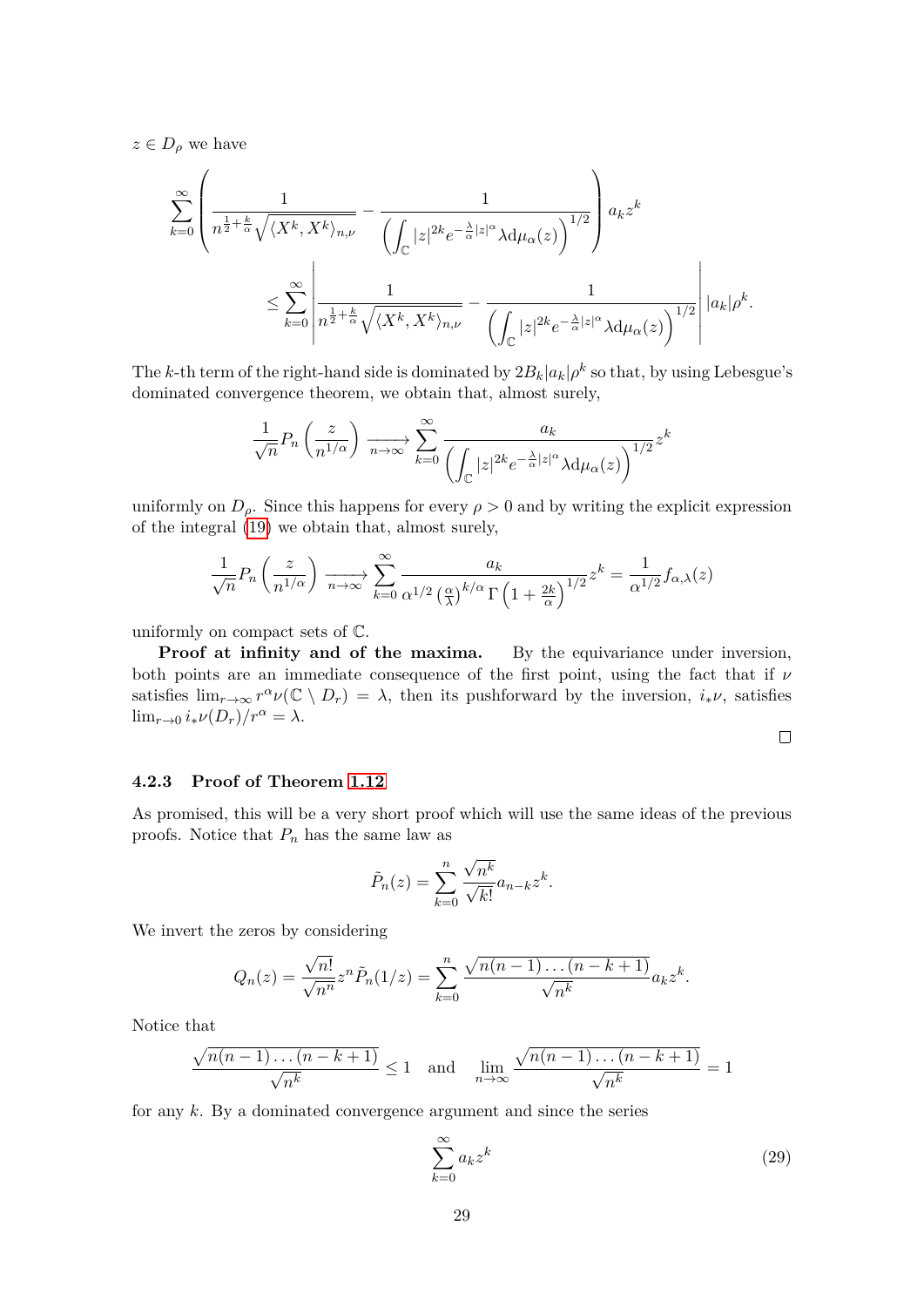has a radius of convergence one, we obtain that, almost surely, *Q<sup>n</sup>* converges uniformly on compact sets of  $\mathbb D$  towards the random analytic function defined by [\(29\)](#page-28-0). The proof is completed by the Hurwitz's continuity (Lemma [5.2\)](#page-30-0), the continuity of the minimum (Lemma [5.1\)](#page-29-1) and the determinantal structure of the zeros if the coefficients are complex Gaussian random variables.

# <span id="page-29-0"></span>**5 Appendix: Point processes**

We remind some definitions and properties of point processes that are used in the article. Let X be a Polish space<sup>[6](#page-29-2)</sup>. We denote by  $\mathcal{C}_X$  the space of locally finite positive measures F on *X* such that  $P(A)$  is a non-negative integer or infinity for every measurable set  $A \subset X$ . It is not hard to see that for every *P* there exists a countable family  $(x_{\lambda})_{\lambda \in \Lambda}$  of elements of *X* such that every  $x \in X$  has an open neighborhood  $U \subset X$  for which the cardinal of  $\{\lambda \in \Lambda : x_{\lambda} \in U\}$  is finite and such that

$$
P = \sum_{\lambda \in \Lambda} \delta_{x_{\lambda}}.
$$

Indeed, we could have defined  $\mathcal{C}_X$  more loosely by saying

 $\mathcal{C}_X = \{P \subset X : P \text{ is locally finite and admits multiplicities}\}\$ 

and the measure version *P* would count the number of points inside a set. This set notation shall be used along the article. We will endow  $\mathcal{C}_X$  with a topology. Let  $f: X \to \mathbb{R}$  be a continuous function with compact support. Define  $\hat{f}: \mathcal{C}_X \to \mathbb{R}$  by

$$
\hat{f}(P) = \sum_{x \in P} f(x) = \int_X f \, dP
$$

where in the sum we count x with multiplicity. Notice that  $\hat{f}$  makes sense since P is locally finite and  $f$  is compactly supported. Then we endow  $\mathcal{C}_X$  with the smallest topology such that  $\hat{f}$  is continuous for every continuous function  $f: X \to \mathbb{R}$  with compact support. Notice that this topology is the vague topology if  $\mathcal{C}_X$  is seen as a subspace of the space of Radon measures on *X*. In particular, since the space of Radon measures on a Polish space is Polish [\[Kal17,](#page-34-13) Theorem 4.2], it can be proved that  $\mathcal{C}_X$ , since it is a closed subset of this space, is a Polish space too. Finally, a random element of  $\mathcal{C}_X$  will be said to be a *point process* on *X*.

We shall be mainly interested in the cases where *X* is  $\mathbb{R}^+ = [0, \infty)$ , *X* is [0, 1] or *X* is an open subset of C. Below we state some facts that are used in the article. The first one is that convergence on  $\mathcal{C}_X$  implies convergence of the minima. The second one is that the application that associates to each holomorphic function its zeros is continuous. The last one is the notion of determinantal point process and some of its properties.

#### **5.1 Convergence of the minima**

<span id="page-29-1"></span>**Lemma 5.1** (Continuity of the minimum). The application min :  $\mathcal{C}_{\mathbb{R}^+} \to [0,\infty]$ *, that to each*  $P \in \mathcal{C}_{\mathbb{R}^+}$  *associates its minimum or, in measure terms, the infimum of its support, is continuous. Similarly, the application that to each*  $P \in C_{[0,1)}$  *associates its minimum in* [0*,* 1] *is continuous.*

<span id="page-29-2"></span><sup>&</sup>lt;sup>6</sup>We say that a separable topological space *X* is a Polish space if there exists a complete metric that metrizes its topology. It is not necessary to choose one such metric but only to know that it exists.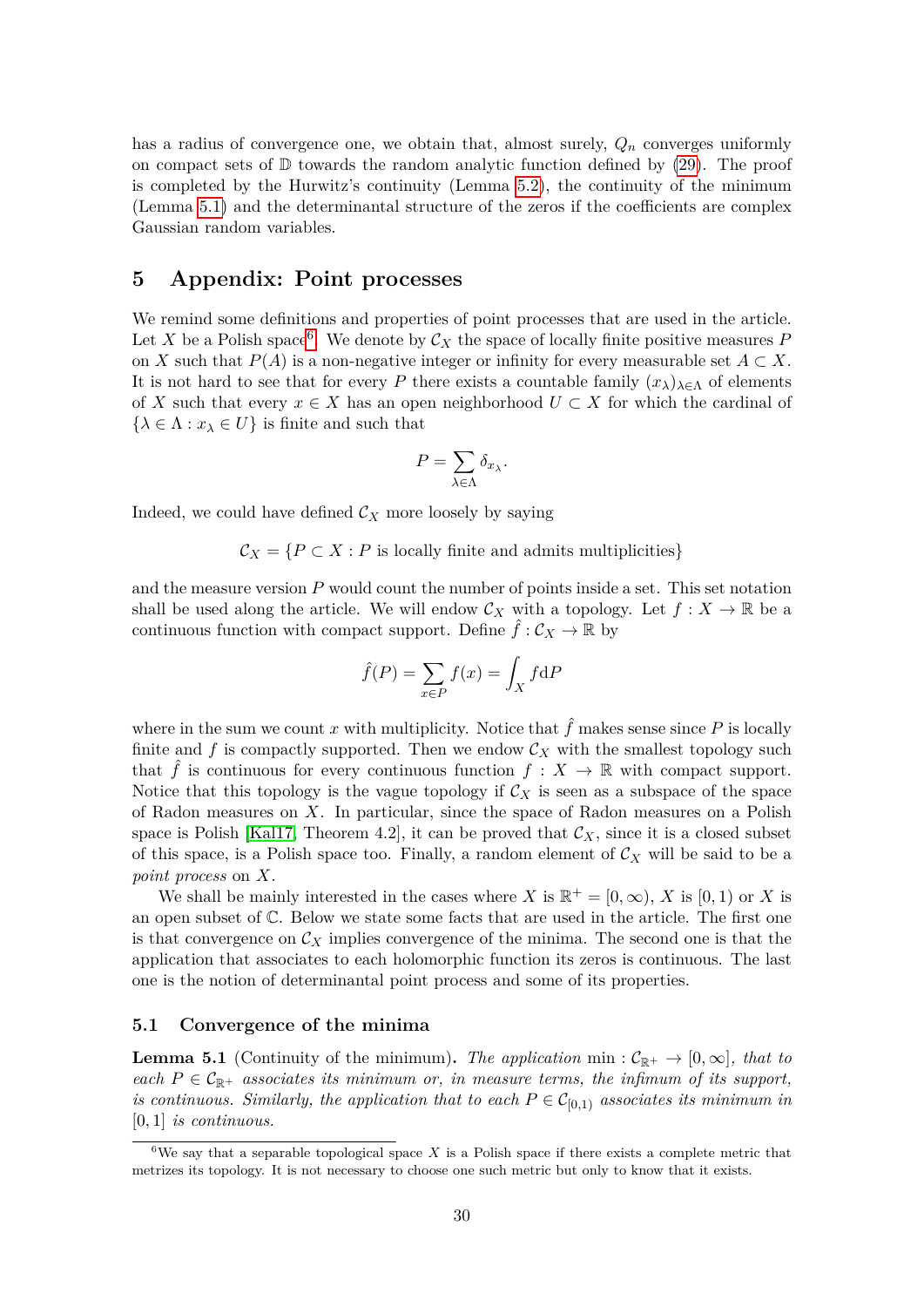*Proof.* We will only give the proof of the continuity of min since the proof of the continuity of the second application follows the same steps. Let  $P \in C_{\mathbb{R}^+}$  and consider a sequence  ${P_n}_{n \in \mathbb{N}}$  that converges to *P*.

**Suppose** min  $P < \infty$ . Take  $\varepsilon > 0$  and any positive continuous function  $f : \mathbb{R}^+ \to \mathbb{R}$ supported on  $[0, \min P + \varepsilon]$  such that  $f(\min P) > 0$ . Since  $\lim_{n \to \infty} \hat{f}(P_n) = \hat{f}(P)$ , we have that  $\hat{f}(P_n) > 0$  for *n* large enough and then min  $P_n \leq \min P + \varepsilon$  for *n* large enough so that

$$
\overline{\lim}_{n \to \infty} \min P_n \le \min P + \varepsilon.
$$

Since this can be done for every  $\varepsilon > 0$ , we obtain

$$
\overline{\lim}_{n \to \infty} \min P_n \le \min P.
$$

Now take  $a \in \mathbb{R}^+$  such that  $a < \min P$ . Consider any continuous function f supported on  $[0, \min P]$  such that  $f(r) = 1$  if  $r \le a$ . Since  $\lim_{n \to \infty} \hat{f}(P_n) = \hat{f}(P) = 0$ , we have that  $\hat{f}(P_n) < 1$  for *n* large enough. Then,  $P_n([0, a]) = 0$  and, thus,  $\min P_n \ge a$  for *n* large enough. So,

$$
a \le \lim_{n \to \infty} \min P_n.
$$

Since this can be done for every  $a < \min P_n$ , we obtain

$$
\min P \le \lim_{n \to \infty} \min P_n
$$

and we may conclude.

**Suppose** min  $P = \infty$ , i.e.  $P(\mathbb{R}^+) = 0$ . Take  $M > 0$  and consider a non-negative continuous function  $f : \mathbb{R}^+ \to \mathbb{R}$  with compact support such that  $f(y) = 1$  if  $y \leq M$ . Then, since  $\lim_{n\to\infty} \hat{f}(P_n) = \hat{f}(P) = 0$ , we have that  $\hat{f}_n(P) < 1$  for *n* large enough. In particular  $P_n([0, M]) = 0$  for *n* large enough which implies that min  $P_n > M$  for those *n*. Since this can be done for every  $M > 0$ , we obtain

$$
\lim_{n \to \infty} \min P_n = \infty
$$

by definition of limit.

 $\Box$ 

#### **5.2 Continuity of the zeros**

<span id="page-30-0"></span>**Lemma 5.2** (Hurwitz's continuity)**.** *Consider an open subset U of* C *and denote by*  $\mathcal{O}(U)$  the space of not identically zero holomorphic functions endowed with the compact*open topology (the topology of uniform convergence on compact sets). Then the map*  $\mathcal{Z}: \mathcal{O}(U) \to \mathcal{C}_U$  defined by

$$
\mathcal{Z}(p) = \sum_{p(z)=0} \delta_z,
$$

*where the zeros are counted with multiplicity, is continuous.*

*Proof.* Notice that, by the very definition of the topology on  $\mathcal{C}_U$ , the map  $\mathcal Z$  is continuous if and only if  $\hat{f} \circ \mathcal{Z}$  is continuous for every continuous function  $f: U \to \mathbb{R}$  with compact support.

Let  $f: U \to \mathbb{R}$  be a continuous function with compact support and let  $(p_n)_{n \in \mathbb{N}}$  be a sequence of elements in  $\mathcal{O}(U)$  that has a limit  $p \in \mathcal{O}(U)$ . Denote by  $z_1, \ldots, z_l$  the zeros of *P* inside supp(*f*). Denote by *L* the total number of zeros of *P* counted with multiplicity.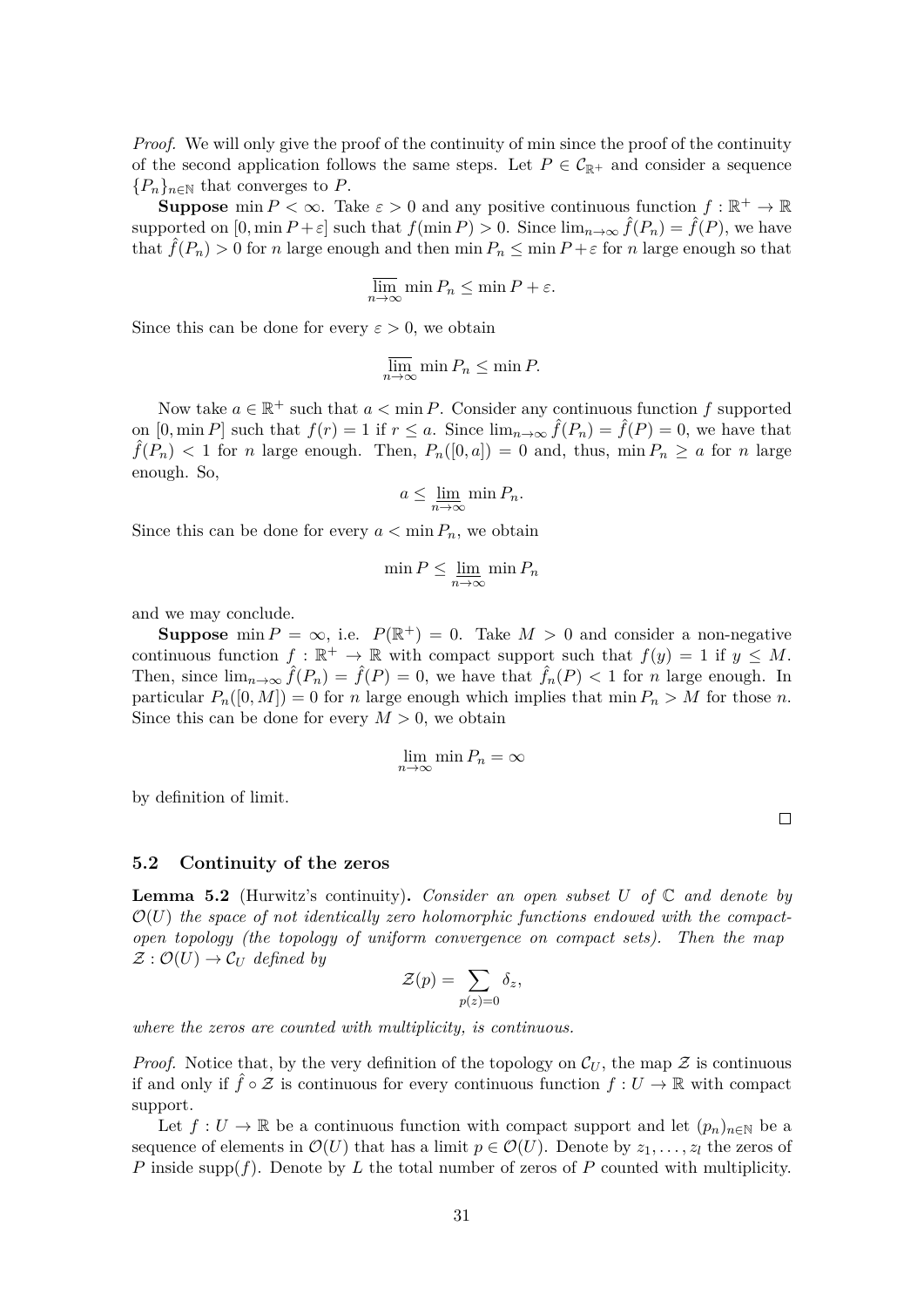Take  $\varepsilon > 0$ . We will find  $N > 0$  such that  $\left| \sum_{p_n(z)=0} f(z) - \sum_{p(z)=0} f(z) \right| < \varepsilon$  for  $n > N$ where the zeros are, again, counted with multiplicity in the sums.

By the continuity of *f* we can choose  $\delta > 0$  such that for every  $k \in \{1, \ldots, l\}$  we have  $|f(z) - f(z_k)| < \varepsilon/L$  for every  $z \in D_{\tilde{\delta}}(z_k)$ . By Hurwitz's theorem, since  $(p_n)_{n \in \mathbb{N}}$ converges to *p* uniformly on compact sets, there exists  $\delta > 0$  and  $\tilde{N} > 0$  such that  $\delta < \delta$  and for every  $k \in \{1, \ldots, l\}$  the number of zeros of  $p_n$  inside  $D_{\delta}(z_k)$  counted with multiplicity is exactly the same as the multiplicity of the zero  $z_k$  of p for  $n \geq N$ . Define  $K = \text{supp} f \cap \mathbb{C} \setminus D_{\delta}(z_1) \cap \cdots \cap \mathbb{C} \setminus D_{\delta}(z_l)$ . Because of the uniform convergence on *K* and because  $p(z) \neq 0$  for every  $z \in K$  we can take  $N > 0$  such that  $N > N$  and  $\sup_{z \in K} |p_n(z) - p(z)| < \inf_{z \in K} |p(z)|$ . This implies, in particular, that  $p_n(z) \neq 0$  for every  $n \geq N$  and  $z \in K$ . We may conclude by saying that

$$
\left| \sum_{p_n(z)=0} f(z) - \sum_{p(z)=0} f(z) \right| \leq \sum_{k=1}^l \left( \sum_{\substack{p_n(z)=0 \ z \in D_{\delta}(z_k)}} |f(z) - f(z_k)| \right)
$$

$$
< \sum_{k=1}^l \left( \sum_{\substack{p_n(z)=0 \ z \in D_{\delta}(z_k)}} \varepsilon / L \right) = \varepsilon.
$$

 $\Box$ 

#### <span id="page-31-0"></span>**5.3 A small detour to determinantal point process**

Suppose X is a point process on an open set  $U \subset \mathbb{C}$ . Given a function  $K : U \times U \to \mathbb{C}$ , we will say that  $X$  is a *determinantal point process* associated to the kernel  $K$  (with respect to the Lebesgue measure) if the following is true. For every  $m \in \mathbb{N}^+$  and every disjoint measurable subsets  $A_1, \ldots, A_m \subset U$  we have

<span id="page-31-1"></span>
$$
\mathbb{E}[\#A_1 \dots \#A_m] = \int_{\mathbb{C}^m} \det(K(x_i, x_j))_{1 \le i, j \le m} \mathrm{d}\ell_{\mathbb{C}^m}(x_1, \dots, x_m)
$$
(30)

where  $#A_i$  denotes the number of points of X inside  $A_i$ . As a particular example, we may consider our Coulomb gases, i.e.  $(x_1, \ldots, x_n)$  following the law [\(1\)](#page-0-0). Then the point process  $\mathcal{X} = \{x_1, \ldots, x_n\}$  is a determinantal point process associated to the orthogonal projection  $K_n$  onto the space of holomorphic functions on  $\mathbb C$  with weight  $e^{-2(n+1)V(z)}$  or, more explicitly,

$$
K_n(z, w) = \sum_{k=0}^{n-1} b_{k,n} z^k \bar{w}^k e^{-(n+1)V(z)} e^{-(n+1)V(w)}
$$

and

$$
b_{k,n} = \left( \int_{\mathbb{C}} |z|^{2k} e^{-2(n+1)V(z)} \right)^{-1}.
$$

For more details, we can see [\[HKPV09\]](#page-34-0). As other examples we have the Bergman point processes given on Definition [1.2.](#page-3-2) From the very definition we can also see that if  $\mathcal{X}$  is a determinantal point process on *U* associated to the kernel *K* and if  $U' \subset U$  is an open subset then  $\mathcal{X} \cap U'$  is a determinantal point process on  $U'$  associated to the kernel  $K|_{U' \times U'}$ .

There are two main properties that we will need in our proofs. The first one is that the class of determinantal point process with respect to the Lebesgue measure is invariant under diffeomorphisms. We will only need the following stronger invariance under biholomorphisms.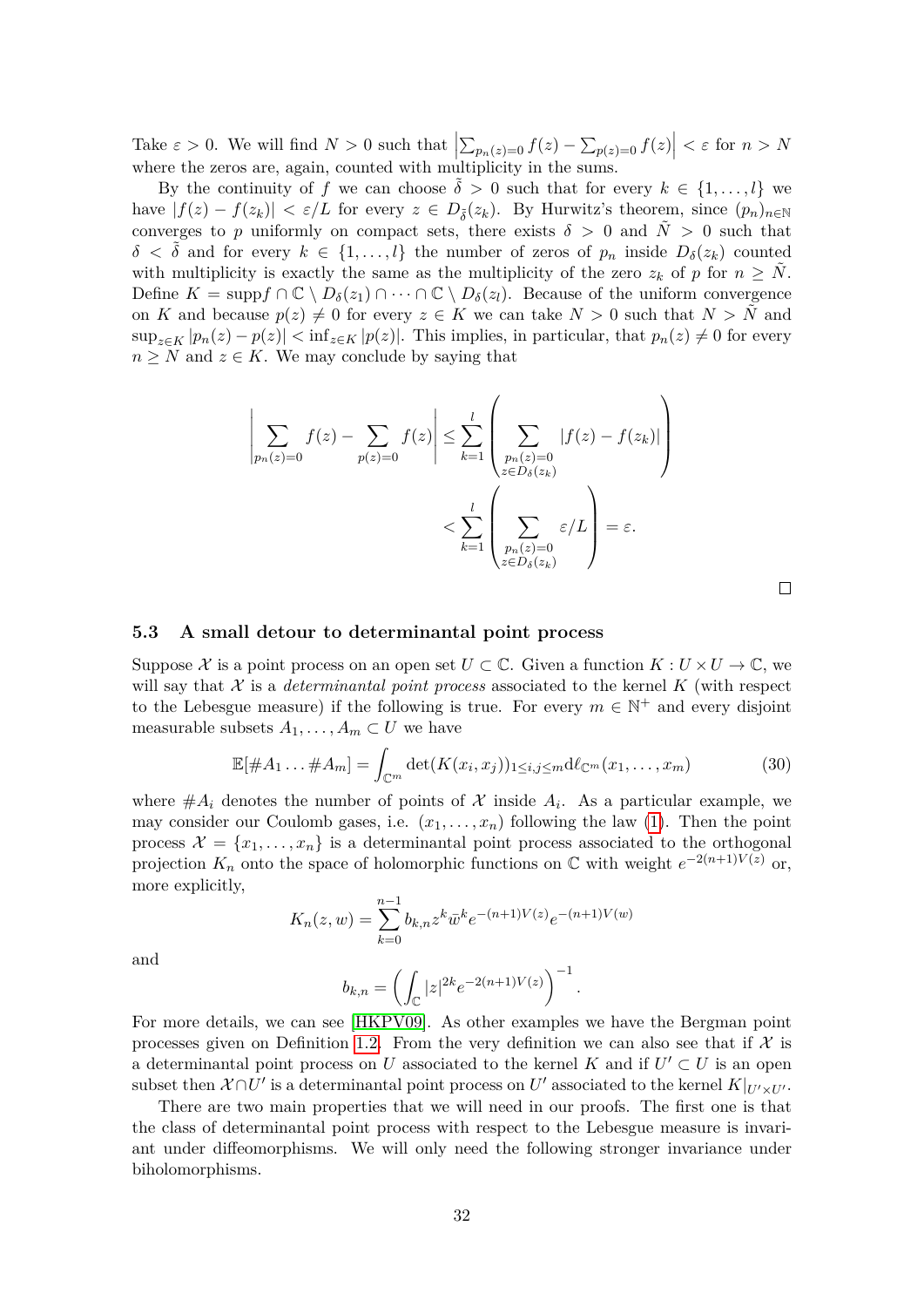<span id="page-32-0"></span>**Lemma 5.3** (Change of variables formula). Let  $X$  be a determinantal point process on  $U$ *associated to the kernel K and suppose that*  $f: U \to \tilde{U}$  *is a biholomorphism. Then*  $f(X)$ *is a determinantal point process on*  $\tilde{U}$  *associated to the kernel*  $\tilde{K}: \tilde{U} \times \tilde{U} \to \mathbb{R}$  *given by* 

$$
\tilde{K}(x,y) = (f^{-1})'(x)K(f^{-1}(x), f^{-1}(y))\overline{(f^{-1})'}(y)
$$

*Proof.* It is a straightforward calculation using [\(30\)](#page-31-1).

The second one is contained in [\[ST03\]](#page-35-6) and is the main tool to prove the convergence of our point processes.

<span id="page-32-7"></span>**Proposition 5.4** (Convergence of determinantal point processes). Suppose that  $(\mathcal{X}_n)_{n\in\mathbb{N}}$ *is a sequence of determinantal point processes on an open subset*  $U \subset \mathbb{C}$  *associated to a sequence of continuous kernels*  $(K_n)_{n \in \mathbb{N}}$ . If there exists  $K: U \times U \to \mathbb{C}$  such that

$$
\lim_{n \to \infty} K_n = K
$$

*uniformly on compact sets of*  $U \times U$  *then there exists a determinantal point process*  $\mathcal{X}$ *associated to K and*

$$
\mathcal{X}_n \xrightarrow[n \to \infty]{\text{law}} \mathcal{X}.
$$

*Proof.* See [\[ST03,](#page-35-6) Proposition 3.10].

# **6 Acknowledgments**

We thank Djalil Chafaï and Mathieu Chambefort for their precious help with the simulations. We also thank Raphael Ducatez and Avelio Sepúlveda for their help and comments. Last but not least, we warmly thank the anonymous referee for the many useful suggestions and comments which allowed us to improve this article.

# **References**

<span id="page-32-6"></span><span id="page-32-5"></span><span id="page-32-4"></span><span id="page-32-3"></span><span id="page-32-2"></span><span id="page-32-1"></span>[AGS08] Luigi Ambrosio, Nicola Gigli, and Giuseppe Savaré. *Gradient flows: in metric spaces and in the space of probability measures*. Springer Science & Business Media, 2008. [AKM19] Yacin Ameur, Nam-Gyu Kang, and Nikolai Makarov. Rescaling Ward identities in the random normal matrix model. *Constr. Approx.*, 50(1):63– 127, 2019. [AKS18] Yacin Ameur, Nam-Gyu Kang, and Seong-Mi Seo. The random normal matrix model: insertion of a point charge. *arXiv preprint arXiv:1804.08587*, 2018. [AKS19] Yacin Ameur, Nam-Gyu Kang, and Seong-Mi Seo. On boundary confinements for the Coulomb gas. *arXiv preprint arXiv:arXiv:1909.12403*, 2019. [Ame18] Yacin Ameur. A note on normal matrix ensembles at the hard edge. *arXiv preprint arXiv:1808.06959*, 2018. [Ame19] Yacin Ameur. A localization theorem for the planar Coulomb gas in an external field. *arXiv preprint arXiv:1907.00923*, 2019.

 $\Box$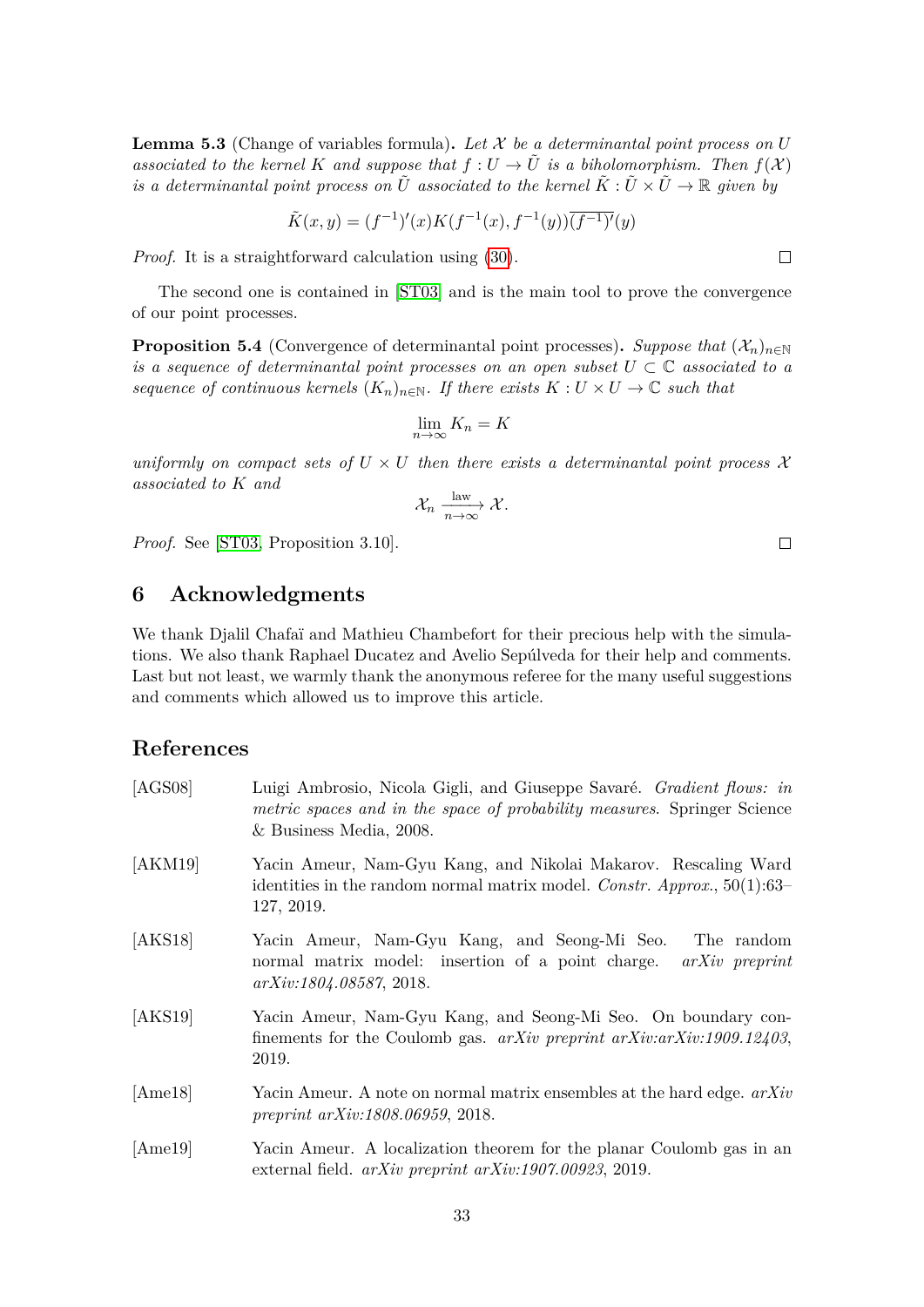- <span id="page-33-7"></span>[Arn66] Ludwig Arnold. Über die Nullstellenverteilung zufälliger Polynome. *Math. Z.*, 92:12–18, 1966.
- <span id="page-33-12"></span>[AS18] Yacin Ameur and Seong-Mi Seo. On bulk singularities in the random normal matrix model. *Constr. Approx.*, 47(1):3–37, 2018.
- [BD04] Pavel Bleher and Xiaojun Di. Correlations between zeros of non-Gaussian random polynomials. *International Mathematics Research Notices*, 2004:2443—-2484, 2004.
- <span id="page-33-2"></span>[BD19] Thomas Bloom and Duncan Dauvergne. Asymptotic zero distribution of random orthogonal polynomials. *The Annals of Probability*, 47(5):3202– 3230, 2019.
- <span id="page-33-4"></span>[Bel15] Steven Bell. *The Cauchy transform, potential theory and conformal mapping*. CRC press, 2015.
- <span id="page-33-11"></span>[Ber13] Robert J Berman. Determinantal point processes and fermions on polarized complex manifolds: Bulk universality. In *Algebraic and Analytic Microlocal Analysis*, pages 341–393. Springer, 2013.
- <span id="page-33-8"></span>[But18] Raphaël Butez. The largest root of random Kac polynomials is heavy tailed. *Electronic Communications in Probability*, 23, 2018.
- <span id="page-33-3"></span>[BZ17] Raphaël Butez and Ofer Zeitouni. Universal large deviations for Kac polynomials. *Electronic Communications in Probability*, 22, 2017.
- [CF19] Djalil Chafaï and Grégoire Ferré. Simulating Coulomb and log-gases with hybrid Monte Carlo algorithms. *Journal of Statistical Physics*, 174(3):692– 714, 2019.
- <span id="page-33-0"></span>[CGZJ20] Djalil Chafaï, David García-Zelada, and Paul Jung. Macroscopic and edge behavior of a planar jellium. *Journal of Mathematical Physics*, 61(3):033304, 2020.
- <span id="page-33-9"></span>[CLQ18] Shuhua Chang, Deli Li, and Yongcheng Qi. Limiting distributions of spectral radii for product of matrices from the spherical ensemble. *Journal of Mathematical Analysis and Applications*, 461:1165–1176, 2018.
- <span id="page-33-5"></span>[CP14] Djalil Chafaï and Sandrine Péché. A note on the second order universality at the edge of coulomb gases on the plane. *Journal of Statistical Physics*, 156(2):368–383, 2014.
- <span id="page-33-10"></span>[GQ18] Wenhao Gui and Yongcheng Qi. Spectral radii of truncated circular unitary matrices. *Journal of Mathematical Analysis and Applications*, 458:536–554, 2018.
- <span id="page-33-6"></span>[GZ19a] David García-Zelada. Edge fluctuations for a class of two-dimensional determinantal Coulomb gases. *arXiv preprint arXiv:1812.11170*, 2019.
- <span id="page-33-1"></span>[GZ19b] David García-Zelada. A large deviation principle for empirical measures on Polish spaces: Application to singular Gibbs measures on manifolds. *Annales de l'Institut Henri Poincaré Probabilités et Statistiques*, 55(3):1377–1401, 2019.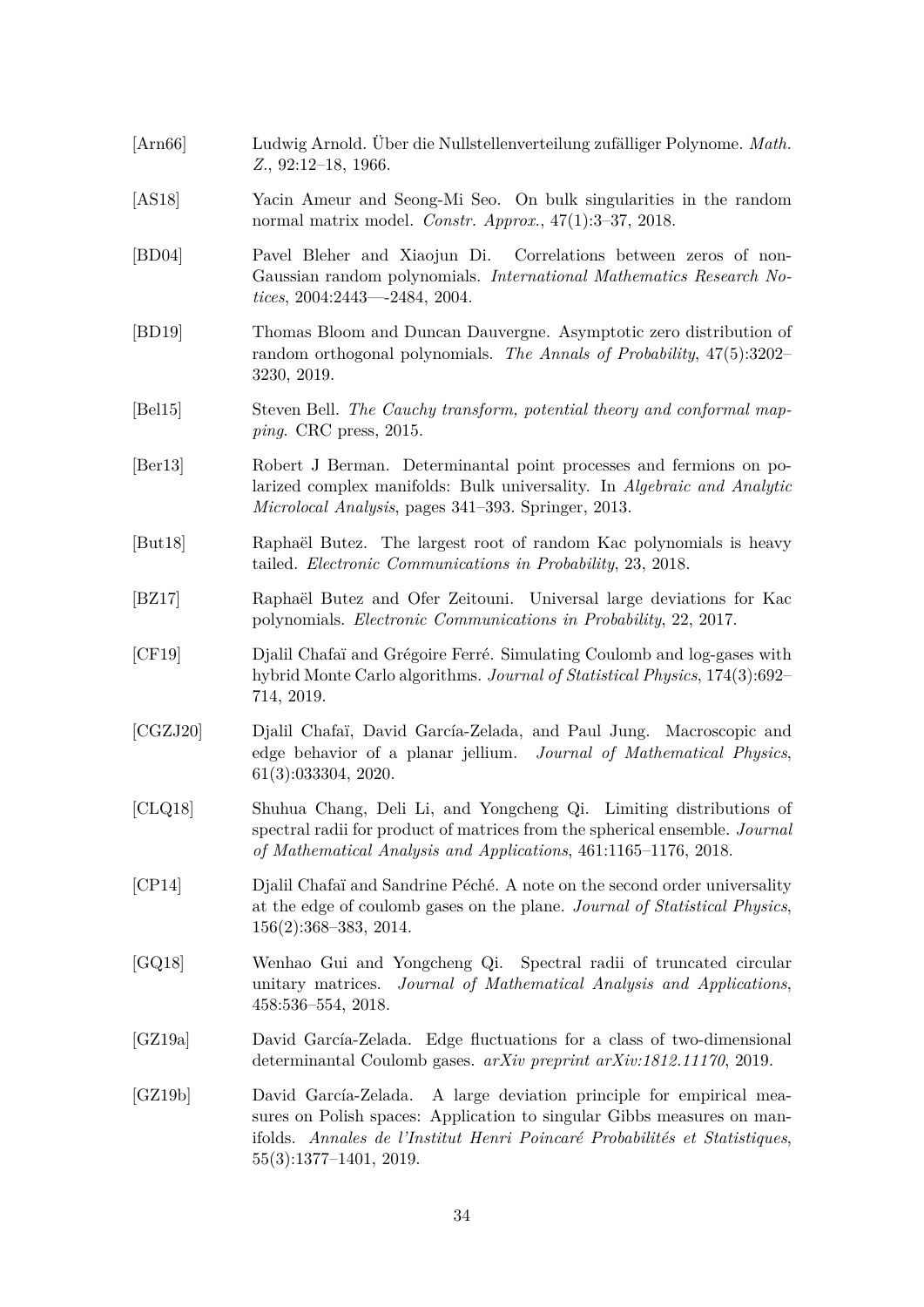- <span id="page-34-2"></span>[Har12] Adrien Hardy. A note on large deviations for 2D Coulomb gas with weakly confining potential. *Electronic Communications in Probability*, 17:Paper No. 19, 12, 2012.
- <span id="page-34-0"></span>[HKPV09] J. Ben Hough, Manjunath Krishnapur, Yuval Peres, and Bálint Virág. *Zeros of Gaussian analytic functions and determinantal point processes*, volume 51 of *University Lecture Series*. American Mathematical Society, Providence, RI, 2009.
- <span id="page-34-10"></span>[HW19] Haakan Hedenmalm and Aron Wennman. Planar orthogonal polynomials and boundary universality in the random normal matrix model. *arXiv preprint arXiv:1710.06493*, 2019.
- <span id="page-34-1"></span>[IZ13] Ildar Ibragimov and Dmitry Zaporozhets. On distribution of zeros of random polynomials in complex plane. In *Prokhorov and contemporary probability theory*, pages 303–323. Springer, 2013.
- <span id="page-34-5"></span>[JQ17] Tiefeng Jiang and Yongcheng Qi. Spectral radii of large non-Hermitian random matrices. *Journal of Theoretical Probability*, 30(1):326–364, 2017.
- <span id="page-34-13"></span>[Kal17] Olav Kallenberg. *Random measures, theory and applications*, volume 77 of *Probability Theory and Stochastic Modelling*. Springer, Cham, 2017.
- <span id="page-34-6"></span>[KN19] Avner Kiro and Alon Nishry. Rigidity for zero sets of Gaussian entire functions. *Electronic Communications in Probability*, 24:Paper No. 30, 9, 2019.
- <span id="page-34-3"></span>[KV14] Manjunath Krishnapur and Bálint Virág. The Ginibre ensemble and Gaussian analytic functions. *International Mathematics Research Notices*, 2014(6):1441–1464, 2014.
- <span id="page-34-9"></span>[LACTGMS18] Bertrand Lacroix-A-Chez-Toine, Aurélien Grabsch, Satya Majumdar, and Grégory Schehr. Extremes of 2d Coulomb gas: universal intermediate deviation regime. *Journal of Statistical Mechanics: Theory and Experiment*, 2018(1):013203, 2018.
- <span id="page-34-4"></span>[PV05] Yuval Peres and Bálint Virág. Zeros of the i.i.d. Gaussian power series: a conformally invariant determinantal process. *Acta Mathematica*, 194(1):1– 35, 2005.
- <span id="page-34-12"></span>[Ran95] Thomas Ransford. *Potential theory in the complex plane*, volume 28 of *London Mathematical Society Student Texts*. Cambridge University Press, Cambridge, 1995.
- <span id="page-34-7"></span>[Rid03] Brian Rider. A limit theorem at the edge of a non-Hermitian random matrix ensemble. *Journal of Physics. A. Mathematical and General*, 36(12):3401–3409, 2003. Random matrix theory.
- <span id="page-34-11"></span>[RRV11] José A. Ramírez, Brian Rider, and Bálint Virág. Beta ensembles, stochastic Airy spectrum, and a diffusion. *J. Amer. Math. Soc.*, 24(4):919–944, 2011.
- <span id="page-34-8"></span>[Seo15] Seong-Mi Seo. Edge scaling limit of the spectral radius for random normal matrix ensembles at hard edge. *arXiv preprint arXiv:1508.06591*, 2015.